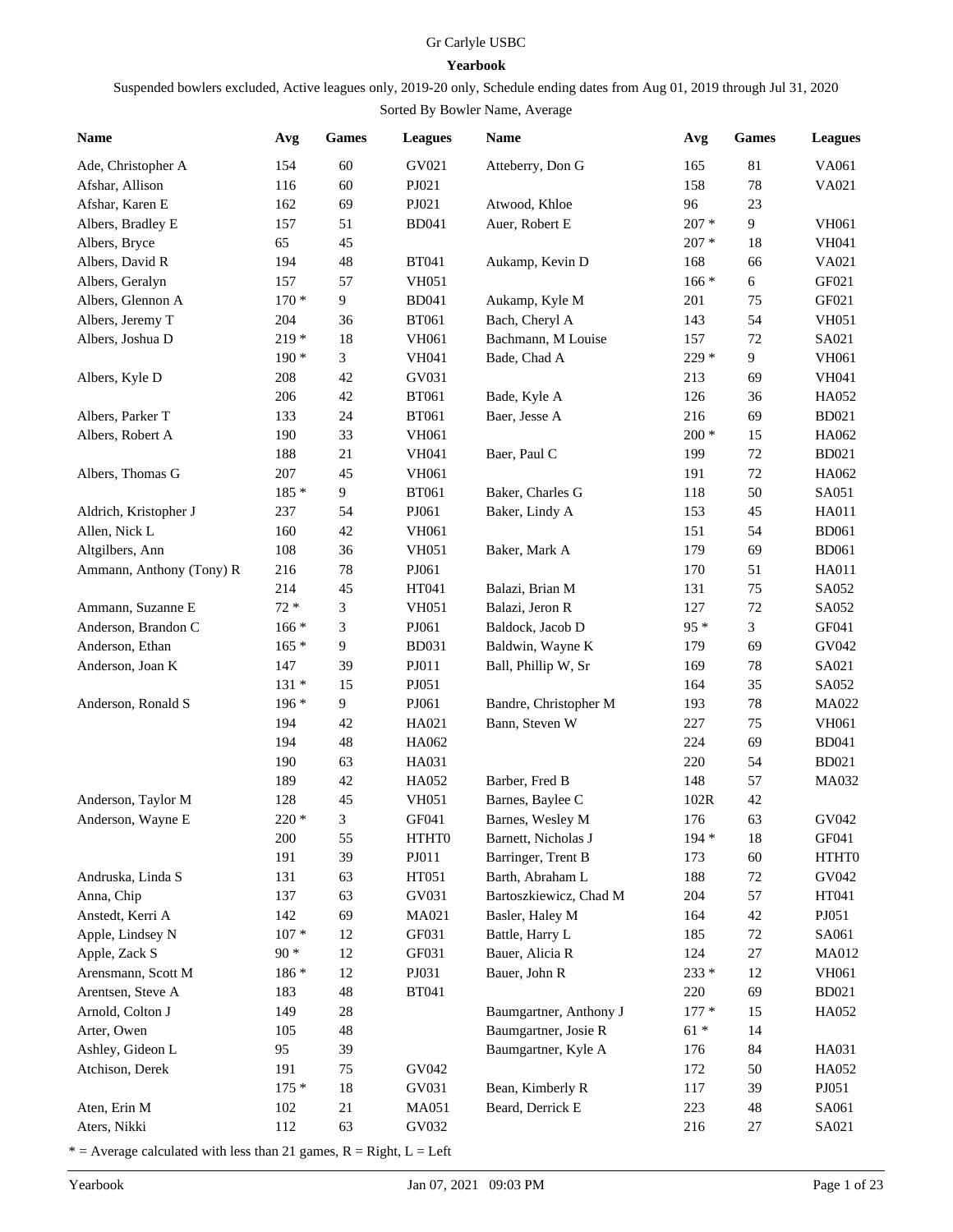| <b>Name</b>                       | Avg            | <b>Games</b> | <b>Leagues</b> | Name                               | Avg        | <b>Games</b> | <b>Leagues</b> |
|-----------------------------------|----------------|--------------|----------------|------------------------------------|------------|--------------|----------------|
| Beard, Robert (Bobby) E           | 217            | 45           | GF041          |                                    | 113        | 21           | HA061          |
| Beatty, Corey                     | 155            | 39           | GV031          | Birk, Steven J                     | 219        | 72           | <b>BD041</b>   |
| Bechtoldt, Joseph N               | 173            | 66           | MA032          | Biver, Ronald                      | 182 *      | 15           | <b>BD021</b>   |
| Beck, Ethan, J                    | 137            | 69           | PJ061          | Blackman, Albert J                 | $67 *$     | 3            | GF041          |
| Beckemeyer, Kyle M                | 173            | 45           | <b>BT061</b>   | Bleisch, Christy E                 | 108        | 24           | <b>VH051</b>   |
| Becker, Aaron K                   | 206            | 33           | <b>BT021</b>   | Blumhorst, Jared R                 | 144        | 54           | <b>BD031</b>   |
| Becker, Isaiah                    | 81             | 36           |                | Bobik, Jim G                       | $168 *$    | 15           | VH061          |
| Becker, Marcia L                  | 143            | $27\,$       | <b>VH051</b>   | Bogowith, Doris M                  | 151        | $78\,$       | PJ051          |
| Becker, Marge A                   | $146*$         | 15           | HT051          | Bohannon, Doyle (Lane) L           | 188        | 66           | GV042          |
| Becker, Melissa                   | 161            | 33           | <b>VH051</b>   |                                    | 175        | 54           | GV021          |
| Becker, Thomas M                  | 204            | 69           | HA021          | Bohannon, Doyle (Scott) S          | 184        | 48           | GV042          |
| Beckmeier, Mary S                 | 152            | $72\,$       | VA041          |                                    | 176        | 72           | GV021          |
|                                   | $140*$         | 3            | VA051          | Bohannon, Robert                   | $214 *$    | 6            | GF041          |
| Beckmeier, Steven L               | 169            | 51           | VA041          |                                    | $151*$     | 9            | GV061          |
| Becktell, Brayton R               | 208            | 74           | SA021          |                                    | $149*$     | 9            | GV031          |
|                                   | 203            | $70\,$       | SA041          | Bohnenstiehl, Adam R               | 199        | 42           | GF031          |
| Beer, David P                     | 134            | 27           | <b>BT041</b>   |                                    | 198        | 42           | HA062          |
| Beer, Dora A                      | 158            | 57           | <b>VH051</b>   |                                    | 187        | 30           | HA052          |
| Beer, Joel R                      | 185            | $21\,$       | <b>BT061</b>   | Bohnenstiehl, Cynthia LeAnn        | 178        | 27           | HT051          |
| Beer, Kendra L                    | 137            | 24           | <b>VH051</b>   | Bohnenstiehl, Dale E               | 207        | 27           | HTHT0          |
| Beer, Lester J                    | 195            | $72\,$       | <b>VH041</b>   | Bohnenstiehl, Gary M               | 165        | 69           | HT041          |
| Beer, Marvin (Dean) D             | 175            | 48           | <b>BD031</b>   |                                    | $150*$     | 3            | HTHT0          |
| Behlke, Brian J                   | 169            | 33           | HA062          | Bohnenstiehl, Kyle R               | 192        | 27           | HTHT0          |
| Belcher, Shane E                  | 140            | 39           | SA051          | Bohnenstiehl, Lynn A               | 133        | $72\,$       | HA041          |
| Benzing, Cory J                   | $168 *$        | 3            | HT041          | Bollinger, Mark C                  | 154        | 75           | GV042          |
|                                   | $167 *$        | 3            | HTHT0          | Bone, Christopher C                | $188 *$    | 12           | VA061          |
|                                   | 135            | 39           | SA041          | Bone, Deborah A                    | 124        | $72\,$       | VA041          |
| Bequette, Chad W                  | 200            | 84           | PJ061          |                                    | 121        | 36           | VA051          |
| Berg, Joshua R                    | 165            | 42           | <b>BD031</b>   | Bone, Morgan A                     | 123R       | 48           |                |
| Berger, Brett R                   | $191*$         | $18\,$       | HA062          | Boner, Gena L                      | $156*$     | 3            | PJ051          |
|                                   | 187            | 54           | <b>VH041</b>   |                                    | 152        | 45           | GF031          |
| Berger, Sarah J                   | 201            | 24           | <b>VH041</b>   | Bottoms, Carol                     | 114        | 78           | <b>MA051</b>   |
|                                   | 188            | $21\,$       | <b>VH051</b>   |                                    | $106 *$    | 11           | MA021          |
| Bergheger, Bruce H                | 168            | 66           | MA032          | Bourgeois, Dave M                  | 137        | 30           | GV031          |
| Bergmann, Jesse J                 | 200            | 66           | <b>BD031</b>   | Bourgeois, Fred E                  | 191        | 66           | PJ011          |
| Bergmann, Roy                     | 154            | 33           | <b>BD031</b>   |                                    | 180        | $72\,$       | GF031          |
| Bergmann, William C               | 188            | 59           | <b>BD031</b>   | Bourgeois, Kimberly S              | 180        | 43           | ${\bf P}J011$  |
| Berkemann, Jason A                | 198            | 54           | <b>BD041</b>   |                                    | 174        | 38           | GF031          |
| Berkemann, Paul J                 | 168            | 75           | <b>BD041</b>   | Bowker, Arthur B                   | 169        | 72           | MA022          |
| Bernardo, Laura D                 | $157 *$        | $18\,$       | HA011          | Bowles, Carol M                    | 134        | 81           | PJ051          |
|                                   | 154            | 66           | <b>BD061</b>   | Box, Alicia D                      | 113        | 66           | PJ051          |
| Berning, Haley R                  | 159<br>$127 *$ | 72           | VA051          | Box, Lori A                        | 141        | 24           | PJ051          |
| Betscher, Janice K                |                | 18<br>62     | GV032          | Box, Richard E, Sr<br>Box, Terry L | 213        | 72<br>69     | HT041          |
| Biagi, Adam S<br>Bickline, Paul M | 163<br>$210 *$ | 15           | SA052<br>PJ031 | Boyce, John M                      | 210<br>177 | 66           | HT041<br>MA032 |
|                                   | 200            | 57           | GF041          | Boyles, Verle                      | 161        | $27\,$       | SA051          |
| Biekert, Derrek J                 | 156            | 75           | SA061          | Bradtke, Eugene                    | 218        | 75           | PJ031          |
| Bingham, Diane S                  | 175            | 56           | GV032          | Brady, Lori L                      | 116        | 27           | MA012          |
| Bingham, Michael N                | 172            | 57           | GV042          | Brady, Ryan L                      | 176        | 45           | MA012          |
| Binsbacher, Ross V                | 147            | 39           | MA022          | Brammeier, Jacob A                 | 137        | 63           | <b>BD031</b>   |
| Birch, Daniel B                   | 153            | 49           | SA021          | Brammeier, Zachary D               | 196        | $72\,$       | <b>BD031</b>   |
| Birchler, Delbert (Mike) M        | 143            | $27\,$       | HA062          |                                    | 190        | 60           | <b>BD021</b>   |
|                                   | 142            | $30\,$       | <b>BD021</b>   | Branch, Caleb L                    | 160        | 75           | SA041          |
|                                   | $129*$         | 6            | <b>BD041</b>   | Brand, Russell D                   | $168 *$    | 6            | <b>BT021</b>   |
| Birchler, Vanessa R               | $116*$         | 18           | HA051          | Brandenburger, Richard E           | 151        | 69           | MA032          |
|                                   |                |              |                |                                    |            |              |                |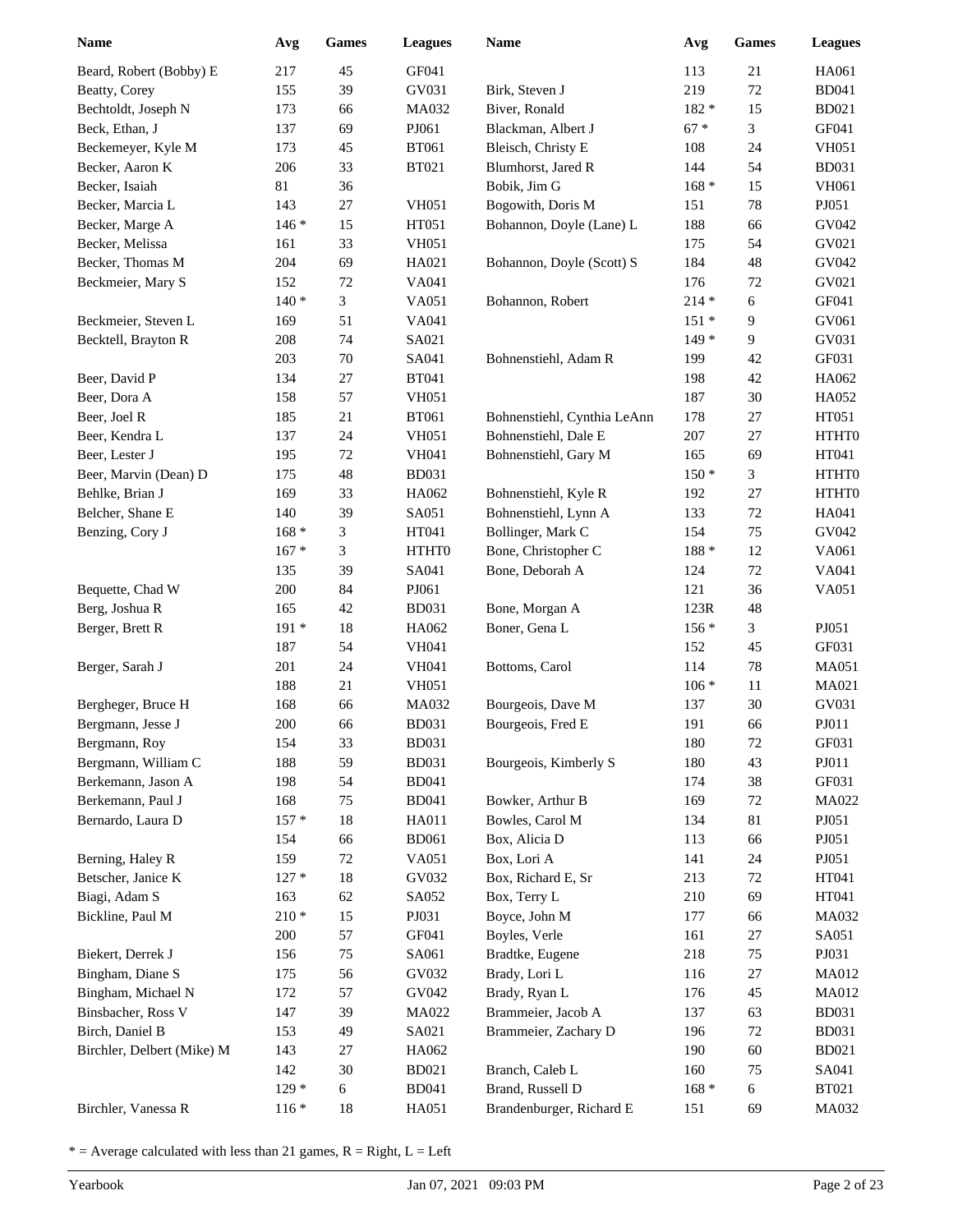| Name                  | Avg        | Games    | <b>Leagues</b> | <b>Name</b>                         | Avg            | <b>Games</b> | <b>Leagues</b> |
|-----------------------|------------|----------|----------------|-------------------------------------|----------------|--------------|----------------|
| Brem, Nicholas A      | $230*$     | 6        | GF021          |                                     | 183            | 24           | SA052          |
| Brennan, Judy M       | 125        | 51       | SA051          | Carey, Christina                    | $166*$         | 14           | HT051          |
| Brichler, Adam M      | 130        | 27       | <b>VH061</b>   | Carey, Vicky L                      | 168            | 69           | PJ051          |
| Brickey, Carol S      | 136        | 72       | <b>MA051</b>   | Carlson, James E                    | 200            | 69           | HA021          |
| Brimberry, Don R      | 107        | 39       | GV031          | Carpenter, Karen S                  | 142            | 51           | HA061          |
| Brimberry, Julie S    | 132        | 74       | SA021          | Caudill, Gregory E                  | 159            | 42           | SA051          |
| Brink, Eunice I       | 139        | 42       | SA051          | Chaffee, Clifford P                 | 174            | 39           | SA052          |
| Brinker, Ben          | 165        | 21       | HT041          | Chambers, Justin M                  | 157            | 66           | GV031          |
|                       | 164        | 63       | HTHT0          | Chambers, Michael C                 | $161 *$        | 18           | SA051          |
| Brinker, Derek D      | 182        | $72\,$   | HTHT0          | Chang, Stanley P                    | $221*$         | 3            | PJ021          |
|                       | 177        | 45       | HT041          |                                     | $199*$         | 12           | HTHT0          |
| Brockhahn, Joyce A    | 140        | 75       | HA041          |                                     | 198            | 29           | PJ031          |
| Broeckling, Adam L    | 206        | 66       | <b>VH061</b>   |                                     | 197            | 75           | PJ061          |
|                       | 198        | 42       | <b>VH041</b>   |                                     | $188 *$        | 9            | GF021          |
| Broom, Gerald M       | 157        | 48       | SA051          |                                     | 185            | 54           | HT041          |
| Brown, Bob J          | 165        | 69       | GV031          |                                     | 181            | 42           | HA052          |
| Brubaker, Bryan S     | 188        | $30\,$   | SA021          | Chapman, Brandon D                  | 216            | 66           | SA021          |
| Brueggemann, Meghan A | 129        | $27\,$   | HA061          |                                     | 215            | 81           | SA041          |
|                       | 127        | 39       | HA051          | Chapman, Jamie M                    | 125            | 21           | <b>VH051</b>   |
| Brunker, Charlie J    | $69*$      | 14       |                | Chapman, Mark L                     | 208 *          | 15           | GF021          |
| Buchanan, Taylor A    | 96         | $72\,$   |                | Chapman, Zachary W                  | 220            | 39           | PJ031          |
| Buchheim, Larry A     | 216        | 30       | PJ061          | Christ, Rita A                      | 113            | 51           | <b>BD051</b>   |
|                       | 198        | 66       | HT041          | Christ, Samantha R                  | 122            | 45           | HA061          |
| Budde, Anthony T, Sr  | 140        | 51       | HT041          | Christian, Patti A                  | 116            | 69           | MA021          |
| Budde, Brad C         | 196        | 21       | <b>BT021</b>   | Clanton, Stephanie L                | 125            | 27           | PJ051          |
| Budde, Chad L         | 202        | 30       | <b>BT021</b>   | Clark, Beth R                       | 127            | 30           | <b>MA012</b>   |
| Budde, Jarrett M      | 169        | 27       | <b>BT061</b>   | Clark, Jeffrey A                    | 173            | 45           | <b>BT021</b>   |
|                       | 152        | 21       | <b>BT021</b>   | Clark, Kelly S                      | 159            | 27           | <b>MA012</b>   |
| Budde, Kyle B         | 188        | 33       | <b>BT021</b>   | Clark, Kevin D                      | 124            | 42           | <b>MA012</b>   |
| Budde, Patrick A      | 197        | 21       | <b>BT021</b>   | Clark, Liz A                        | 106            | 36           | <b>MA012</b>   |
| Buol, Linda           | $131 *$    | 18       | PJ021          | Clark, Remington M                  | 75R            | 78           |                |
| Burbank, Nathan W     | 191        | 33       | HA062          | Clark, Scott M                      | 229            | 72           | PJ031          |
| Burman, Thomas L      | 181        | 57       | <b>MA032</b>   |                                     | 217            | 36           | <b>VH061</b>   |
| Burnett, Sierra L     | 106        | 21       | HA051          |                                     | 204            | 48           | HA052          |
| Busch, Samantha L     | 107        | 27       | GF041          | Clark, Zach C                       | 131            | 30           | <b>MA012</b>   |
| Bush, Nathan C        | 134        | 84       | <b>VH041</b>   | Clasquin, Brandon R                 | $143 *$        | 18           | <b>BT061</b>   |
|                       |            |          | GF021          |                                     |                |              |                |
| Buske, Bobby E        | 192<br>186 | 75<br>66 | GF031          | Cleveland, Gyllian<br>Cole, Caryn V | 119R           | 37<br>87     |                |
|                       |            |          | PJ031          |                                     | 139            |              | VA061          |
| Buske, Jorden E       | 220        | 69       |                | Cole, Frances R                     | 137            | 81           | VA031          |
|                       | 211        | 75       | GF021          |                                     | 166<br>$162 *$ | $60\,$       | VA041          |
|                       | 205        | $30\,$   | HT041          |                                     |                | 15           | VA051          |
| Buss, Bonnie S        | 114        | 57       | MA021          | Cole, James R                       | 143            | $27\,$       | VA061          |
| Buss, Brandon L       | 119        | 42       | <b>BD031</b>   |                                     | 127            | 24           | VA021          |
| Buss, Carrie L        | 113        | 54       | MA021          | Cole, Keith E                       | 183            | $27\,$       | VA041          |
| Buvarskis, Loretta R  | 44 *       | 3        | GV032          |                                     | 177            | 71           | VA021          |
| Byars, Jacob A        | 170        | 84       | SA052          | Collier, Derrick A                  | 216            | 45           | HA021          |
| Byers, Phil M         | 196        | 60       | HT041          | Colligan, Daulton N                 | 238            | 36           | PJ061          |
| Cagle, Cameron        | 119        | 75       | PJ061          |                                     | 227            | 69           | HT041          |
| Calvert, Adam W       | 184        | 48       | HA062          |                                     | 225 *          | 3            | GF021          |
| Calvert, Amber M      | 120        | 51       | HA051          | Conrad, Alex                        | 143            | $30\,$       |                |
| Campbell, Robert D    | 133        | 81       | VA021          | Conway, Mark A                      | $158 *$        | 6            | PJ031          |
| Campbell, Steve W     | 187        | 78       | SA052          | Cook, Becky                         | 102            | 39           | <b>MA051</b>   |
|                       | 183        | 81       | SA041          | Cooley, Christine A                 | 103            | 32           | GV032          |
| Campbell, Zach C      | $203 *$    | 15       | SA051          | Cooley, Leslie A                    | 138            | $60\,$       | MA012          |
|                       | 202        | 78       | SA041          | Cooley, Tracey L                    | 163            | 57           | MA012          |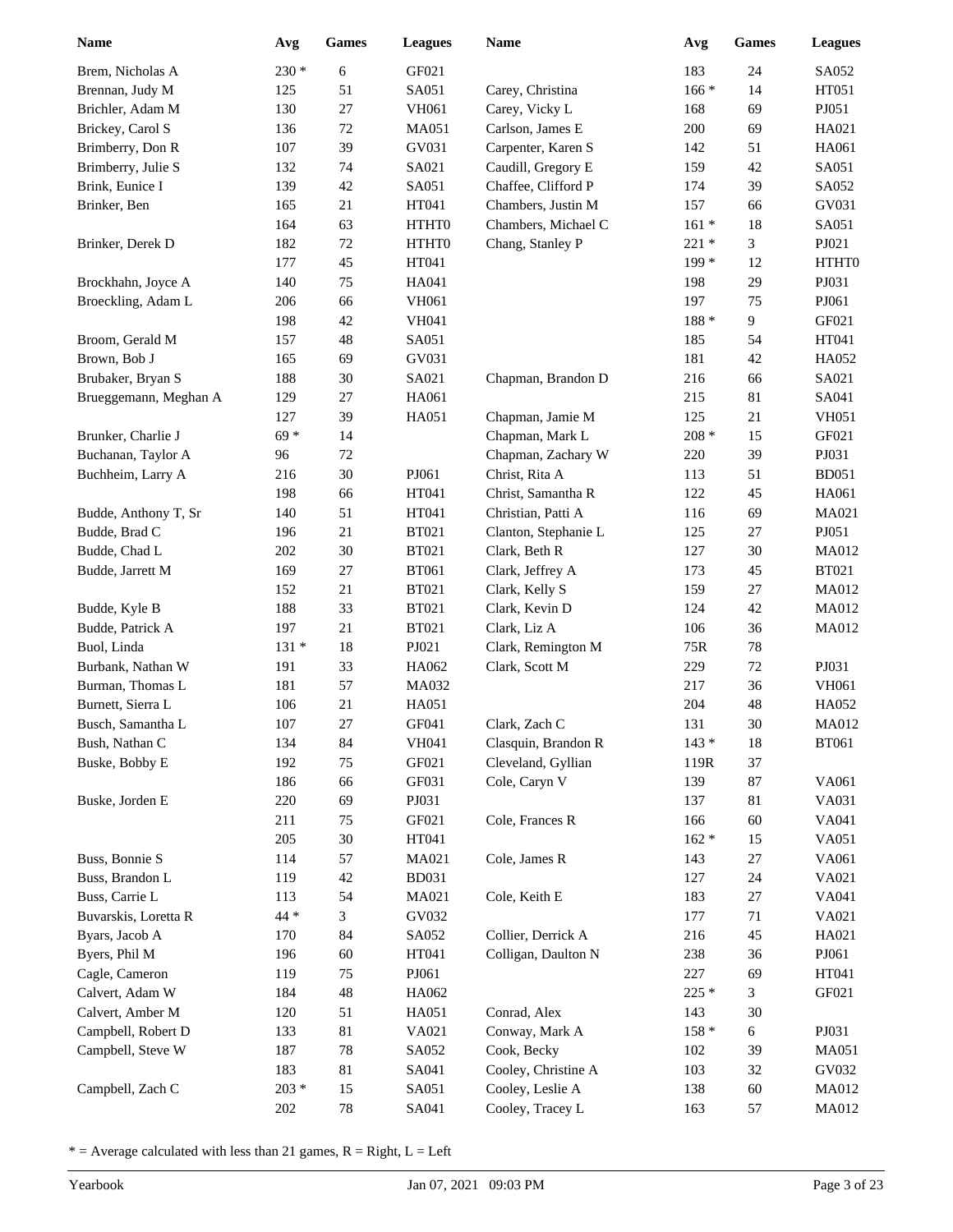| <b>Name</b>                     | Avg     | <b>Games</b>     | <b>Leagues</b> | <b>Name</b>                           | Avg     | Games    | <b>Leagues</b> |
|---------------------------------|---------|------------------|----------------|---------------------------------------|---------|----------|----------------|
| Cortelloni, Lori A              | 113     | 48               | VA051          |                                       | 192     | 39       | HA021          |
| Cortez, Wanda L                 | 99      | 30               | MA021          | Deimeke, Lucas J                      | 224     | 30       | <b>BT061</b>   |
| Corzine, Justin W               | 190     | $72\,$           | GV031          | Delahunt, Kyle N                      | 171     | 21       | VH061          |
|                                 | 188     | $60\,$           | GV061          | Delgado, Jose A                       | 185     | 21       | GV021          |
| Cosgriff, Dylan A               | 146     | 78               | GF021          |                                       | 180     | 66       | GV061          |
| Cox, Craig J                    | 193     | 84               | HA031          |                                       | 178     | 60       | GV042          |
| Cox, Kiley R                    | 55      | 34               |                | Dennis, Edward L                      | 189     | 81       | SA021          |
| Cox, Nathan K                   | 167     | 69               | GV031          | Dennison, Robby J                     | 145     | 84       | <b>VH041</b>   |
|                                 | $152 *$ | 15               | <b>VH061</b>   | Derbyshire, Jason                     | 115     | 66       | <b>BD061</b>   |
| Cragen, Scott B                 | $168 *$ | 12               | <b>BT041</b>   | Dermody, Matt J                       | 173     | 36       | HA052          |
| Craig, Andrew                   | 147     | 69               | GV031          | Derner, Frank L, III                  | 210     | 39       | PJ021          |
| Craig, Kathy A                  | 153     | 57               | <b>BD051</b>   | Derner, Jori M                        | $114*$  | 3        | PJ021          |
| Crain, Derek M                  | 206     | 42               | HT041          | Detmer, Chester S                     | 199     | 81       | VH061          |
|                                 | 200     | 21               | MA032          |                                       | 193 *   | $18\,$   | <b>VH041</b>   |
| Crandall, Kireana               | $36*$   | 3                |                | Detmer, Eric J                        | 208     | 36       | <b>VH061</b>   |
| Crane, Teri L                   | 115     | 47               | <b>BD051</b>   | Detmer, Gary A                        | 198     | 75       | <b>VH061</b>   |
| Cricelli, Dominic N             | 143     | 72               | GF031          | Detmer, Gary B                        | 182     | 75       | <b>BT041</b>   |
|                                 | 138     | 30               | PJ011          |                                       | 182     | 81       | <b>BT021</b>   |
| Cripe, Jonathon R               | 154     | 36               | GV021          | Detmer, Greg P                        | 234     | 69       | <b>BD021</b>   |
| Criswell, Jamey R               | 197     | 39               | PJ061          |                                       | 229 *   | $18\,$   | <b>VH041</b>   |
| Croak, Jeff F                   | 236 *   | 3                | PJ031          |                                       | 226     | $72\,$   | <b>VH061</b>   |
|                                 | 199     | 78               | HT041          | Detmer, Mary Ellen                    | 134     | 48       | <b>VH051</b>   |
| Cronin, Jeanette C              | 150     | 75               | MA021          | Detmer, Philip                        | 189     | 84       | <b>VH041</b>   |
| Crouch, Gary J                  | 198     | $78\,$           | HA021          | Detmer, Robert F                      | $190*$  | 15       | <b>BT021</b>   |
| Crowe, David M, Jr              | $177*$  | 18               | MA022          |                                       | $143*$  | 3        | VH061          |
| Crowe, Douglas M                | $172 *$ | 3                | MA022          | Detmer, Todd N                        | 137     | 39       | <b>BT041</b>   |
| Culli, Kyle C                   | 186     | 48               | HA031          | Deuser, Dave A                        | 217     | 66       | PJ011          |
| Cunningham, Cary W              | 146     | 81               | SA052          |                                       | $206 *$ | $6\,$    | HT041          |
| Cushing, Kimberly A             | $119*$  | 6                | PJ051          |                                       | 205     | 72       | HTHT0          |
|                                 | 108     | 39               | GF031          |                                       | 193 *   | 3        | PJ061          |
| Cushman, Andrea D               | 144     | 75               | SA052          | Deuser, Mary K                        | 160     | 66       | PJ011          |
| Czerwinski, Kimberly            | $153*$  | 15               | SA021          |                                       | 159     | 81       | PJ051          |
| Dalton, James W                 | 145     | 63               | PJ031          | Dexheimer, Kody M                     | 200     | 63       | GV042          |
| Dalton, Kaylie E                | 164     | 21               | SA041          | Dickson, Robert (Brian) B             | 179     | $78\,$   | VA021          |
| Dalton, Thomas E                | 171     | 63               | SA041          | Diehl, Michael A                      | $121 *$ | 3        | PJ061          |
| Dannaman, Jennifer R            | 94      | 51               | GV032          | Diekemper, Glen A                     | 176     | 54       | <b>BT061</b>   |
| Davis, Austin                   | 191R    | 45               |                | Diekemper, Mark J                     | 192     | 45       | <b>BT061</b>   |
| Davis, Dena M                   | 180     | 57               | PJ051          | Diekemper, Martin J                   | 181     | 51       | VH041          |
|                                 | 179     | $60\,$           | PJ011          | Dietz, Shari L                        | 138     | 53       | HA061          |
| Davis, Kevin J                  | 217     | 69               | PJ031          | Dillier, Brendan K                    | $177*$  | 15       | HT041          |
|                                 | 210     | 65               | PJ011          |                                       | 177     | 57       | GF021          |
|                                 | 200     | 33               | HT041          | Dillow, Tonia J                       | $118 *$ | $18\,$   | HT051          |
| Davis, Linda P                  | 139     | 51               | HA051          | Doll, Chad A                          | 99      | 66       | GV042          |
| Davis, Mackenzie                | 162R    | 45               |                | Doll, Dave L                          | 169     | 54       | GV042          |
| Davis, Robert E                 | 159     | 72               | <b>BD041</b>   | Doll, Joseph P                        | 172     | 57       | GV021          |
| Davis, Robert L, II             | 162     | 57               | SA052          | Doll, Scott R                         | 179     | 39       | GV042          |
| Davis, Tyler J                  | $77\,$  | 32               |                | Dollinger, Gary G                     | 132     | 63       | GV021          |
| Dawson, Clifford C              | 216     | 60               | HT041          | Domescik, Bruce A                     | 184 *   | 6        | HT041          |
|                                 | 206     | 75               | HTHT0          | Dondero, Dan P                        | $156*$  | 6        | HT041          |
| Dawson, Kevin T                 | $160 *$ | 3                | <b>MA032</b>   | Dondero, Steve P                      | 141     | 27       | PJ061          |
| Deering, Eric J                 | 162     | 27               | <b>BT061</b>   |                                       | 138     | 36       | PJ021          |
| Deien, Donna M<br>Deien, Stacie | 167     | $30\,$<br>$30\,$ | <b>VH051</b>   | Donnelly, Robert P<br>Donovan, Kyle A | 165     | 54<br>30 | GF021          |
|                                 | 134     |                  | <b>VH051</b>   |                                       | 202     | 75       | HA052          |
| Deimeke, David A                | 199     | 24               | VH061          | Dormeier, Randy G                     | 190     |          | <b>BD041</b>   |
|                                 | 199     | 48               | VH041          | Doss, Johnathan M                     | 213     | $78\,$   | HA062          |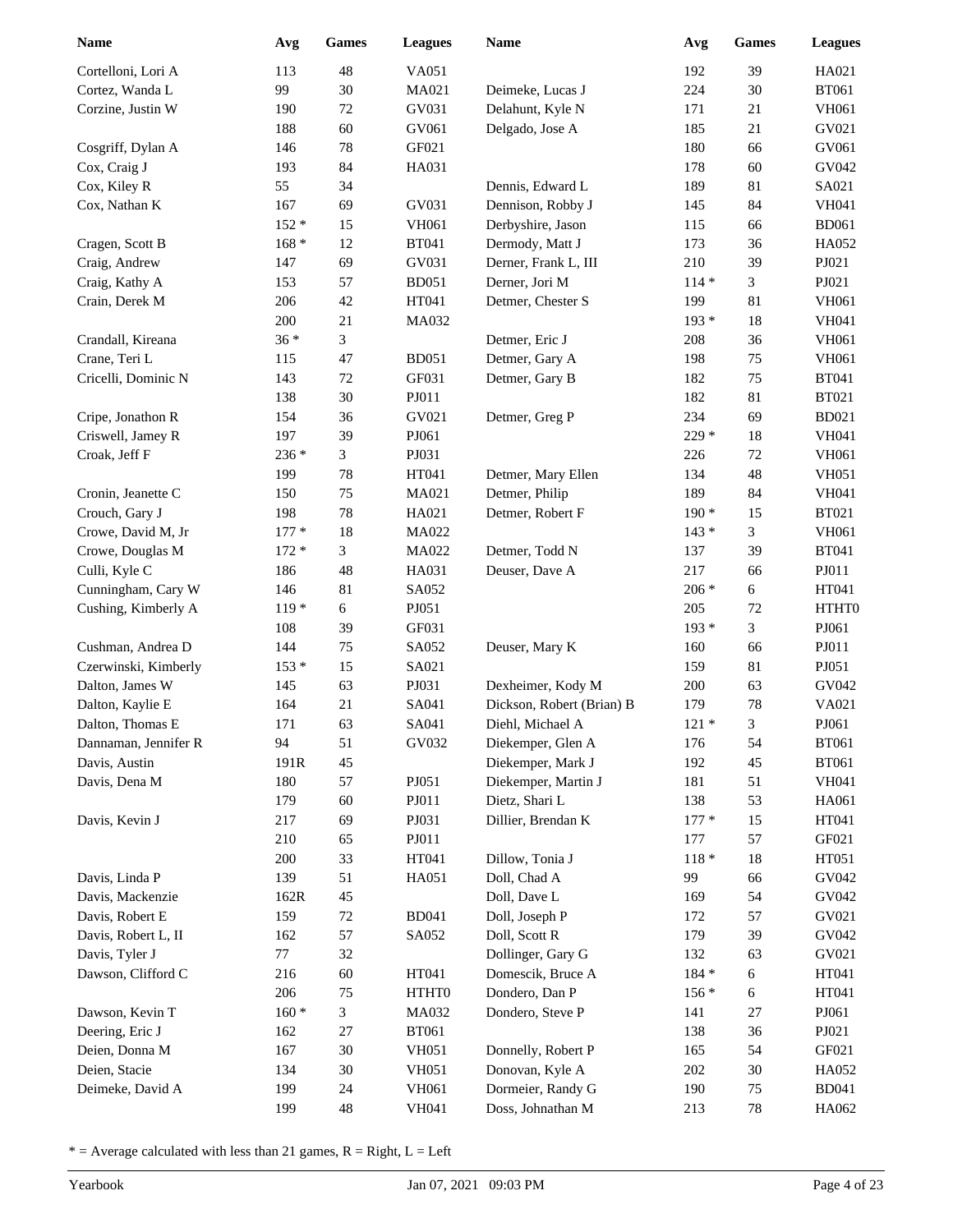| <b>Name</b>            | Avg     | <b>Games</b> | <b>Leagues</b> | <b>Name</b>            | Avg     | <b>Games</b> | <b>Leagues</b> |
|------------------------|---------|--------------|----------------|------------------------|---------|--------------|----------------|
| Doss, Sylvia           | 157     | 36           | HA061          | Erlinger, Christiana M | 118     | 30           | PJ011          |
| Dothager, Joe H        | 167     | $72\,$       | GV031          | Erlinger, Christine M  | 127     | 27           | PJ011          |
| Dothager, Raegan D     | 83      | 32           |                | Ernest, Emma           | 106R    | 45           |                |
| Dowdy, Deanne R        | $94 *$  | 9            | PJ021          | Ernst, Chris L         | $177*$  | 15           | GF041          |
| Dowdy, Kenneth L, II   | 154     | 72           | PJ021          | Ernst, Greg S          | 201     | 39           | GF041          |
|                        | 146     | 69           | HT041          | Ervin, Kirt L          | 229     | 48           | <b>VH061</b>   |
| Dowdy, Kenneth L, Sr   | 214     | $78\,$       | PJ061          | Essenpreis, Bart E     | 206     | 51           | <b>VH041</b>   |
|                        | 209     | 75           | PJ021          | Essenpreis, Blaine R   | 201     | 72           | VH061          |
|                        | 206     | $78\,$       | HT041          |                        | 200     | 66           | <b>VH041</b>   |
|                        | $179*$  | 3            | PJ031          | Essenpreis, Morgan L   | 148     | 24           | <b>MA012</b>   |
| Driemeyer, Ashley E    | 101     | 51           | <b>VH051</b>   | Ethridge, Shannon A    | 108     | 60           | MA021          |
| Driemeyer, John R      | 187     | 66           | PJ011          | Etter, Robert B        | 200     | 45           | <b>MA012</b>   |
| Driscoll, Timothy P    | 226     | 45           | PJ031          | Eugea, James T         | 209     | 84           | PJ061          |
| Druse, Corey A         | 188 *   | 3            | MA032          | Evans, Patricia A      | 152     | 66           | PJ051          |
| Dulle, Anthony D       | $199*$  | 6            | <b>BD021</b>   | Evans., Ronnie L       | $163 *$ | 9            | VA021          |
| Dulle, Brad J          | 209     | 30           | <b>BD021</b>   | Everhart, Cameron J    | 122     | 81           | <b>VH041</b>   |
|                        | 205     | 66           | <b>BD041</b>   | Eversgerd, Larry J     | 176     | 39           | <b>VH061</b>   |
| Dulle, Brooke M        | 140R    | 57           |                | Eversgerd, Ronald B    | $167 *$ | 3            | <b>BT021</b>   |
| Dulle, Mark G          | 179     | $78\,$       | <b>BD041</b>   |                        | $150*$  | 3            | <b>BT041</b>   |
| Durbin, Aubrey L       | 102R    | 48           |                | Eversgerd, Theresa A   | 134     | 63           | PJ051          |
| Durbin, Deborah A      | 157     | 63           | VA041          | Falls, Thomas D        | 213     | 51           | HA062          |
| Durbin, Jill L         | $129*$  | 3            | GF021          | Faust, Owen E          | $118*$  | 9            | <b>BT061</b>   |
| Durbin, Mark D         | 173     | 21           | HT041          | Feist, Scott E         | 178     | 21           | <b>BD041</b>   |
| Durbin, Olivia         | 66R     | 30           |                | Feldmann, Michael W    | 200     | 27           | SA051          |
| Durbin, Steven J       | 226     | 60           | PJ011          | Ferguson, Madison J    | 183R    | 21           |                |
|                        | $196*$  | 12           | GV042          | Ferguson, Sean R       | 208     | 72           | <b>VH061</b>   |
| Durden, Kimberlee N    | 131     | 39           | MA021          | Ferkel, Darrell W      | $217 *$ | 15           | PJ031          |
| Eagan, Ashley D        | 127     | 24           | SA061          | Ferkel, Patrick F      | 214     | 48           | PJ061          |
| Earnest, Larry J       | 194 *   | 15           | VA021          |                        | 211     | 72           | PJ031          |
| East, Gene             | 172     | 62           | PJ011          | Ferren, John K         | 189     | 69           | <b>BD061</b>   |
| East, Wanda K          | 165     | 60           | PJ011          |                        | 184     | 60           | HA011          |
| Edwards, Bill G        | 145     | 42           | GV031          | Ferren, Ruby W         | 169     | 66           | <b>BD061</b>   |
| Edwards, Christine M   | 146     | 65           | PJ011          |                        | 165     | 54           | <b>HA011</b>   |
| Edwards, Christopher R | 171     | 63           | PJ011          | Fiedler, Beth M        | 202     | 45           | PJ011          |
| Edwards, Jason G       | 177     | 36           | <b>BT061</b>   |                        | 181     | 63           | PJ051          |
| Edwards, Vance         | 123     | 33           | GV031          | Field, John A          | 201     | $24\,$       | PJ061          |
| Eilers, Jeremy A       | 146     | $21\,$       | PJ061          | File, Cheryl L         | 115     | 63           | VA041          |
| Elder, Alex E          | 140     | 66           | MA032          |                        | 112     | 81           | VA061          |
| Eller, Roger L         | 190     | 69           | GV031          | File, Donald R         | 178     | 81           | VA021          |
| Elliott, Tim C         | 194     | 33           | PJ061          | File, Loren W          | $166*$  | 15           | VA041          |
| Elmore, Jamie L        | $121 *$ | 18           | VA051          |                        | 166     | 75           | VA021          |
| Elmore, Robert L       | 166     | $27\,$       | VA021          |                        | 164     | 81           | VA061          |
| Emerick, Preston N     | $82R$   | $78\,$       |                | File, Rick L           | 119     | 42           | GV021          |
| Emery, Lilly           | 24      | $42\,$       |                | Filer, Alyssa L        | 34      | 24           |                |
| Emig, Daniel J         | 141     | 63           | GV061          | Filer, Delores M       | $153*$  | 15           | VA031          |
| Emig, Karla J          | 171     | 69           | MA021          |                        | 153     | 78           | VA041          |
| Emig, Kyle M           | 145     | 75           | HTHT0          |                        | 152     | 84           | VA061          |
| Emig, Lisa L           | 138     | $72\,$       | GV061          |                        | 148     | 24           | VA021          |
| Emig, Ron G            | 161     | 21           | <b>BD021</b>   |                        | 148     | 75           | VA051          |
| England, Terra R       | 131     | 31           | HT051          | Filer, Lynn D          | 176     | $81\,$       | VA061          |
| Ennen, Amanda          | 182     | 36           | GV061          |                        | 173     | 72           | VA041          |
|                        | $176*$  | 3            | GF041          |                        | 171     | 69           | VA021          |
| Ennen, Eli J           | 97R     | 34           |                | Fischer, Ally M        | 109     | 81           | VA031          |
| Ennen, Mark R          | 180     | 33           | GV061          | Fischer, John A        | 156     | 69           | GF041          |
| Ennen, Michael J       | 181     | $72\,$       | GV031          | Fischer, Mindy         | 136     | 69           | GF041          |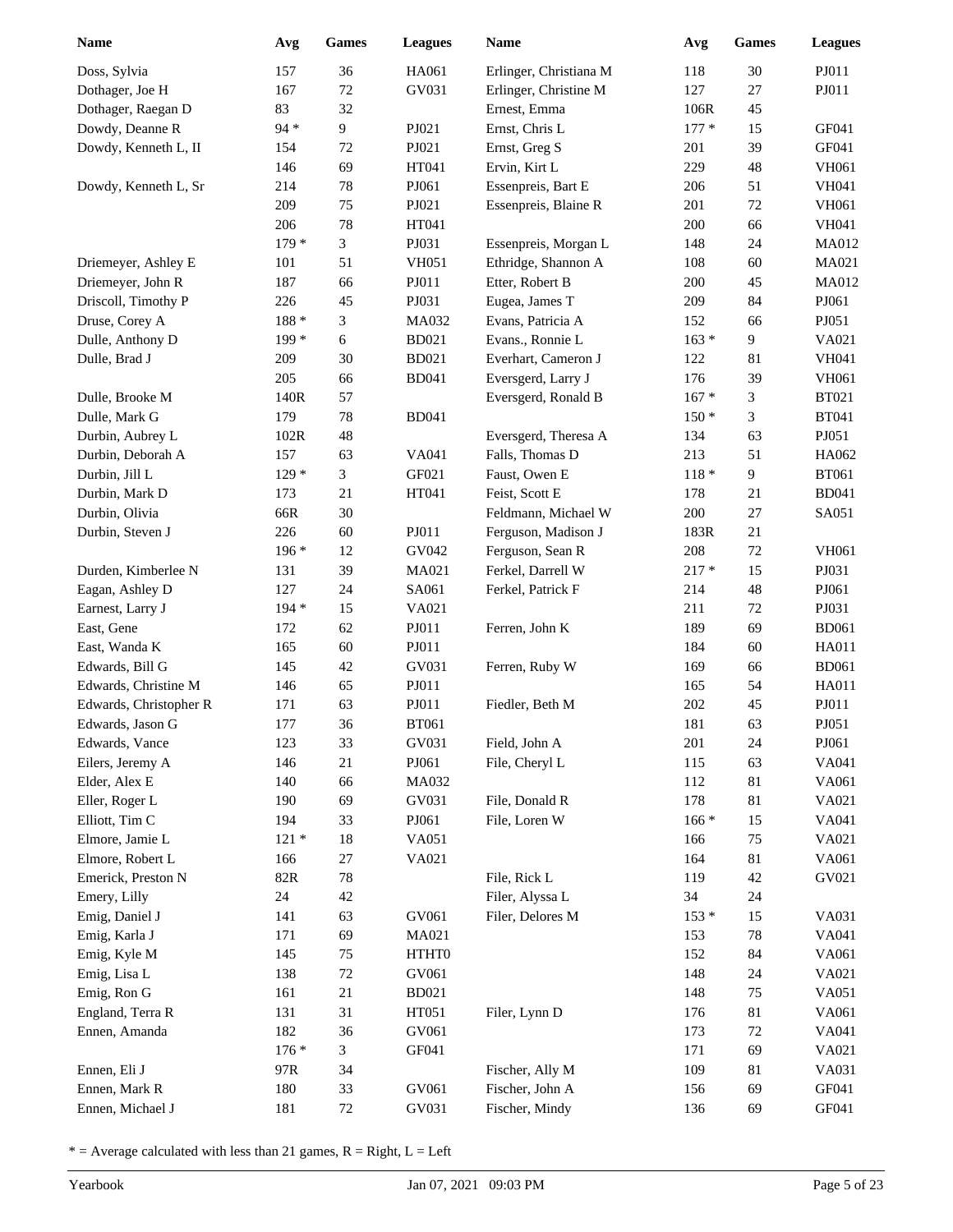| <b>Name</b>         | Avg     | <b>Games</b> | <b>Leagues</b> | <b>Name</b>            | Avg     | <b>Games</b> | <b>Leagues</b> |
|---------------------|---------|--------------|----------------|------------------------|---------|--------------|----------------|
| Fischer, Robert A   | $204 *$ | 15           | PJ031          | Fulkerson, Pat A       | 147     | 42           | <b>VH051</b>   |
|                     | 191     | 75           | HT041          | Funk, Dallas           | 159     | 66           | <b>MA022</b>   |
| Fiscus, Ryan D      | 150     | 66           | VA021          | Funk, David C          | 178     | 21           | MA022          |
| Fisher, Dale L      | 156     | 72           | PJ021          | Gaebe, Chance H        | 132     | 24           | MA022          |
| Fisher, Lorna       | 148     | 84           | SA061          | Gaffner, Katelyn L     | $145*$  | 6            | PJ051          |
|                     | 144     | 84           | SA052          | Gaffner, Tyler A       | 193     | 39           | PJ031          |
| Fisher, Rhonda L    | 152     | 78           | GV061          | Gagnor, Mike D         | 223     | 33           | PJ061          |
| Fix, Michael J      | 163     | 27           | <b>VH041</b>   | Galbiati, Thomas R     | 216     | 57           | PJ061          |
|                     | 163     | 39           | <b>VH061</b>   | Gall, Lauren A         | 109     | 33           | PJ051          |
| Fleming, Carolyn M  | 147     | 54           | <b>BD051</b>   | Garbin, Rick L, Jr     | 236     | 24           | PJ061          |
| Fleming, Erin N     | 115     | 57           | <b>BD051</b>   |                        | 235     | 66           | PJ031          |
| Fleming, Laura J    | 191     | 66           | GF041          | Garner, Scott T        | 194     | 63           | PJ031          |
| Fleming, Scot A     | 231 *   | 15           | PJ061          | Garren, Mykell T       | 160     | 66           | SA041          |
|                     | $211 *$ | $18\,$       | HT041          | Gass, Bill E           | 192     | 67           | HT041          |
| Floyd, Quentin      | 125R    | 38           |                | Gass, Seth M           | $218 *$ | 6            | GV042          |
| Foehner, Gary A     | 181     | 21           | PJ011          | Gates, Chet L          | 128     | 45           | VA021          |
| Foehner, Lisa       | $124 *$ | 18           | PJ011          | Gates, Corbin L        | 62      | 78           |                |
| Fogerty, John M     | $200 *$ | 12           | HT041          | Gauch, Dean H          | 182     | 33           | <b>BT021</b>   |
| Fohne, Autumn M     | 31      | 34           |                | Gause, Jeffrey C       | 210     | 45           | HT041          |
| Fohne, Edith G      | 125     | 57           | HA061          | Gavin, Judy A          | 138     | 66           | MA021          |
| Fohne, Erik J       | 185     | $72\,$       | GV042          | Gazda, David A         | 146     | 57           | <b>BT061</b>   |
| Fohne, Josh E       | 186     | $72\,$       | GV042          | Gebke, Eric C          | 201     | 30           | <b>BT061</b>   |
| Fohne, Rhonda J     | 130     | 24           | HA061          | Gebke, Marvin A        | 189 *   | 15           | <b>BT041</b>   |
| Foppe, Blake        | 44      | 30           |                |                        | 187     | 36           | <b>BT021</b>   |
| Foppe, Justin       | 90      | 39           |                | Gebke, Michael E       | 208     | 51           | <b>BT041</b>   |
| Fowler, Glen K      | 164     | 51           | <b>BT041</b>   |                        | 206     | 57           | <b>BT021</b>   |
| Franey, James J     | 156     | 48           | <b>VH061</b>   |                        | 204     | 24           | <b>BT061</b>   |
| Franey, Jeff J      | 180     | 57           | <b>VH061</b>   | Genenbacher, Matthew P | 185     | 30           | GV021          |
| Frank, Bradley J    | $164 *$ | 18           | HT041          |                        | 182     | 35           | GV042          |
| Frank, Justin G     | 178     | 75           | HT041          |                        | 173     | 21           | GV061          |
| Frank, Mike D       | 162     | 72           | GF021          | Geralds, Colleen       | 165     | 33           | MA021          |
| Frazier, Candyce E  | 108     | 66           | PJ051          | Gerling, Bryan E       | 162     | 75           | HT041          |
| Frazier, Lisa M     | $121 *$ | 9            | HA061          | Gerstenecker, Robert C | $162 *$ | 12           | <b>BT061</b>   |
| Frederking, Jacob W | 177     | 42           | <b>BD031</b>   | Gibson, Wilma L        | 124     | 48           | <b>VH051</b>   |
| Freels, Brad R      | 167     | 24           | SA051          | Gierten, Paul P        | 161     | 39           | SA051          |
| Freivogel, Ryan S   | 225     | $72\,$       | HA052          | Gieseking, Sharon M    | 132     | 69           | HT051          |
|                     | 220     | 42           | HA062          | Gifford, Jeremy        | 144     | 42           | GV031          |
| Fresen, Michelle L  | 187     | 61           | PJ011          | Giger, Dennis M, Jr    | 212     | 69           | HT041          |
|                     | 181     | $60\,$       | PJ051          |                        | 210     | 39           | PJ061          |
| Frey, Dylan L       | 98 *    | 9            | GF041          | Gilbreth, Jeremy J     | 192     | 66           | <b>BT061</b>   |
| Frey, Michael J     | 136     | 24           | MA012          | Gilbreth, Michael P    | 150     | 45           | <b>BT061</b>   |
| Frey, Rick A        | 189     | 75           | HT041          | Gill, Larry T          | 194 *   | 15           | <b>BT041</b>   |
| Frey, Todd A        | 193     | 75           | VH061          | Gill, Logan T          | $174*$  | 18           | <b>BT041</b>   |
|                     | 193     | 75           | VH041          | Gilliland, Zachary T   | $155*$  | 18           | <b>BD041</b>   |
| Friess, Patricia A  | $127 *$ | 3            | <b>BD051</b>   |                        | 135     | 30           | <b>BD021</b>   |
| Frohn, Steven C     | 160     | 33           | HA062          | Gilomen, Brent M       | $178 *$ | $20\,$       | GF021          |
| Frohn, Zane         | 124R    | 50           |                |                        | 175     | 45           | GF031          |
| Fruend, Nathan V    | 172     | 41           | <b>BT061</b>   |                        | $166*$  | 12           | GF041          |
| Fuehne, Brian       | 188     | 21           | <b>BT021</b>   | Ginestra, Krista A     | 137     | 81           | HA041          |
| Fuehne, Leon J      | 208     | 36           | <b>BT021</b>   | Gipson, Aden G         | 166     | $60\,$       | <b>BD061</b>   |
| Fuehne, Roger A     | 206     | 36           | <b>BT021</b>   | Gipson, Mackenzie L    | 114     | 36           | <b>BD061</b>   |
| Fuehne, Ronald F    | 204     | 39           | <b>BT021</b>   | Gipson, Wendy L        | $114 *$ | $18\,$       | <b>BD061</b>   |
| Fuehne, Tim A       | 177     | 39           | <b>BT021</b>   | Glass, Kurt            | $245 *$ | 3            | HT041          |
| Fuhler, Mike G      | 208     | 66           | <b>BD041</b>   | Glidden, Bryan M       | 128     | 72           | VA061          |
| Fuhler, Nate M      | 208     | $60\,$       | <b>BD041</b>   | Glidden, Colby W       | 51      | 52           |                |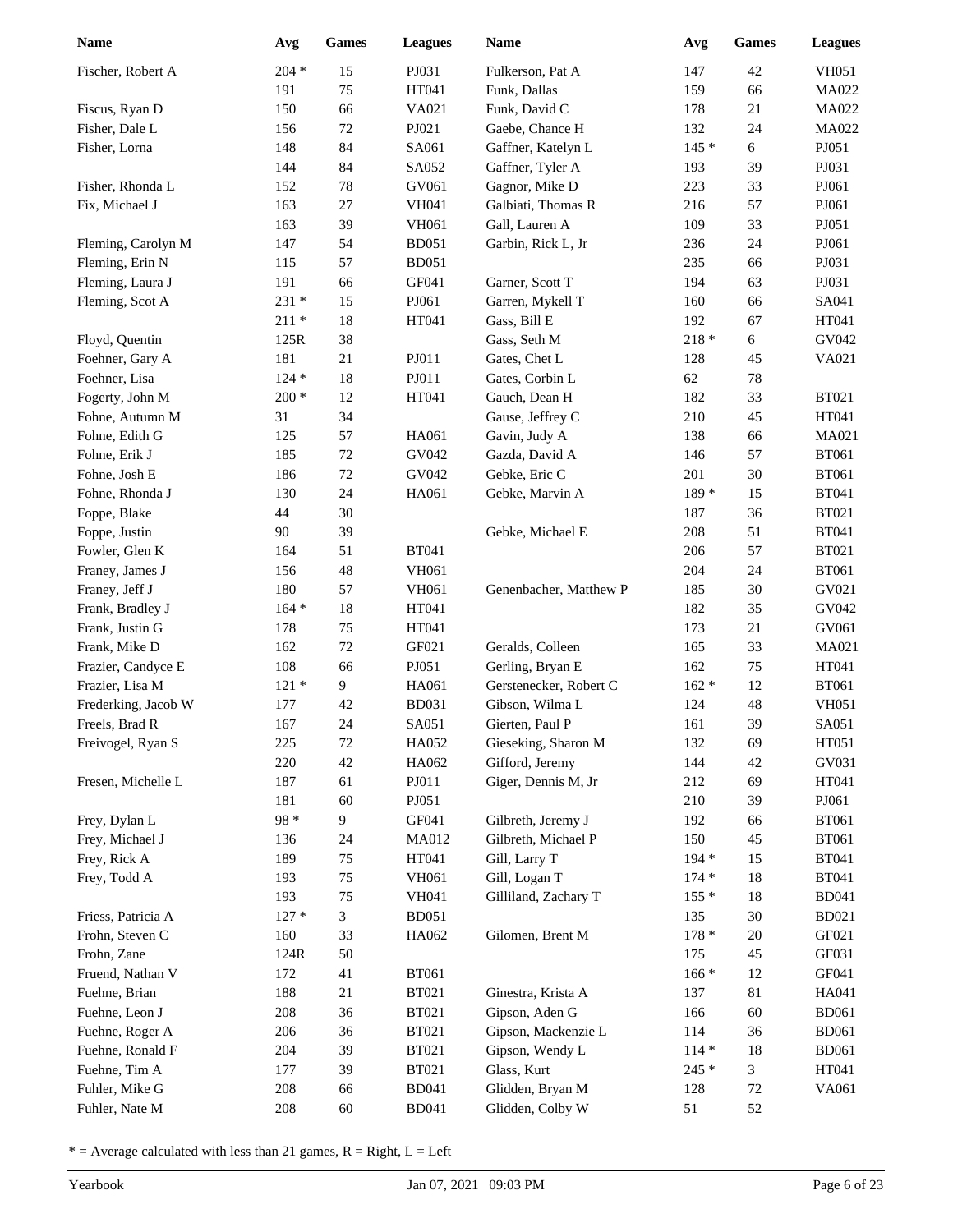| 165<br>87<br>84<br>VA061<br>Glidden, Niki L<br>VA061<br>Guthrie, Kevin L<br>208<br>$123 *$<br>$18\,$<br>204<br>$78\,$<br>Goessman, Lori D<br><b>VH051</b><br>VA021<br>Going, Robert F<br>57<br>21<br>154<br><b>BD031</b><br>Guthrie, Max<br>156<br>VA061<br>227<br>51<br>153<br>21<br>Gonzalez, Joseph M<br><b>VH041</b><br>VA021<br>Goodin, Yancy J<br>87<br>$123*$<br>6<br>219<br><b>VH061</b><br>Guthrie, Rita K<br>VA021<br>24<br>87<br>205<br><b>VH041</b><br>116<br>VA061<br>204<br>54<br>81<br>VA051<br>Goodwin, Chris W<br>HTHT0<br>Guthrie, Vicky L<br>127<br>60<br>75<br>VA031<br>204<br>HT041<br>123<br>81<br>57<br>PJ031<br>Goodwin, Doris A<br>157<br>HA051<br>Gvillo, Nicolas R<br>217<br>57<br>$18\,$<br>Goostree, Dorothy I<br>142<br>SA021<br>Haake, Eric G<br>$134 *$<br>HA052<br>Gorka, James R<br>184<br>81<br>Haar, Brad J<br>$78\,$<br><b>BD041</b><br>HA031<br>188<br>Gorsich, Eric<br>$166*$<br>18<br>Haar, Chandler J<br>69<br>HA021<br><b>VH041</b><br>190<br>131<br>69<br>21<br><b>VH051</b><br>Gottman, Anita L<br>VA051<br>Haar, Pam E<br>139<br>3<br>130<br>63<br>Haas, Devin M<br>MA022<br>VA031<br>$175*$<br>69<br>GV032<br>Haas, Scott D<br>$72\,$<br>MA032<br>Graham, Jennifer L<br>156<br>159<br>54<br>66<br><b>BT041</b><br>Gramann, Ashley M<br>137<br><b>VH051</b><br>Haertling, David E<br>174<br>54<br>57<br>VA021<br>Gramann, Matt J<br>199<br><b>VH041</b><br>Hagan, Bradley A<br>185<br>Hagler, Steven R<br>185<br>48<br>GF041<br>Gramann, Steve J<br>190<br>72<br><b>VH041</b><br>45<br>VA041<br>Gramlich, Daniel J<br>175<br>PJ031<br>Hagy, Sharon L<br>$131 *$<br>15<br>3<br>Gramm, Susann E<br>75<br>Hahlen, Bryan A<br>$223 *$<br>GV042<br>150<br>MA021<br>Grapperhaus, Adam J<br>175<br>84<br>SA021<br>Hahn, Sawyer M<br>$78\,$<br>SA061<br>200<br>Grapperhaus, Deborah K<br>Hair, Chris A<br>PJ031<br>$126*$<br>15<br><b>VH051</b><br>193<br>66<br>Grapperhaus, Grant J<br>33<br>PJ061<br>30<br>217<br>Halcomb, Wyatt M<br>87R<br>$212 *$<br>9<br>PJ031<br>Halford, Sharla D<br>69<br>136<br><b>VA051</b><br><b>BD021</b><br>212<br>45<br>HT041<br>Hall, Eric R<br>216<br>36<br>157<br>$213*$<br><b>BD031</b><br>Grapperhaus, Lori L<br>57<br>PJ051<br>12<br>Grawitch, Benjamin<br>$188 *$<br>9<br>6<br><b>BD041</b><br>MA032<br>$211*$<br>91<br>MA021<br>182 *<br>12<br><b>MA012</b><br>Hambleton, Carissa<br>63<br>Hamel, William (Clint) C<br>GV042<br>Grawitch, John A<br>122<br>60<br><b>MA012</b><br>162<br>42<br>121<br>68<br>Hamilton, Delbert T<br>183 *<br>VH061<br>MA032<br>15<br>Grawitch, Lori A<br>39<br>57<br><b>BD041</b><br>122<br><b>MA012</b><br>174<br>129<br>18<br>170<br>27<br><b>BD021</b><br>Green, Natasha M<br>$*{\bf R}$<br>Hamilton, Emma M<br>124R<br>27<br>Green, Savannan R<br>$20\,$<br>$116*$<br>Hand, George B<br>72<br>128<br>SA052<br>9<br>Gregory, Jennifer R<br>$147 *$<br><b>MA051</b><br>39<br>Hand, Jodi L<br>114<br>SA052<br>125<br>MA021<br>51<br>Gretan, Britney M<br>57<br>PJ021<br>Hanna, Nick A<br>222<br>Grodeon, Steve R<br>75<br>MA022<br>195<br>219<br>24<br>PJ061<br>Groff, David L<br>145<br>69<br>MA032<br>Hardt, Todd A<br>$217 *$<br>18<br><b>BD041</b><br>195<br>78<br>SA021<br>Groff, Richard D, III<br>Harmon, Tom H, Jr<br>219<br>72<br>PJ031<br>3<br>Gross, Dan D<br>$166*$<br><b>BT041</b><br>Harnetiaux, Melvin K<br>145<br>48<br>GV021<br>51<br>165<br><b>BT021</b><br>Harper, Allen R<br>184<br>36<br><b>BT061</b><br>33<br>Gross, David N<br>192<br><b>BT021</b><br>Harper, Mary Jean<br>GF041<br>124<br>66<br>69<br>Grotefendt, Darin M<br>233<br>PJ031<br>Harper, Michael E<br>GF041<br>204<br>24<br>42<br>HT041<br>225<br>Harper, Thomas J, Sr<br>142<br>66<br>GF041<br>184<br>HT041<br>Grotts, David G<br>72<br>Harpstrite, Brian J<br>194<br>24<br><b>BD021</b><br>Gruberman, Gary<br>$173*$<br>9<br><b>BD031</b><br>181<br>32<br>HA031<br>Gruender, Leslie M<br>24<br>$30\,$<br>Harpstrite, Erin<br>144R<br>25<br>GF031<br>Gruner, Kathy L<br>170<br>69<br>Harpstrite, Nick<br>182R<br>42<br>Gruner, Megan A<br>$166*$<br>3<br>GF041<br>Harpstrite, Sandi<br>138<br>29<br>HA061<br>Guenzburger, Mark F<br>132<br>72<br><b>BT041</b><br>190<br>Harris, Barry D<br>57<br>HT041<br>Guest, Jason D<br>196<br>75<br>HA052<br>$103 *$<br>Harris, Kerri J<br>15<br><b>MA021</b><br>$166*$<br>Guffey, Kaitlin M<br>18<br>MA021<br>Harris, Matthew R<br>63<br>GF041<br>179<br>Gum, Janet S<br>108<br>66<br>GV032<br>Harris, Melissa<br>106<br>55<br>GF041<br>Gunn, Joshua D<br>176<br>21<br>HA052<br>Harris, Peggy J<br>132<br>84<br>VA051<br>Guthrie, Brian P<br>33<br>206<br><b>VH041</b><br>Harrison, Barb A<br>150<br>$60\,$<br>HT051<br>Guthrie, David J<br>210<br>71<br>SA021 | Name | Avg | Games | <b>Leagues</b> | Name | Avg | <b>Games</b> | <b>Leagues</b> |
|------------------------------------------------------------------------------------------------------------------------------------------------------------------------------------------------------------------------------------------------------------------------------------------------------------------------------------------------------------------------------------------------------------------------------------------------------------------------------------------------------------------------------------------------------------------------------------------------------------------------------------------------------------------------------------------------------------------------------------------------------------------------------------------------------------------------------------------------------------------------------------------------------------------------------------------------------------------------------------------------------------------------------------------------------------------------------------------------------------------------------------------------------------------------------------------------------------------------------------------------------------------------------------------------------------------------------------------------------------------------------------------------------------------------------------------------------------------------------------------------------------------------------------------------------------------------------------------------------------------------------------------------------------------------------------------------------------------------------------------------------------------------------------------------------------------------------------------------------------------------------------------------------------------------------------------------------------------------------------------------------------------------------------------------------------------------------------------------------------------------------------------------------------------------------------------------------------------------------------------------------------------------------------------------------------------------------------------------------------------------------------------------------------------------------------------------------------------------------------------------------------------------------------------------------------------------------------------------------------------------------------------------------------------------------------------------------------------------------------------------------------------------------------------------------------------------------------------------------------------------------------------------------------------------------------------------------------------------------------------------------------------------------------------------------------------------------------------------------------------------------------------------------------------------------------------------------------------------------------------------------------------------------------------------------------------------------------------------------------------------------------------------------------------------------------------------------------------------------------------------------------------------------------------------------------------------------------------------------------------------------------------------------------------------------------------------------------------------------------------------------------------------------------------------------------------------------------------------------------------------------------------------------------------------------------------------------------------------------------------------------------------------------------------------------------------------------------------------------------------------------------------------------------------------------------------------------------------------------------------------------------------------------------------------------------------------------------------------------------------------------------------------------------------------------------------------------------------------------------------------------------------------------------------------------------------------------------------------------------------------------------------------------------------------------------------------------|------|-----|-------|----------------|------|-----|--------------|----------------|
|                                                                                                                                                                                                                                                                                                                                                                                                                                                                                                                                                                                                                                                                                                                                                                                                                                                                                                                                                                                                                                                                                                                                                                                                                                                                                                                                                                                                                                                                                                                                                                                                                                                                                                                                                                                                                                                                                                                                                                                                                                                                                                                                                                                                                                                                                                                                                                                                                                                                                                                                                                                                                                                                                                                                                                                                                                                                                                                                                                                                                                                                                                                                                                                                                                                                                                                                                                                                                                                                                                                                                                                                                                                                                                                                                                                                                                                                                                                                                                                                                                                                                                                                                                                                                                                                                                                                                                                                                                                                                                                                                                                                                                                                                                      |      |     |       |                |      |     |              |                |
|                                                                                                                                                                                                                                                                                                                                                                                                                                                                                                                                                                                                                                                                                                                                                                                                                                                                                                                                                                                                                                                                                                                                                                                                                                                                                                                                                                                                                                                                                                                                                                                                                                                                                                                                                                                                                                                                                                                                                                                                                                                                                                                                                                                                                                                                                                                                                                                                                                                                                                                                                                                                                                                                                                                                                                                                                                                                                                                                                                                                                                                                                                                                                                                                                                                                                                                                                                                                                                                                                                                                                                                                                                                                                                                                                                                                                                                                                                                                                                                                                                                                                                                                                                                                                                                                                                                                                                                                                                                                                                                                                                                                                                                                                                      |      |     |       |                |      |     |              |                |
|                                                                                                                                                                                                                                                                                                                                                                                                                                                                                                                                                                                                                                                                                                                                                                                                                                                                                                                                                                                                                                                                                                                                                                                                                                                                                                                                                                                                                                                                                                                                                                                                                                                                                                                                                                                                                                                                                                                                                                                                                                                                                                                                                                                                                                                                                                                                                                                                                                                                                                                                                                                                                                                                                                                                                                                                                                                                                                                                                                                                                                                                                                                                                                                                                                                                                                                                                                                                                                                                                                                                                                                                                                                                                                                                                                                                                                                                                                                                                                                                                                                                                                                                                                                                                                                                                                                                                                                                                                                                                                                                                                                                                                                                                                      |      |     |       |                |      |     |              |                |
|                                                                                                                                                                                                                                                                                                                                                                                                                                                                                                                                                                                                                                                                                                                                                                                                                                                                                                                                                                                                                                                                                                                                                                                                                                                                                                                                                                                                                                                                                                                                                                                                                                                                                                                                                                                                                                                                                                                                                                                                                                                                                                                                                                                                                                                                                                                                                                                                                                                                                                                                                                                                                                                                                                                                                                                                                                                                                                                                                                                                                                                                                                                                                                                                                                                                                                                                                                                                                                                                                                                                                                                                                                                                                                                                                                                                                                                                                                                                                                                                                                                                                                                                                                                                                                                                                                                                                                                                                                                                                                                                                                                                                                                                                                      |      |     |       |                |      |     |              |                |
|                                                                                                                                                                                                                                                                                                                                                                                                                                                                                                                                                                                                                                                                                                                                                                                                                                                                                                                                                                                                                                                                                                                                                                                                                                                                                                                                                                                                                                                                                                                                                                                                                                                                                                                                                                                                                                                                                                                                                                                                                                                                                                                                                                                                                                                                                                                                                                                                                                                                                                                                                                                                                                                                                                                                                                                                                                                                                                                                                                                                                                                                                                                                                                                                                                                                                                                                                                                                                                                                                                                                                                                                                                                                                                                                                                                                                                                                                                                                                                                                                                                                                                                                                                                                                                                                                                                                                                                                                                                                                                                                                                                                                                                                                                      |      |     |       |                |      |     |              |                |
|                                                                                                                                                                                                                                                                                                                                                                                                                                                                                                                                                                                                                                                                                                                                                                                                                                                                                                                                                                                                                                                                                                                                                                                                                                                                                                                                                                                                                                                                                                                                                                                                                                                                                                                                                                                                                                                                                                                                                                                                                                                                                                                                                                                                                                                                                                                                                                                                                                                                                                                                                                                                                                                                                                                                                                                                                                                                                                                                                                                                                                                                                                                                                                                                                                                                                                                                                                                                                                                                                                                                                                                                                                                                                                                                                                                                                                                                                                                                                                                                                                                                                                                                                                                                                                                                                                                                                                                                                                                                                                                                                                                                                                                                                                      |      |     |       |                |      |     |              |                |
|                                                                                                                                                                                                                                                                                                                                                                                                                                                                                                                                                                                                                                                                                                                                                                                                                                                                                                                                                                                                                                                                                                                                                                                                                                                                                                                                                                                                                                                                                                                                                                                                                                                                                                                                                                                                                                                                                                                                                                                                                                                                                                                                                                                                                                                                                                                                                                                                                                                                                                                                                                                                                                                                                                                                                                                                                                                                                                                                                                                                                                                                                                                                                                                                                                                                                                                                                                                                                                                                                                                                                                                                                                                                                                                                                                                                                                                                                                                                                                                                                                                                                                                                                                                                                                                                                                                                                                                                                                                                                                                                                                                                                                                                                                      |      |     |       |                |      |     |              |                |
|                                                                                                                                                                                                                                                                                                                                                                                                                                                                                                                                                                                                                                                                                                                                                                                                                                                                                                                                                                                                                                                                                                                                                                                                                                                                                                                                                                                                                                                                                                                                                                                                                                                                                                                                                                                                                                                                                                                                                                                                                                                                                                                                                                                                                                                                                                                                                                                                                                                                                                                                                                                                                                                                                                                                                                                                                                                                                                                                                                                                                                                                                                                                                                                                                                                                                                                                                                                                                                                                                                                                                                                                                                                                                                                                                                                                                                                                                                                                                                                                                                                                                                                                                                                                                                                                                                                                                                                                                                                                                                                                                                                                                                                                                                      |      |     |       |                |      |     |              |                |
|                                                                                                                                                                                                                                                                                                                                                                                                                                                                                                                                                                                                                                                                                                                                                                                                                                                                                                                                                                                                                                                                                                                                                                                                                                                                                                                                                                                                                                                                                                                                                                                                                                                                                                                                                                                                                                                                                                                                                                                                                                                                                                                                                                                                                                                                                                                                                                                                                                                                                                                                                                                                                                                                                                                                                                                                                                                                                                                                                                                                                                                                                                                                                                                                                                                                                                                                                                                                                                                                                                                                                                                                                                                                                                                                                                                                                                                                                                                                                                                                                                                                                                                                                                                                                                                                                                                                                                                                                                                                                                                                                                                                                                                                                                      |      |     |       |                |      |     |              |                |
|                                                                                                                                                                                                                                                                                                                                                                                                                                                                                                                                                                                                                                                                                                                                                                                                                                                                                                                                                                                                                                                                                                                                                                                                                                                                                                                                                                                                                                                                                                                                                                                                                                                                                                                                                                                                                                                                                                                                                                                                                                                                                                                                                                                                                                                                                                                                                                                                                                                                                                                                                                                                                                                                                                                                                                                                                                                                                                                                                                                                                                                                                                                                                                                                                                                                                                                                                                                                                                                                                                                                                                                                                                                                                                                                                                                                                                                                                                                                                                                                                                                                                                                                                                                                                                                                                                                                                                                                                                                                                                                                                                                                                                                                                                      |      |     |       |                |      |     |              |                |
|                                                                                                                                                                                                                                                                                                                                                                                                                                                                                                                                                                                                                                                                                                                                                                                                                                                                                                                                                                                                                                                                                                                                                                                                                                                                                                                                                                                                                                                                                                                                                                                                                                                                                                                                                                                                                                                                                                                                                                                                                                                                                                                                                                                                                                                                                                                                                                                                                                                                                                                                                                                                                                                                                                                                                                                                                                                                                                                                                                                                                                                                                                                                                                                                                                                                                                                                                                                                                                                                                                                                                                                                                                                                                                                                                                                                                                                                                                                                                                                                                                                                                                                                                                                                                                                                                                                                                                                                                                                                                                                                                                                                                                                                                                      |      |     |       |                |      |     |              |                |
|                                                                                                                                                                                                                                                                                                                                                                                                                                                                                                                                                                                                                                                                                                                                                                                                                                                                                                                                                                                                                                                                                                                                                                                                                                                                                                                                                                                                                                                                                                                                                                                                                                                                                                                                                                                                                                                                                                                                                                                                                                                                                                                                                                                                                                                                                                                                                                                                                                                                                                                                                                                                                                                                                                                                                                                                                                                                                                                                                                                                                                                                                                                                                                                                                                                                                                                                                                                                                                                                                                                                                                                                                                                                                                                                                                                                                                                                                                                                                                                                                                                                                                                                                                                                                                                                                                                                                                                                                                                                                                                                                                                                                                                                                                      |      |     |       |                |      |     |              |                |
|                                                                                                                                                                                                                                                                                                                                                                                                                                                                                                                                                                                                                                                                                                                                                                                                                                                                                                                                                                                                                                                                                                                                                                                                                                                                                                                                                                                                                                                                                                                                                                                                                                                                                                                                                                                                                                                                                                                                                                                                                                                                                                                                                                                                                                                                                                                                                                                                                                                                                                                                                                                                                                                                                                                                                                                                                                                                                                                                                                                                                                                                                                                                                                                                                                                                                                                                                                                                                                                                                                                                                                                                                                                                                                                                                                                                                                                                                                                                                                                                                                                                                                                                                                                                                                                                                                                                                                                                                                                                                                                                                                                                                                                                                                      |      |     |       |                |      |     |              |                |
|                                                                                                                                                                                                                                                                                                                                                                                                                                                                                                                                                                                                                                                                                                                                                                                                                                                                                                                                                                                                                                                                                                                                                                                                                                                                                                                                                                                                                                                                                                                                                                                                                                                                                                                                                                                                                                                                                                                                                                                                                                                                                                                                                                                                                                                                                                                                                                                                                                                                                                                                                                                                                                                                                                                                                                                                                                                                                                                                                                                                                                                                                                                                                                                                                                                                                                                                                                                                                                                                                                                                                                                                                                                                                                                                                                                                                                                                                                                                                                                                                                                                                                                                                                                                                                                                                                                                                                                                                                                                                                                                                                                                                                                                                                      |      |     |       |                |      |     |              |                |
|                                                                                                                                                                                                                                                                                                                                                                                                                                                                                                                                                                                                                                                                                                                                                                                                                                                                                                                                                                                                                                                                                                                                                                                                                                                                                                                                                                                                                                                                                                                                                                                                                                                                                                                                                                                                                                                                                                                                                                                                                                                                                                                                                                                                                                                                                                                                                                                                                                                                                                                                                                                                                                                                                                                                                                                                                                                                                                                                                                                                                                                                                                                                                                                                                                                                                                                                                                                                                                                                                                                                                                                                                                                                                                                                                                                                                                                                                                                                                                                                                                                                                                                                                                                                                                                                                                                                                                                                                                                                                                                                                                                                                                                                                                      |      |     |       |                |      |     |              |                |
|                                                                                                                                                                                                                                                                                                                                                                                                                                                                                                                                                                                                                                                                                                                                                                                                                                                                                                                                                                                                                                                                                                                                                                                                                                                                                                                                                                                                                                                                                                                                                                                                                                                                                                                                                                                                                                                                                                                                                                                                                                                                                                                                                                                                                                                                                                                                                                                                                                                                                                                                                                                                                                                                                                                                                                                                                                                                                                                                                                                                                                                                                                                                                                                                                                                                                                                                                                                                                                                                                                                                                                                                                                                                                                                                                                                                                                                                                                                                                                                                                                                                                                                                                                                                                                                                                                                                                                                                                                                                                                                                                                                                                                                                                                      |      |     |       |                |      |     |              |                |
|                                                                                                                                                                                                                                                                                                                                                                                                                                                                                                                                                                                                                                                                                                                                                                                                                                                                                                                                                                                                                                                                                                                                                                                                                                                                                                                                                                                                                                                                                                                                                                                                                                                                                                                                                                                                                                                                                                                                                                                                                                                                                                                                                                                                                                                                                                                                                                                                                                                                                                                                                                                                                                                                                                                                                                                                                                                                                                                                                                                                                                                                                                                                                                                                                                                                                                                                                                                                                                                                                                                                                                                                                                                                                                                                                                                                                                                                                                                                                                                                                                                                                                                                                                                                                                                                                                                                                                                                                                                                                                                                                                                                                                                                                                      |      |     |       |                |      |     |              |                |
|                                                                                                                                                                                                                                                                                                                                                                                                                                                                                                                                                                                                                                                                                                                                                                                                                                                                                                                                                                                                                                                                                                                                                                                                                                                                                                                                                                                                                                                                                                                                                                                                                                                                                                                                                                                                                                                                                                                                                                                                                                                                                                                                                                                                                                                                                                                                                                                                                                                                                                                                                                                                                                                                                                                                                                                                                                                                                                                                                                                                                                                                                                                                                                                                                                                                                                                                                                                                                                                                                                                                                                                                                                                                                                                                                                                                                                                                                                                                                                                                                                                                                                                                                                                                                                                                                                                                                                                                                                                                                                                                                                                                                                                                                                      |      |     |       |                |      |     |              |                |
|                                                                                                                                                                                                                                                                                                                                                                                                                                                                                                                                                                                                                                                                                                                                                                                                                                                                                                                                                                                                                                                                                                                                                                                                                                                                                                                                                                                                                                                                                                                                                                                                                                                                                                                                                                                                                                                                                                                                                                                                                                                                                                                                                                                                                                                                                                                                                                                                                                                                                                                                                                                                                                                                                                                                                                                                                                                                                                                                                                                                                                                                                                                                                                                                                                                                                                                                                                                                                                                                                                                                                                                                                                                                                                                                                                                                                                                                                                                                                                                                                                                                                                                                                                                                                                                                                                                                                                                                                                                                                                                                                                                                                                                                                                      |      |     |       |                |      |     |              |                |
|                                                                                                                                                                                                                                                                                                                                                                                                                                                                                                                                                                                                                                                                                                                                                                                                                                                                                                                                                                                                                                                                                                                                                                                                                                                                                                                                                                                                                                                                                                                                                                                                                                                                                                                                                                                                                                                                                                                                                                                                                                                                                                                                                                                                                                                                                                                                                                                                                                                                                                                                                                                                                                                                                                                                                                                                                                                                                                                                                                                                                                                                                                                                                                                                                                                                                                                                                                                                                                                                                                                                                                                                                                                                                                                                                                                                                                                                                                                                                                                                                                                                                                                                                                                                                                                                                                                                                                                                                                                                                                                                                                                                                                                                                                      |      |     |       |                |      |     |              |                |
|                                                                                                                                                                                                                                                                                                                                                                                                                                                                                                                                                                                                                                                                                                                                                                                                                                                                                                                                                                                                                                                                                                                                                                                                                                                                                                                                                                                                                                                                                                                                                                                                                                                                                                                                                                                                                                                                                                                                                                                                                                                                                                                                                                                                                                                                                                                                                                                                                                                                                                                                                                                                                                                                                                                                                                                                                                                                                                                                                                                                                                                                                                                                                                                                                                                                                                                                                                                                                                                                                                                                                                                                                                                                                                                                                                                                                                                                                                                                                                                                                                                                                                                                                                                                                                                                                                                                                                                                                                                                                                                                                                                                                                                                                                      |      |     |       |                |      |     |              |                |
|                                                                                                                                                                                                                                                                                                                                                                                                                                                                                                                                                                                                                                                                                                                                                                                                                                                                                                                                                                                                                                                                                                                                                                                                                                                                                                                                                                                                                                                                                                                                                                                                                                                                                                                                                                                                                                                                                                                                                                                                                                                                                                                                                                                                                                                                                                                                                                                                                                                                                                                                                                                                                                                                                                                                                                                                                                                                                                                                                                                                                                                                                                                                                                                                                                                                                                                                                                                                                                                                                                                                                                                                                                                                                                                                                                                                                                                                                                                                                                                                                                                                                                                                                                                                                                                                                                                                                                                                                                                                                                                                                                                                                                                                                                      |      |     |       |                |      |     |              |                |
|                                                                                                                                                                                                                                                                                                                                                                                                                                                                                                                                                                                                                                                                                                                                                                                                                                                                                                                                                                                                                                                                                                                                                                                                                                                                                                                                                                                                                                                                                                                                                                                                                                                                                                                                                                                                                                                                                                                                                                                                                                                                                                                                                                                                                                                                                                                                                                                                                                                                                                                                                                                                                                                                                                                                                                                                                                                                                                                                                                                                                                                                                                                                                                                                                                                                                                                                                                                                                                                                                                                                                                                                                                                                                                                                                                                                                                                                                                                                                                                                                                                                                                                                                                                                                                                                                                                                                                                                                                                                                                                                                                                                                                                                                                      |      |     |       |                |      |     |              |                |
|                                                                                                                                                                                                                                                                                                                                                                                                                                                                                                                                                                                                                                                                                                                                                                                                                                                                                                                                                                                                                                                                                                                                                                                                                                                                                                                                                                                                                                                                                                                                                                                                                                                                                                                                                                                                                                                                                                                                                                                                                                                                                                                                                                                                                                                                                                                                                                                                                                                                                                                                                                                                                                                                                                                                                                                                                                                                                                                                                                                                                                                                                                                                                                                                                                                                                                                                                                                                                                                                                                                                                                                                                                                                                                                                                                                                                                                                                                                                                                                                                                                                                                                                                                                                                                                                                                                                                                                                                                                                                                                                                                                                                                                                                                      |      |     |       |                |      |     |              |                |
|                                                                                                                                                                                                                                                                                                                                                                                                                                                                                                                                                                                                                                                                                                                                                                                                                                                                                                                                                                                                                                                                                                                                                                                                                                                                                                                                                                                                                                                                                                                                                                                                                                                                                                                                                                                                                                                                                                                                                                                                                                                                                                                                                                                                                                                                                                                                                                                                                                                                                                                                                                                                                                                                                                                                                                                                                                                                                                                                                                                                                                                                                                                                                                                                                                                                                                                                                                                                                                                                                                                                                                                                                                                                                                                                                                                                                                                                                                                                                                                                                                                                                                                                                                                                                                                                                                                                                                                                                                                                                                                                                                                                                                                                                                      |      |     |       |                |      |     |              |                |
|                                                                                                                                                                                                                                                                                                                                                                                                                                                                                                                                                                                                                                                                                                                                                                                                                                                                                                                                                                                                                                                                                                                                                                                                                                                                                                                                                                                                                                                                                                                                                                                                                                                                                                                                                                                                                                                                                                                                                                                                                                                                                                                                                                                                                                                                                                                                                                                                                                                                                                                                                                                                                                                                                                                                                                                                                                                                                                                                                                                                                                                                                                                                                                                                                                                                                                                                                                                                                                                                                                                                                                                                                                                                                                                                                                                                                                                                                                                                                                                                                                                                                                                                                                                                                                                                                                                                                                                                                                                                                                                                                                                                                                                                                                      |      |     |       |                |      |     |              |                |
|                                                                                                                                                                                                                                                                                                                                                                                                                                                                                                                                                                                                                                                                                                                                                                                                                                                                                                                                                                                                                                                                                                                                                                                                                                                                                                                                                                                                                                                                                                                                                                                                                                                                                                                                                                                                                                                                                                                                                                                                                                                                                                                                                                                                                                                                                                                                                                                                                                                                                                                                                                                                                                                                                                                                                                                                                                                                                                                                                                                                                                                                                                                                                                                                                                                                                                                                                                                                                                                                                                                                                                                                                                                                                                                                                                                                                                                                                                                                                                                                                                                                                                                                                                                                                                                                                                                                                                                                                                                                                                                                                                                                                                                                                                      |      |     |       |                |      |     |              |                |
|                                                                                                                                                                                                                                                                                                                                                                                                                                                                                                                                                                                                                                                                                                                                                                                                                                                                                                                                                                                                                                                                                                                                                                                                                                                                                                                                                                                                                                                                                                                                                                                                                                                                                                                                                                                                                                                                                                                                                                                                                                                                                                                                                                                                                                                                                                                                                                                                                                                                                                                                                                                                                                                                                                                                                                                                                                                                                                                                                                                                                                                                                                                                                                                                                                                                                                                                                                                                                                                                                                                                                                                                                                                                                                                                                                                                                                                                                                                                                                                                                                                                                                                                                                                                                                                                                                                                                                                                                                                                                                                                                                                                                                                                                                      |      |     |       |                |      |     |              |                |
|                                                                                                                                                                                                                                                                                                                                                                                                                                                                                                                                                                                                                                                                                                                                                                                                                                                                                                                                                                                                                                                                                                                                                                                                                                                                                                                                                                                                                                                                                                                                                                                                                                                                                                                                                                                                                                                                                                                                                                                                                                                                                                                                                                                                                                                                                                                                                                                                                                                                                                                                                                                                                                                                                                                                                                                                                                                                                                                                                                                                                                                                                                                                                                                                                                                                                                                                                                                                                                                                                                                                                                                                                                                                                                                                                                                                                                                                                                                                                                                                                                                                                                                                                                                                                                                                                                                                                                                                                                                                                                                                                                                                                                                                                                      |      |     |       |                |      |     |              |                |
|                                                                                                                                                                                                                                                                                                                                                                                                                                                                                                                                                                                                                                                                                                                                                                                                                                                                                                                                                                                                                                                                                                                                                                                                                                                                                                                                                                                                                                                                                                                                                                                                                                                                                                                                                                                                                                                                                                                                                                                                                                                                                                                                                                                                                                                                                                                                                                                                                                                                                                                                                                                                                                                                                                                                                                                                                                                                                                                                                                                                                                                                                                                                                                                                                                                                                                                                                                                                                                                                                                                                                                                                                                                                                                                                                                                                                                                                                                                                                                                                                                                                                                                                                                                                                                                                                                                                                                                                                                                                                                                                                                                                                                                                                                      |      |     |       |                |      |     |              |                |
|                                                                                                                                                                                                                                                                                                                                                                                                                                                                                                                                                                                                                                                                                                                                                                                                                                                                                                                                                                                                                                                                                                                                                                                                                                                                                                                                                                                                                                                                                                                                                                                                                                                                                                                                                                                                                                                                                                                                                                                                                                                                                                                                                                                                                                                                                                                                                                                                                                                                                                                                                                                                                                                                                                                                                                                                                                                                                                                                                                                                                                                                                                                                                                                                                                                                                                                                                                                                                                                                                                                                                                                                                                                                                                                                                                                                                                                                                                                                                                                                                                                                                                                                                                                                                                                                                                                                                                                                                                                                                                                                                                                                                                                                                                      |      |     |       |                |      |     |              |                |
|                                                                                                                                                                                                                                                                                                                                                                                                                                                                                                                                                                                                                                                                                                                                                                                                                                                                                                                                                                                                                                                                                                                                                                                                                                                                                                                                                                                                                                                                                                                                                                                                                                                                                                                                                                                                                                                                                                                                                                                                                                                                                                                                                                                                                                                                                                                                                                                                                                                                                                                                                                                                                                                                                                                                                                                                                                                                                                                                                                                                                                                                                                                                                                                                                                                                                                                                                                                                                                                                                                                                                                                                                                                                                                                                                                                                                                                                                                                                                                                                                                                                                                                                                                                                                                                                                                                                                                                                                                                                                                                                                                                                                                                                                                      |      |     |       |                |      |     |              |                |
|                                                                                                                                                                                                                                                                                                                                                                                                                                                                                                                                                                                                                                                                                                                                                                                                                                                                                                                                                                                                                                                                                                                                                                                                                                                                                                                                                                                                                                                                                                                                                                                                                                                                                                                                                                                                                                                                                                                                                                                                                                                                                                                                                                                                                                                                                                                                                                                                                                                                                                                                                                                                                                                                                                                                                                                                                                                                                                                                                                                                                                                                                                                                                                                                                                                                                                                                                                                                                                                                                                                                                                                                                                                                                                                                                                                                                                                                                                                                                                                                                                                                                                                                                                                                                                                                                                                                                                                                                                                                                                                                                                                                                                                                                                      |      |     |       |                |      |     |              |                |
|                                                                                                                                                                                                                                                                                                                                                                                                                                                                                                                                                                                                                                                                                                                                                                                                                                                                                                                                                                                                                                                                                                                                                                                                                                                                                                                                                                                                                                                                                                                                                                                                                                                                                                                                                                                                                                                                                                                                                                                                                                                                                                                                                                                                                                                                                                                                                                                                                                                                                                                                                                                                                                                                                                                                                                                                                                                                                                                                                                                                                                                                                                                                                                                                                                                                                                                                                                                                                                                                                                                                                                                                                                                                                                                                                                                                                                                                                                                                                                                                                                                                                                                                                                                                                                                                                                                                                                                                                                                                                                                                                                                                                                                                                                      |      |     |       |                |      |     |              |                |
|                                                                                                                                                                                                                                                                                                                                                                                                                                                                                                                                                                                                                                                                                                                                                                                                                                                                                                                                                                                                                                                                                                                                                                                                                                                                                                                                                                                                                                                                                                                                                                                                                                                                                                                                                                                                                                                                                                                                                                                                                                                                                                                                                                                                                                                                                                                                                                                                                                                                                                                                                                                                                                                                                                                                                                                                                                                                                                                                                                                                                                                                                                                                                                                                                                                                                                                                                                                                                                                                                                                                                                                                                                                                                                                                                                                                                                                                                                                                                                                                                                                                                                                                                                                                                                                                                                                                                                                                                                                                                                                                                                                                                                                                                                      |      |     |       |                |      |     |              |                |
|                                                                                                                                                                                                                                                                                                                                                                                                                                                                                                                                                                                                                                                                                                                                                                                                                                                                                                                                                                                                                                                                                                                                                                                                                                                                                                                                                                                                                                                                                                                                                                                                                                                                                                                                                                                                                                                                                                                                                                                                                                                                                                                                                                                                                                                                                                                                                                                                                                                                                                                                                                                                                                                                                                                                                                                                                                                                                                                                                                                                                                                                                                                                                                                                                                                                                                                                                                                                                                                                                                                                                                                                                                                                                                                                                                                                                                                                                                                                                                                                                                                                                                                                                                                                                                                                                                                                                                                                                                                                                                                                                                                                                                                                                                      |      |     |       |                |      |     |              |                |
|                                                                                                                                                                                                                                                                                                                                                                                                                                                                                                                                                                                                                                                                                                                                                                                                                                                                                                                                                                                                                                                                                                                                                                                                                                                                                                                                                                                                                                                                                                                                                                                                                                                                                                                                                                                                                                                                                                                                                                                                                                                                                                                                                                                                                                                                                                                                                                                                                                                                                                                                                                                                                                                                                                                                                                                                                                                                                                                                                                                                                                                                                                                                                                                                                                                                                                                                                                                                                                                                                                                                                                                                                                                                                                                                                                                                                                                                                                                                                                                                                                                                                                                                                                                                                                                                                                                                                                                                                                                                                                                                                                                                                                                                                                      |      |     |       |                |      |     |              |                |
|                                                                                                                                                                                                                                                                                                                                                                                                                                                                                                                                                                                                                                                                                                                                                                                                                                                                                                                                                                                                                                                                                                                                                                                                                                                                                                                                                                                                                                                                                                                                                                                                                                                                                                                                                                                                                                                                                                                                                                                                                                                                                                                                                                                                                                                                                                                                                                                                                                                                                                                                                                                                                                                                                                                                                                                                                                                                                                                                                                                                                                                                                                                                                                                                                                                                                                                                                                                                                                                                                                                                                                                                                                                                                                                                                                                                                                                                                                                                                                                                                                                                                                                                                                                                                                                                                                                                                                                                                                                                                                                                                                                                                                                                                                      |      |     |       |                |      |     |              |                |
|                                                                                                                                                                                                                                                                                                                                                                                                                                                                                                                                                                                                                                                                                                                                                                                                                                                                                                                                                                                                                                                                                                                                                                                                                                                                                                                                                                                                                                                                                                                                                                                                                                                                                                                                                                                                                                                                                                                                                                                                                                                                                                                                                                                                                                                                                                                                                                                                                                                                                                                                                                                                                                                                                                                                                                                                                                                                                                                                                                                                                                                                                                                                                                                                                                                                                                                                                                                                                                                                                                                                                                                                                                                                                                                                                                                                                                                                                                                                                                                                                                                                                                                                                                                                                                                                                                                                                                                                                                                                                                                                                                                                                                                                                                      |      |     |       |                |      |     |              |                |
|                                                                                                                                                                                                                                                                                                                                                                                                                                                                                                                                                                                                                                                                                                                                                                                                                                                                                                                                                                                                                                                                                                                                                                                                                                                                                                                                                                                                                                                                                                                                                                                                                                                                                                                                                                                                                                                                                                                                                                                                                                                                                                                                                                                                                                                                                                                                                                                                                                                                                                                                                                                                                                                                                                                                                                                                                                                                                                                                                                                                                                                                                                                                                                                                                                                                                                                                                                                                                                                                                                                                                                                                                                                                                                                                                                                                                                                                                                                                                                                                                                                                                                                                                                                                                                                                                                                                                                                                                                                                                                                                                                                                                                                                                                      |      |     |       |                |      |     |              |                |
|                                                                                                                                                                                                                                                                                                                                                                                                                                                                                                                                                                                                                                                                                                                                                                                                                                                                                                                                                                                                                                                                                                                                                                                                                                                                                                                                                                                                                                                                                                                                                                                                                                                                                                                                                                                                                                                                                                                                                                                                                                                                                                                                                                                                                                                                                                                                                                                                                                                                                                                                                                                                                                                                                                                                                                                                                                                                                                                                                                                                                                                                                                                                                                                                                                                                                                                                                                                                                                                                                                                                                                                                                                                                                                                                                                                                                                                                                                                                                                                                                                                                                                                                                                                                                                                                                                                                                                                                                                                                                                                                                                                                                                                                                                      |      |     |       |                |      |     |              |                |
|                                                                                                                                                                                                                                                                                                                                                                                                                                                                                                                                                                                                                                                                                                                                                                                                                                                                                                                                                                                                                                                                                                                                                                                                                                                                                                                                                                                                                                                                                                                                                                                                                                                                                                                                                                                                                                                                                                                                                                                                                                                                                                                                                                                                                                                                                                                                                                                                                                                                                                                                                                                                                                                                                                                                                                                                                                                                                                                                                                                                                                                                                                                                                                                                                                                                                                                                                                                                                                                                                                                                                                                                                                                                                                                                                                                                                                                                                                                                                                                                                                                                                                                                                                                                                                                                                                                                                                                                                                                                                                                                                                                                                                                                                                      |      |     |       |                |      |     |              |                |
|                                                                                                                                                                                                                                                                                                                                                                                                                                                                                                                                                                                                                                                                                                                                                                                                                                                                                                                                                                                                                                                                                                                                                                                                                                                                                                                                                                                                                                                                                                                                                                                                                                                                                                                                                                                                                                                                                                                                                                                                                                                                                                                                                                                                                                                                                                                                                                                                                                                                                                                                                                                                                                                                                                                                                                                                                                                                                                                                                                                                                                                                                                                                                                                                                                                                                                                                                                                                                                                                                                                                                                                                                                                                                                                                                                                                                                                                                                                                                                                                                                                                                                                                                                                                                                                                                                                                                                                                                                                                                                                                                                                                                                                                                                      |      |     |       |                |      |     |              |                |
|                                                                                                                                                                                                                                                                                                                                                                                                                                                                                                                                                                                                                                                                                                                                                                                                                                                                                                                                                                                                                                                                                                                                                                                                                                                                                                                                                                                                                                                                                                                                                                                                                                                                                                                                                                                                                                                                                                                                                                                                                                                                                                                                                                                                                                                                                                                                                                                                                                                                                                                                                                                                                                                                                                                                                                                                                                                                                                                                                                                                                                                                                                                                                                                                                                                                                                                                                                                                                                                                                                                                                                                                                                                                                                                                                                                                                                                                                                                                                                                                                                                                                                                                                                                                                                                                                                                                                                                                                                                                                                                                                                                                                                                                                                      |      |     |       |                |      |     |              |                |
|                                                                                                                                                                                                                                                                                                                                                                                                                                                                                                                                                                                                                                                                                                                                                                                                                                                                                                                                                                                                                                                                                                                                                                                                                                                                                                                                                                                                                                                                                                                                                                                                                                                                                                                                                                                                                                                                                                                                                                                                                                                                                                                                                                                                                                                                                                                                                                                                                                                                                                                                                                                                                                                                                                                                                                                                                                                                                                                                                                                                                                                                                                                                                                                                                                                                                                                                                                                                                                                                                                                                                                                                                                                                                                                                                                                                                                                                                                                                                                                                                                                                                                                                                                                                                                                                                                                                                                                                                                                                                                                                                                                                                                                                                                      |      |     |       |                |      |     |              |                |
|                                                                                                                                                                                                                                                                                                                                                                                                                                                                                                                                                                                                                                                                                                                                                                                                                                                                                                                                                                                                                                                                                                                                                                                                                                                                                                                                                                                                                                                                                                                                                                                                                                                                                                                                                                                                                                                                                                                                                                                                                                                                                                                                                                                                                                                                                                                                                                                                                                                                                                                                                                                                                                                                                                                                                                                                                                                                                                                                                                                                                                                                                                                                                                                                                                                                                                                                                                                                                                                                                                                                                                                                                                                                                                                                                                                                                                                                                                                                                                                                                                                                                                                                                                                                                                                                                                                                                                                                                                                                                                                                                                                                                                                                                                      |      |     |       |                |      |     |              |                |
|                                                                                                                                                                                                                                                                                                                                                                                                                                                                                                                                                                                                                                                                                                                                                                                                                                                                                                                                                                                                                                                                                                                                                                                                                                                                                                                                                                                                                                                                                                                                                                                                                                                                                                                                                                                                                                                                                                                                                                                                                                                                                                                                                                                                                                                                                                                                                                                                                                                                                                                                                                                                                                                                                                                                                                                                                                                                                                                                                                                                                                                                                                                                                                                                                                                                                                                                                                                                                                                                                                                                                                                                                                                                                                                                                                                                                                                                                                                                                                                                                                                                                                                                                                                                                                                                                                                                                                                                                                                                                                                                                                                                                                                                                                      |      |     |       |                |      |     |              |                |
|                                                                                                                                                                                                                                                                                                                                                                                                                                                                                                                                                                                                                                                                                                                                                                                                                                                                                                                                                                                                                                                                                                                                                                                                                                                                                                                                                                                                                                                                                                                                                                                                                                                                                                                                                                                                                                                                                                                                                                                                                                                                                                                                                                                                                                                                                                                                                                                                                                                                                                                                                                                                                                                                                                                                                                                                                                                                                                                                                                                                                                                                                                                                                                                                                                                                                                                                                                                                                                                                                                                                                                                                                                                                                                                                                                                                                                                                                                                                                                                                                                                                                                                                                                                                                                                                                                                                                                                                                                                                                                                                                                                                                                                                                                      |      |     |       |                |      |     |              |                |
|                                                                                                                                                                                                                                                                                                                                                                                                                                                                                                                                                                                                                                                                                                                                                                                                                                                                                                                                                                                                                                                                                                                                                                                                                                                                                                                                                                                                                                                                                                                                                                                                                                                                                                                                                                                                                                                                                                                                                                                                                                                                                                                                                                                                                                                                                                                                                                                                                                                                                                                                                                                                                                                                                                                                                                                                                                                                                                                                                                                                                                                                                                                                                                                                                                                                                                                                                                                                                                                                                                                                                                                                                                                                                                                                                                                                                                                                                                                                                                                                                                                                                                                                                                                                                                                                                                                                                                                                                                                                                                                                                                                                                                                                                                      |      |     |       |                |      |     |              |                |
|                                                                                                                                                                                                                                                                                                                                                                                                                                                                                                                                                                                                                                                                                                                                                                                                                                                                                                                                                                                                                                                                                                                                                                                                                                                                                                                                                                                                                                                                                                                                                                                                                                                                                                                                                                                                                                                                                                                                                                                                                                                                                                                                                                                                                                                                                                                                                                                                                                                                                                                                                                                                                                                                                                                                                                                                                                                                                                                                                                                                                                                                                                                                                                                                                                                                                                                                                                                                                                                                                                                                                                                                                                                                                                                                                                                                                                                                                                                                                                                                                                                                                                                                                                                                                                                                                                                                                                                                                                                                                                                                                                                                                                                                                                      |      |     |       |                |      |     |              |                |
|                                                                                                                                                                                                                                                                                                                                                                                                                                                                                                                                                                                                                                                                                                                                                                                                                                                                                                                                                                                                                                                                                                                                                                                                                                                                                                                                                                                                                                                                                                                                                                                                                                                                                                                                                                                                                                                                                                                                                                                                                                                                                                                                                                                                                                                                                                                                                                                                                                                                                                                                                                                                                                                                                                                                                                                                                                                                                                                                                                                                                                                                                                                                                                                                                                                                                                                                                                                                                                                                                                                                                                                                                                                                                                                                                                                                                                                                                                                                                                                                                                                                                                                                                                                                                                                                                                                                                                                                                                                                                                                                                                                                                                                                                                      |      |     |       |                |      |     |              |                |
|                                                                                                                                                                                                                                                                                                                                                                                                                                                                                                                                                                                                                                                                                                                                                                                                                                                                                                                                                                                                                                                                                                                                                                                                                                                                                                                                                                                                                                                                                                                                                                                                                                                                                                                                                                                                                                                                                                                                                                                                                                                                                                                                                                                                                                                                                                                                                                                                                                                                                                                                                                                                                                                                                                                                                                                                                                                                                                                                                                                                                                                                                                                                                                                                                                                                                                                                                                                                                                                                                                                                                                                                                                                                                                                                                                                                                                                                                                                                                                                                                                                                                                                                                                                                                                                                                                                                                                                                                                                                                                                                                                                                                                                                                                      |      |     |       |                |      |     |              |                |
|                                                                                                                                                                                                                                                                                                                                                                                                                                                                                                                                                                                                                                                                                                                                                                                                                                                                                                                                                                                                                                                                                                                                                                                                                                                                                                                                                                                                                                                                                                                                                                                                                                                                                                                                                                                                                                                                                                                                                                                                                                                                                                                                                                                                                                                                                                                                                                                                                                                                                                                                                                                                                                                                                                                                                                                                                                                                                                                                                                                                                                                                                                                                                                                                                                                                                                                                                                                                                                                                                                                                                                                                                                                                                                                                                                                                                                                                                                                                                                                                                                                                                                                                                                                                                                                                                                                                                                                                                                                                                                                                                                                                                                                                                                      |      |     |       |                |      |     |              |                |
|                                                                                                                                                                                                                                                                                                                                                                                                                                                                                                                                                                                                                                                                                                                                                                                                                                                                                                                                                                                                                                                                                                                                                                                                                                                                                                                                                                                                                                                                                                                                                                                                                                                                                                                                                                                                                                                                                                                                                                                                                                                                                                                                                                                                                                                                                                                                                                                                                                                                                                                                                                                                                                                                                                                                                                                                                                                                                                                                                                                                                                                                                                                                                                                                                                                                                                                                                                                                                                                                                                                                                                                                                                                                                                                                                                                                                                                                                                                                                                                                                                                                                                                                                                                                                                                                                                                                                                                                                                                                                                                                                                                                                                                                                                      |      |     |       |                |      |     |              |                |
|                                                                                                                                                                                                                                                                                                                                                                                                                                                                                                                                                                                                                                                                                                                                                                                                                                                                                                                                                                                                                                                                                                                                                                                                                                                                                                                                                                                                                                                                                                                                                                                                                                                                                                                                                                                                                                                                                                                                                                                                                                                                                                                                                                                                                                                                                                                                                                                                                                                                                                                                                                                                                                                                                                                                                                                                                                                                                                                                                                                                                                                                                                                                                                                                                                                                                                                                                                                                                                                                                                                                                                                                                                                                                                                                                                                                                                                                                                                                                                                                                                                                                                                                                                                                                                                                                                                                                                                                                                                                                                                                                                                                                                                                                                      |      |     |       |                |      |     |              |                |
|                                                                                                                                                                                                                                                                                                                                                                                                                                                                                                                                                                                                                                                                                                                                                                                                                                                                                                                                                                                                                                                                                                                                                                                                                                                                                                                                                                                                                                                                                                                                                                                                                                                                                                                                                                                                                                                                                                                                                                                                                                                                                                                                                                                                                                                                                                                                                                                                                                                                                                                                                                                                                                                                                                                                                                                                                                                                                                                                                                                                                                                                                                                                                                                                                                                                                                                                                                                                                                                                                                                                                                                                                                                                                                                                                                                                                                                                                                                                                                                                                                                                                                                                                                                                                                                                                                                                                                                                                                                                                                                                                                                                                                                                                                      |      |     |       |                |      |     |              |                |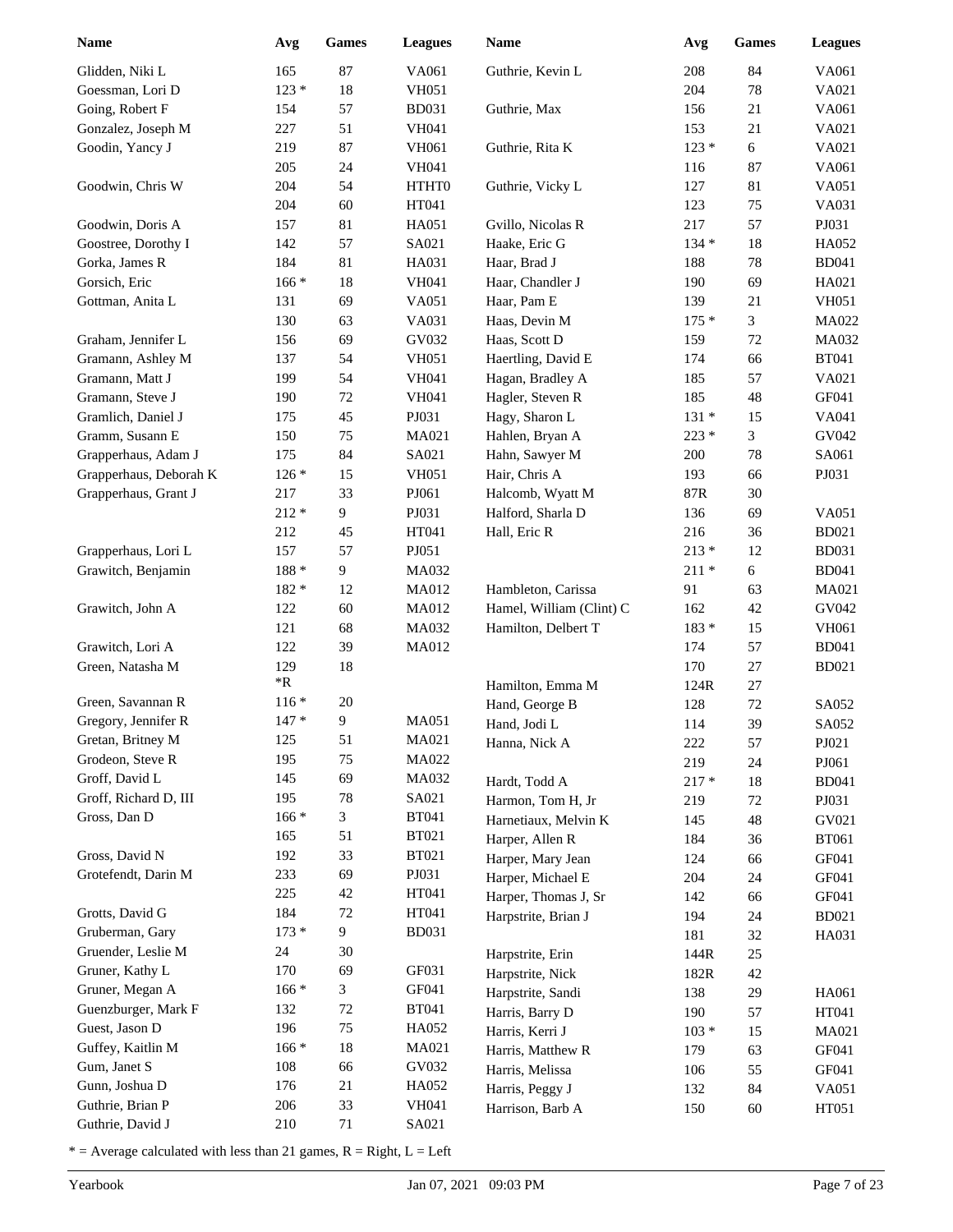| <b>Name</b>           | Avg        | <b>Games</b> | <b>Leagues</b>        | <b>Name</b>                     | Avg        | <b>Games</b> | <b>Leagues</b> |
|-----------------------|------------|--------------|-----------------------|---------------------------------|------------|--------------|----------------|
| Harrison, Brett M     | 216        | 75           | GF021                 | Henderson, Karen S              | 171        | 66           | PJ011          |
|                       | 207        | 69           | PJ031                 |                                 | 170        | 73           | PJ051          |
| Harrison, Craig W     | 163        | 69           | SA021                 | Hennessy, Shelly A              | 190        | 30           | HA041          |
| Harrison, Kyle N      | 192        | 81           | SA041                 | Henrichs-Albaugh, Carrie H      | 115        | 60           | PJ011          |
|                       | 184        | 84           | SA021                 | Henschen, Ryan C                | 222        | 30           | <b>BD021</b>   |
| Harriss, Logan        | 48         | 34           |                       |                                 | $212 *$    | 6            | <b>BD041</b>   |
| Harriss, Lucas        | 121        | 43           |                       |                                 | 194 *      | 9            | VH061          |
| Harriss, Olivia       | 66         | 36           |                       | Henshaw, Brandon                | 138        | 72           | GV031          |
| Haslett, Jo L         | 146        | $72\,$       | VA041                 | Henson, Darrell L               | 175        | 24           | SA041          |
| Haugland, Kristy L    | 147        | 33           | PJ051                 |                                 | 175        | 75           | SA021          |
| Haukap, Noah          | $118 *$    | 3            | PJ061                 | Herdler, Kevin C                | $129*$     | 9            | MA022          |
| Hayes, Art M          | $175*$     | 18           | HT041                 | Herring, Helen A                | 118        | 66           | GV032          |
| Hays, Marty B         | 178        | 66           | SA041                 | Herzberg, Tim                   | 193        | 48           | PJ031          |
| Hazelwood, Kyle A     | 220        | $78\,$       | PJ031                 | Herzing, Jason M                | 192 *      | 6            | <b>BT061</b>   |
| Heatherly, Blake D    | 215        | 45           | HT041                 | Hess, Donna G                   | 109        | 66           | PJ011          |
| Heck, Ryan T          | 227        | 30           | <b>BD041</b>          | Hess, Justin M                  | 222        | 60           | SA061          |
|                       | $221*$     | 3            | <b>VH061</b>          | Hess, Kelly J                   | 167        | 36           | SA061          |
| Heckert, Jeff R       | 193        | $78\,$       | <b>BD031</b>          | Hess, Konner J                  | 191        | 21           | SA061          |
| Hediger, Darren D     | 197        | 60           | HT041                 | Heuiser, Darlene E              | $117*$     | 11           | PJ051          |
| Hediger, Hunter P     | 196R       | 45           |                       | Heuiser, Liz A                  | 144        | 39           | PJ051          |
| Hediger, Trent S      | 137R       | 42           |                       |                                 | 142        | 60           | PJ011          |
| Heggemeier, Matthew L | 188        | 33           | <b>BT041</b>          | Heuiser, Susan L                | 152        | 36           | PJ051          |
| Hegger, Nick A        | $131 *$    | 15           | <b>VH061</b>          | Hicks, Jimmy J                  | $141 *$    | 3            | <b>BT041</b>   |
| Helige, Amber N       | 183        | 68           | GV061                 | Hicks, Justin T                 | 187        | 54           | <b>BT041</b>   |
|                       | 176        | 69           | GV032                 | Hicks, Karli A                  | 102        | 78           |                |
|                       | $153*$     | 3            | GV021                 | Hilbert, Jenae                  | $129*$     | 15           | <b>VH051</b>   |
| Helige, Angela M      | 147        | 60           | GV061                 | Hill, John S                    | 187        | $72\,$       | <b>BD021</b>   |
| Helige, Debra L       | 160        | 67           | GV032                 |                                 | $179*$     | 15           | HA062          |
|                       | 158        | 74           | GV061                 | Hill, Kaleb                     | $84 *$     | 6            | <b>BT061</b>   |
| Helige, John F        | 212        | 81           | GV061                 | Hill, Lauren N                  | 69         | 36           |                |
|                       | 211        | $78\,$       | GV042                 | Hill, Ranae C                   | 157        | 57           | GF041          |
|                       | 205        | 75           | GV021                 | Hilmes, Lawrence B, III         | 213        | 30           | <b>BD021</b>   |
| Helige, Macoy J       | 99R        | 40           |                       | Hinkle, Josh E                  | 140        | $78\,$       | SA052          |
| Hellmann, Andy J      | $207 *$    | 12           | <b>BT021</b>          | Hinrichs, Stacy                 | 138        | 36           | <b>VH051</b>   |
|                       | 190        | 33           | <b>BT061</b>          | Hipsher, Claretta M             | 90R        | 78           |                |
| Hellmann, Joe G       | 212        | 66           | <b>BT021</b>          | Hipsher, Rachel D               | 84         | $75\,$       | VA031          |
|                       | $203 *$    | 15           | VH041                 | Hitchcock, Robert E, III        | $169*$     | $18\,$       | HA011          |
|                       | 198        | $\sqrt{48}$  | <b>BT061</b>          |                                 | 164        | 63           | <b>BD061</b>   |
| Hellmann, Michael A   | 181<br>175 | 24<br>63     | VH041<br><b>BT021</b> | Hodge, Sarah E<br>Hodge, Shea K | 167<br>190 | 84<br>84     | SA061<br>SA061 |
| Hellmann, Paul B      | 204        | $72\,$       | <b>BT021</b>          | Hodges, Todd J                  | $202\,$    | 36           | <b>BD041</b>   |
| Hellmann, Ronald L    | 208        | 45           | <b>BT021</b>          | Hoehler, Emma M                 | 115        | 57           | VA031          |
|                       | 203        | 54           | VH041                 | Hoerchler, Gordon J             | $214 *$    | 3            | <b>BD021</b>   |
|                       | 194 *      | 9            | <b>BD021</b>          |                                 | 208        | 63           | <b>BD041</b>   |
| Helton, Chris T       | 200        | 69           | VH041                 |                                 | 205        | 75           | VH061          |
| Helton, Stefanie J    | 104        | 69           | MA021                 | Hogan, John A                   | 127        | 39           | <b>BD031</b>   |
| Hemann, Joseph M      | 151        | 48           | <b>BT061</b>          | Hogg, Travis A                  | 183        | 42           | HA052          |
|                       | $148 *$    | 15           | HTHT0                 |                                 | $175*$     | $\sqrt{6}$   | HA062          |
| Hemker, Keith B       | $172 *$    | 18           | <b>BT021</b>          | Hogue, Samuel E, Jr             | 157        | 42           | <b>VH061</b>   |
| Hemker, Kelly         | 176        | 36           | <b>BT021</b>          | Hohl, Spencer K                 | 111        | 33           | GF031          |
| Hemker, Kent L        | 181        | $30\,$       | <b>BT021</b>          | Hohl, Steven R                  | 136        | 21           | GF031          |
| Hemker, Phillip J     | 188        | 24           | <b>BT021</b>          | Holland, Christopher D          | 185        | 57           | <b>BT061</b>   |
| Henderson, Clyde R    | 203        | 63           | PJ011                 | Holle, Jason M                  | 187        | 51           | <b>BT061</b>   |
| Henderson, Eric G     | 200        | 75           | SA041                 | Hollenkamp, Mary J              | 106        | $30\,$       | <b>VH051</b>   |
|                       | 195        | 21           | SA021                 | Hollenkamp, Nancy               | 131        | 39           | <b>VH051</b>   |
|                       |            |              |                       |                                 |            |              |                |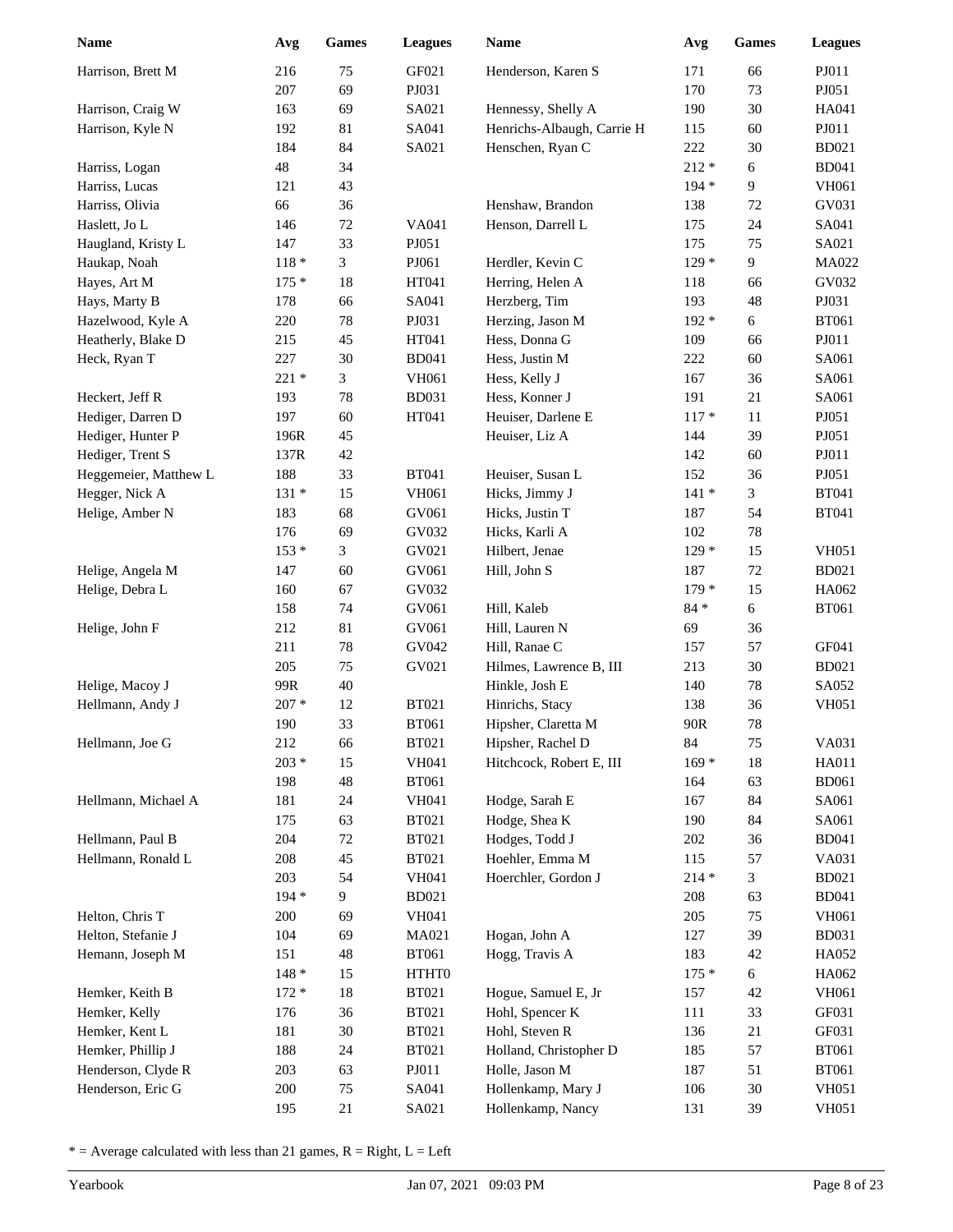| 24<br>199<br>48<br><b>BT041</b><br>Hollenkamp, Tiffany<br>132<br><b>VH051</b><br>134<br>67<br>SA021<br>$78\,$<br>HA062<br>Hollinshead, Becky<br>Huegen, Todd W<br>215<br>Holloway, Dan<br>39<br>Huegen, Tylor W<br>50<br>139<br><b>BD041</b><br>135R<br>Holmes, Barbara E<br>84<br>Huelskamp, Erin D<br>$\overline{4}$<br>PJ051<br>140<br>SA052<br>$196*$<br>84<br>Huelsmann, Trista M<br>$117 *$<br><b>VH051</b><br>137<br>SA021<br>11<br>168<br>84<br>SA021<br>39<br>PJ011<br>Holmes, Leroy A<br>Huff, David M<br>175<br>163<br>81<br>172<br>51<br>PJ031<br>SA052<br>75<br>Huff, Michelle<br>184<br>PJ011<br>Holtgrave, Barbara J<br>110<br>PJ051<br>39<br>33<br>Huffman, Eric J<br>$213*$<br>GV061<br>Holtgrave, Brad A<br>192<br>HA052<br>15<br>185<br>$27\,$<br><b>VH061</b><br>204<br>69<br>GV021<br>GV042<br>$21\,$<br>200<br>$78\,$<br>Holtgrave, Lara B<br>166<br>HA061<br>163<br>54<br>Huffman, James L<br>$211 *$<br>15<br>HT041<br>HA051<br>9<br>GF021<br>133<br>63<br>Hug, Melissa M<br>$127*$<br>Holtgrave, Ryan M<br><b>BD031</b><br>203<br>39<br>Hughes, Josh J<br>12<br><b>BT061</b><br>Holtgrewe, Gary W<br><b>BD021</b><br>$206 *$<br>63<br>21<br>GV031<br>190<br><b>BD031</b><br>200<br>212<br>45<br>$122 *$<br>12<br><b>BT041</b><br>Holthaus, Scott A<br><b>VH041</b><br>Hughes, Ryan T<br>$18\,$<br>Huller, Michael W<br>54<br>MA022<br>$195*$<br><b>VH061</b><br>195<br>123<br>69<br>141<br>57<br><b>MA051</b><br>Holtz, Joseph R<br><b>MA012</b><br>Hulliung, Jenny L<br>Holtz, Marsha L<br>$123*$<br>9<br>Hummel, Billy J<br>209<br><b>VH041</b><br><b>MA012</b><br>66<br>HT041<br>HA021<br>Holzinger, Jerry A<br>186<br>66<br>206<br>66<br>182 *<br>24<br>MA032<br>15<br>HTHT0<br>Humphreys, Jeff A<br>180<br>Hund, Thomas G<br>133 *<br>PJ011<br>213<br>69<br><b>BD041</b><br>Holzinger, Karlee K<br>15<br>Holzinger, Randy A<br>42<br>PJ011<br>$210*$<br>$6\,$<br><b>BD031</b><br>236<br>222<br>54<br>PJ031<br>GF021<br>Hunsche, Michelle C<br>96<br>21<br>$89*$<br>15<br>GF041<br>Holzinger, Spencer J<br>216<br>57<br>HT041<br>208<br>63<br>75<br>HTHT0<br>Hunter, Danika F<br>60<br>167<br>39<br>PJ011<br>Hunter, Matthew P<br>63<br>VH061<br>Holzinger, Tonya K<br>182<br>$153*$<br>18<br>PJ051<br>$72\,$<br>VA041<br>Huskey, Kathy<br>116<br>51<br>Huskey, Philip M<br>69<br>VA021<br>Hood, Clinton W<br>137<br>VA021<br>144<br>142<br>57<br>$137 *$<br>9<br>VA041<br>Hood, Gary W<br>VA021<br>Iberg, Cindy M<br>HT051<br>Hopcus, Vicki<br>141<br>54<br><b>VH051</b><br>141<br>21<br>69<br>84<br>SA021<br>Hopper, Wendell E<br>225<br>PJ061<br>Ile, Landon<br>206<br>69<br><b>BT061</b><br>216<br>PJ031<br>Ilges, Dustin J<br>184<br>24<br>208<br>$78\,$<br>HA052<br>24<br>GF021<br>Imes, Michael D<br>197<br>$173 *$<br>18<br>$109*$<br>12<br>GV031<br>Horn, Shannon L<br>MA022<br>Ingle, Austin J<br>$\,8$<br>130<br>51<br><b>BT041</b><br>Horstmann, Blake<br>Irwin, Ernst (Rob) R<br>$166*$<br>$82\; *$<br>$18\,$<br>HT051<br>Horstmann, Jess N<br>Isaak, Megan M<br>128<br>$30\,$<br><b>VH051</b><br>$18\,$<br>Horstmann, Joe B<br>182 *<br>HT041<br>Isack, Austin (Moe) A<br>162<br>45<br>HTHT0<br>49<br>153<br>Horstmann, Matt V<br>161<br><b>VH061</b><br>Isringhaus, Charles W<br>57<br><b>BD031</b><br>162<br>$188 *$<br>GF041<br>Horstmann, Norman H<br>63<br><b>BD041</b><br>Jackson, Alvin E, Jr<br>3<br>Horvath, Damon C<br>167<br>66<br>PJ031<br>Jackson, Brecken A<br>107R<br>43<br>Hostmeyer, Clint E<br>186<br>54<br><b>BT021</b><br>Jackson, Robert W<br>207<br>27<br>HT041<br>$30\,$<br>Hostmeyer, Janice L<br>133<br>42<br><b>VH051</b><br>Jacober, Andrew D<br>190<br>HTHT0<br>Housley, Sydney B<br>155 *<br>18<br>HA051<br>39<br>HT041<br>186<br>HTHT0<br>Howard, Brendan R<br>$181 *$<br>12<br>VA021<br>Jacober, Daniel K<br>200<br>60<br>Howard, Chris C<br>158<br>66<br>VA021<br>186 *<br>3<br>HT041<br>141<br>Hoyt, Kattie M<br>72<br>PJ021<br>$180 *$<br>6<br>HA052<br>Hudson, Ella J<br>51<br>36<br>Jacober, David A<br>191<br>HT041<br>66<br>$71\,$<br>Hudson, Isaac D<br>37<br>Jacobs, Jeff K<br>214<br>63<br><b>BD031</b><br>$42\,$<br>Hudson, Owen A<br>36<br>Jacobs, Michael H<br>198<br>48<br><b>BD031</b><br>Huegen, Craig A<br>182<br>36<br><b>BT021</b><br>Jacobs, Stephen J<br>162<br>84<br>SA052<br>39<br>$180 *$<br>178<br><b>BT041</b><br>James, Jebadiah A<br>12<br><b>BT021</b><br>51<br>Huegen, Jered T<br>190<br><b>BT041</b><br>James, Joshua E<br>42<br><b>BT021</b><br>206<br>$223 *$<br>185<br>45<br><b>BT021</b><br>Jansen, Jeremy J<br>18<br><b>BT021</b><br>Huegen, Steven D<br>204<br>57<br><b>BT021</b><br>223<br>24<br>VH061 | <b>Name</b> | Avg | <b>Games</b> | <b>Leagues</b> | Name | Avg | Games | <b>Leagues</b> |
|------------------------------------------------------------------------------------------------------------------------------------------------------------------------------------------------------------------------------------------------------------------------------------------------------------------------------------------------------------------------------------------------------------------------------------------------------------------------------------------------------------------------------------------------------------------------------------------------------------------------------------------------------------------------------------------------------------------------------------------------------------------------------------------------------------------------------------------------------------------------------------------------------------------------------------------------------------------------------------------------------------------------------------------------------------------------------------------------------------------------------------------------------------------------------------------------------------------------------------------------------------------------------------------------------------------------------------------------------------------------------------------------------------------------------------------------------------------------------------------------------------------------------------------------------------------------------------------------------------------------------------------------------------------------------------------------------------------------------------------------------------------------------------------------------------------------------------------------------------------------------------------------------------------------------------------------------------------------------------------------------------------------------------------------------------------------------------------------------------------------------------------------------------------------------------------------------------------------------------------------------------------------------------------------------------------------------------------------------------------------------------------------------------------------------------------------------------------------------------------------------------------------------------------------------------------------------------------------------------------------------------------------------------------------------------------------------------------------------------------------------------------------------------------------------------------------------------------------------------------------------------------------------------------------------------------------------------------------------------------------------------------------------------------------------------------------------------------------------------------------------------------------------------------------------------------------------------------------------------------------------------------------------------------------------------------------------------------------------------------------------------------------------------------------------------------------------------------------------------------------------------------------------------------------------------------------------------------------------------------------------------------------------------------------------------------------------------------------------------------------------------------------------------------------------------------------------------------------------------------------------------------------------------------------------------------------------------------------------------------------------------------------------------------------------------------------------------------------------------------------------------------------------------------------------------------------------------------------------------------------------------------------------------------------------------------------------------------------------------------------------------------------------------------------------------------------------------------------------------------------------------------------------------------------------------------------------------------------------------------------|-------------|-----|--------------|----------------|------|-----|-------|----------------|
|                                                                                                                                                                                                                                                                                                                                                                                                                                                                                                                                                                                                                                                                                                                                                                                                                                                                                                                                                                                                                                                                                                                                                                                                                                                                                                                                                                                                                                                                                                                                                                                                                                                                                                                                                                                                                                                                                                                                                                                                                                                                                                                                                                                                                                                                                                                                                                                                                                                                                                                                                                                                                                                                                                                                                                                                                                                                                                                                                                                                                                                                                                                                                                                                                                                                                                                                                                                                                                                                                                                                                                                                                                                                                                                                                                                                                                                                                                                                                                                                                                                                                                                                                                                                                                                                                                                                                                                                                                                                                                                                                                                                                        |             |     |              |                |      |     |       |                |
|                                                                                                                                                                                                                                                                                                                                                                                                                                                                                                                                                                                                                                                                                                                                                                                                                                                                                                                                                                                                                                                                                                                                                                                                                                                                                                                                                                                                                                                                                                                                                                                                                                                                                                                                                                                                                                                                                                                                                                                                                                                                                                                                                                                                                                                                                                                                                                                                                                                                                                                                                                                                                                                                                                                                                                                                                                                                                                                                                                                                                                                                                                                                                                                                                                                                                                                                                                                                                                                                                                                                                                                                                                                                                                                                                                                                                                                                                                                                                                                                                                                                                                                                                                                                                                                                                                                                                                                                                                                                                                                                                                                                                        |             |     |              |                |      |     |       |                |
|                                                                                                                                                                                                                                                                                                                                                                                                                                                                                                                                                                                                                                                                                                                                                                                                                                                                                                                                                                                                                                                                                                                                                                                                                                                                                                                                                                                                                                                                                                                                                                                                                                                                                                                                                                                                                                                                                                                                                                                                                                                                                                                                                                                                                                                                                                                                                                                                                                                                                                                                                                                                                                                                                                                                                                                                                                                                                                                                                                                                                                                                                                                                                                                                                                                                                                                                                                                                                                                                                                                                                                                                                                                                                                                                                                                                                                                                                                                                                                                                                                                                                                                                                                                                                                                                                                                                                                                                                                                                                                                                                                                                                        |             |     |              |                |      |     |       |                |
|                                                                                                                                                                                                                                                                                                                                                                                                                                                                                                                                                                                                                                                                                                                                                                                                                                                                                                                                                                                                                                                                                                                                                                                                                                                                                                                                                                                                                                                                                                                                                                                                                                                                                                                                                                                                                                                                                                                                                                                                                                                                                                                                                                                                                                                                                                                                                                                                                                                                                                                                                                                                                                                                                                                                                                                                                                                                                                                                                                                                                                                                                                                                                                                                                                                                                                                                                                                                                                                                                                                                                                                                                                                                                                                                                                                                                                                                                                                                                                                                                                                                                                                                                                                                                                                                                                                                                                                                                                                                                                                                                                                                                        |             |     |              |                |      |     |       |                |
|                                                                                                                                                                                                                                                                                                                                                                                                                                                                                                                                                                                                                                                                                                                                                                                                                                                                                                                                                                                                                                                                                                                                                                                                                                                                                                                                                                                                                                                                                                                                                                                                                                                                                                                                                                                                                                                                                                                                                                                                                                                                                                                                                                                                                                                                                                                                                                                                                                                                                                                                                                                                                                                                                                                                                                                                                                                                                                                                                                                                                                                                                                                                                                                                                                                                                                                                                                                                                                                                                                                                                                                                                                                                                                                                                                                                                                                                                                                                                                                                                                                                                                                                                                                                                                                                                                                                                                                                                                                                                                                                                                                                                        |             |     |              |                |      |     |       |                |
|                                                                                                                                                                                                                                                                                                                                                                                                                                                                                                                                                                                                                                                                                                                                                                                                                                                                                                                                                                                                                                                                                                                                                                                                                                                                                                                                                                                                                                                                                                                                                                                                                                                                                                                                                                                                                                                                                                                                                                                                                                                                                                                                                                                                                                                                                                                                                                                                                                                                                                                                                                                                                                                                                                                                                                                                                                                                                                                                                                                                                                                                                                                                                                                                                                                                                                                                                                                                                                                                                                                                                                                                                                                                                                                                                                                                                                                                                                                                                                                                                                                                                                                                                                                                                                                                                                                                                                                                                                                                                                                                                                                                                        |             |     |              |                |      |     |       |                |
|                                                                                                                                                                                                                                                                                                                                                                                                                                                                                                                                                                                                                                                                                                                                                                                                                                                                                                                                                                                                                                                                                                                                                                                                                                                                                                                                                                                                                                                                                                                                                                                                                                                                                                                                                                                                                                                                                                                                                                                                                                                                                                                                                                                                                                                                                                                                                                                                                                                                                                                                                                                                                                                                                                                                                                                                                                                                                                                                                                                                                                                                                                                                                                                                                                                                                                                                                                                                                                                                                                                                                                                                                                                                                                                                                                                                                                                                                                                                                                                                                                                                                                                                                                                                                                                                                                                                                                                                                                                                                                                                                                                                                        |             |     |              |                |      |     |       |                |
|                                                                                                                                                                                                                                                                                                                                                                                                                                                                                                                                                                                                                                                                                                                                                                                                                                                                                                                                                                                                                                                                                                                                                                                                                                                                                                                                                                                                                                                                                                                                                                                                                                                                                                                                                                                                                                                                                                                                                                                                                                                                                                                                                                                                                                                                                                                                                                                                                                                                                                                                                                                                                                                                                                                                                                                                                                                                                                                                                                                                                                                                                                                                                                                                                                                                                                                                                                                                                                                                                                                                                                                                                                                                                                                                                                                                                                                                                                                                                                                                                                                                                                                                                                                                                                                                                                                                                                                                                                                                                                                                                                                                                        |             |     |              |                |      |     |       |                |
|                                                                                                                                                                                                                                                                                                                                                                                                                                                                                                                                                                                                                                                                                                                                                                                                                                                                                                                                                                                                                                                                                                                                                                                                                                                                                                                                                                                                                                                                                                                                                                                                                                                                                                                                                                                                                                                                                                                                                                                                                                                                                                                                                                                                                                                                                                                                                                                                                                                                                                                                                                                                                                                                                                                                                                                                                                                                                                                                                                                                                                                                                                                                                                                                                                                                                                                                                                                                                                                                                                                                                                                                                                                                                                                                                                                                                                                                                                                                                                                                                                                                                                                                                                                                                                                                                                                                                                                                                                                                                                                                                                                                                        |             |     |              |                |      |     |       |                |
|                                                                                                                                                                                                                                                                                                                                                                                                                                                                                                                                                                                                                                                                                                                                                                                                                                                                                                                                                                                                                                                                                                                                                                                                                                                                                                                                                                                                                                                                                                                                                                                                                                                                                                                                                                                                                                                                                                                                                                                                                                                                                                                                                                                                                                                                                                                                                                                                                                                                                                                                                                                                                                                                                                                                                                                                                                                                                                                                                                                                                                                                                                                                                                                                                                                                                                                                                                                                                                                                                                                                                                                                                                                                                                                                                                                                                                                                                                                                                                                                                                                                                                                                                                                                                                                                                                                                                                                                                                                                                                                                                                                                                        |             |     |              |                |      |     |       |                |
|                                                                                                                                                                                                                                                                                                                                                                                                                                                                                                                                                                                                                                                                                                                                                                                                                                                                                                                                                                                                                                                                                                                                                                                                                                                                                                                                                                                                                                                                                                                                                                                                                                                                                                                                                                                                                                                                                                                                                                                                                                                                                                                                                                                                                                                                                                                                                                                                                                                                                                                                                                                                                                                                                                                                                                                                                                                                                                                                                                                                                                                                                                                                                                                                                                                                                                                                                                                                                                                                                                                                                                                                                                                                                                                                                                                                                                                                                                                                                                                                                                                                                                                                                                                                                                                                                                                                                                                                                                                                                                                                                                                                                        |             |     |              |                |      |     |       |                |
|                                                                                                                                                                                                                                                                                                                                                                                                                                                                                                                                                                                                                                                                                                                                                                                                                                                                                                                                                                                                                                                                                                                                                                                                                                                                                                                                                                                                                                                                                                                                                                                                                                                                                                                                                                                                                                                                                                                                                                                                                                                                                                                                                                                                                                                                                                                                                                                                                                                                                                                                                                                                                                                                                                                                                                                                                                                                                                                                                                                                                                                                                                                                                                                                                                                                                                                                                                                                                                                                                                                                                                                                                                                                                                                                                                                                                                                                                                                                                                                                                                                                                                                                                                                                                                                                                                                                                                                                                                                                                                                                                                                                                        |             |     |              |                |      |     |       |                |
|                                                                                                                                                                                                                                                                                                                                                                                                                                                                                                                                                                                                                                                                                                                                                                                                                                                                                                                                                                                                                                                                                                                                                                                                                                                                                                                                                                                                                                                                                                                                                                                                                                                                                                                                                                                                                                                                                                                                                                                                                                                                                                                                                                                                                                                                                                                                                                                                                                                                                                                                                                                                                                                                                                                                                                                                                                                                                                                                                                                                                                                                                                                                                                                                                                                                                                                                                                                                                                                                                                                                                                                                                                                                                                                                                                                                                                                                                                                                                                                                                                                                                                                                                                                                                                                                                                                                                                                                                                                                                                                                                                                                                        |             |     |              |                |      |     |       |                |
|                                                                                                                                                                                                                                                                                                                                                                                                                                                                                                                                                                                                                                                                                                                                                                                                                                                                                                                                                                                                                                                                                                                                                                                                                                                                                                                                                                                                                                                                                                                                                                                                                                                                                                                                                                                                                                                                                                                                                                                                                                                                                                                                                                                                                                                                                                                                                                                                                                                                                                                                                                                                                                                                                                                                                                                                                                                                                                                                                                                                                                                                                                                                                                                                                                                                                                                                                                                                                                                                                                                                                                                                                                                                                                                                                                                                                                                                                                                                                                                                                                                                                                                                                                                                                                                                                                                                                                                                                                                                                                                                                                                                                        |             |     |              |                |      |     |       |                |
|                                                                                                                                                                                                                                                                                                                                                                                                                                                                                                                                                                                                                                                                                                                                                                                                                                                                                                                                                                                                                                                                                                                                                                                                                                                                                                                                                                                                                                                                                                                                                                                                                                                                                                                                                                                                                                                                                                                                                                                                                                                                                                                                                                                                                                                                                                                                                                                                                                                                                                                                                                                                                                                                                                                                                                                                                                                                                                                                                                                                                                                                                                                                                                                                                                                                                                                                                                                                                                                                                                                                                                                                                                                                                                                                                                                                                                                                                                                                                                                                                                                                                                                                                                                                                                                                                                                                                                                                                                                                                                                                                                                                                        |             |     |              |                |      |     |       |                |
|                                                                                                                                                                                                                                                                                                                                                                                                                                                                                                                                                                                                                                                                                                                                                                                                                                                                                                                                                                                                                                                                                                                                                                                                                                                                                                                                                                                                                                                                                                                                                                                                                                                                                                                                                                                                                                                                                                                                                                                                                                                                                                                                                                                                                                                                                                                                                                                                                                                                                                                                                                                                                                                                                                                                                                                                                                                                                                                                                                                                                                                                                                                                                                                                                                                                                                                                                                                                                                                                                                                                                                                                                                                                                                                                                                                                                                                                                                                                                                                                                                                                                                                                                                                                                                                                                                                                                                                                                                                                                                                                                                                                                        |             |     |              |                |      |     |       |                |
|                                                                                                                                                                                                                                                                                                                                                                                                                                                                                                                                                                                                                                                                                                                                                                                                                                                                                                                                                                                                                                                                                                                                                                                                                                                                                                                                                                                                                                                                                                                                                                                                                                                                                                                                                                                                                                                                                                                                                                                                                                                                                                                                                                                                                                                                                                                                                                                                                                                                                                                                                                                                                                                                                                                                                                                                                                                                                                                                                                                                                                                                                                                                                                                                                                                                                                                                                                                                                                                                                                                                                                                                                                                                                                                                                                                                                                                                                                                                                                                                                                                                                                                                                                                                                                                                                                                                                                                                                                                                                                                                                                                                                        |             |     |              |                |      |     |       |                |
|                                                                                                                                                                                                                                                                                                                                                                                                                                                                                                                                                                                                                                                                                                                                                                                                                                                                                                                                                                                                                                                                                                                                                                                                                                                                                                                                                                                                                                                                                                                                                                                                                                                                                                                                                                                                                                                                                                                                                                                                                                                                                                                                                                                                                                                                                                                                                                                                                                                                                                                                                                                                                                                                                                                                                                                                                                                                                                                                                                                                                                                                                                                                                                                                                                                                                                                                                                                                                                                                                                                                                                                                                                                                                                                                                                                                                                                                                                                                                                                                                                                                                                                                                                                                                                                                                                                                                                                                                                                                                                                                                                                                                        |             |     |              |                |      |     |       |                |
|                                                                                                                                                                                                                                                                                                                                                                                                                                                                                                                                                                                                                                                                                                                                                                                                                                                                                                                                                                                                                                                                                                                                                                                                                                                                                                                                                                                                                                                                                                                                                                                                                                                                                                                                                                                                                                                                                                                                                                                                                                                                                                                                                                                                                                                                                                                                                                                                                                                                                                                                                                                                                                                                                                                                                                                                                                                                                                                                                                                                                                                                                                                                                                                                                                                                                                                                                                                                                                                                                                                                                                                                                                                                                                                                                                                                                                                                                                                                                                                                                                                                                                                                                                                                                                                                                                                                                                                                                                                                                                                                                                                                                        |             |     |              |                |      |     |       |                |
|                                                                                                                                                                                                                                                                                                                                                                                                                                                                                                                                                                                                                                                                                                                                                                                                                                                                                                                                                                                                                                                                                                                                                                                                                                                                                                                                                                                                                                                                                                                                                                                                                                                                                                                                                                                                                                                                                                                                                                                                                                                                                                                                                                                                                                                                                                                                                                                                                                                                                                                                                                                                                                                                                                                                                                                                                                                                                                                                                                                                                                                                                                                                                                                                                                                                                                                                                                                                                                                                                                                                                                                                                                                                                                                                                                                                                                                                                                                                                                                                                                                                                                                                                                                                                                                                                                                                                                                                                                                                                                                                                                                                                        |             |     |              |                |      |     |       |                |
|                                                                                                                                                                                                                                                                                                                                                                                                                                                                                                                                                                                                                                                                                                                                                                                                                                                                                                                                                                                                                                                                                                                                                                                                                                                                                                                                                                                                                                                                                                                                                                                                                                                                                                                                                                                                                                                                                                                                                                                                                                                                                                                                                                                                                                                                                                                                                                                                                                                                                                                                                                                                                                                                                                                                                                                                                                                                                                                                                                                                                                                                                                                                                                                                                                                                                                                                                                                                                                                                                                                                                                                                                                                                                                                                                                                                                                                                                                                                                                                                                                                                                                                                                                                                                                                                                                                                                                                                                                                                                                                                                                                                                        |             |     |              |                |      |     |       |                |
|                                                                                                                                                                                                                                                                                                                                                                                                                                                                                                                                                                                                                                                                                                                                                                                                                                                                                                                                                                                                                                                                                                                                                                                                                                                                                                                                                                                                                                                                                                                                                                                                                                                                                                                                                                                                                                                                                                                                                                                                                                                                                                                                                                                                                                                                                                                                                                                                                                                                                                                                                                                                                                                                                                                                                                                                                                                                                                                                                                                                                                                                                                                                                                                                                                                                                                                                                                                                                                                                                                                                                                                                                                                                                                                                                                                                                                                                                                                                                                                                                                                                                                                                                                                                                                                                                                                                                                                                                                                                                                                                                                                                                        |             |     |              |                |      |     |       |                |
|                                                                                                                                                                                                                                                                                                                                                                                                                                                                                                                                                                                                                                                                                                                                                                                                                                                                                                                                                                                                                                                                                                                                                                                                                                                                                                                                                                                                                                                                                                                                                                                                                                                                                                                                                                                                                                                                                                                                                                                                                                                                                                                                                                                                                                                                                                                                                                                                                                                                                                                                                                                                                                                                                                                                                                                                                                                                                                                                                                                                                                                                                                                                                                                                                                                                                                                                                                                                                                                                                                                                                                                                                                                                                                                                                                                                                                                                                                                                                                                                                                                                                                                                                                                                                                                                                                                                                                                                                                                                                                                                                                                                                        |             |     |              |                |      |     |       |                |
|                                                                                                                                                                                                                                                                                                                                                                                                                                                                                                                                                                                                                                                                                                                                                                                                                                                                                                                                                                                                                                                                                                                                                                                                                                                                                                                                                                                                                                                                                                                                                                                                                                                                                                                                                                                                                                                                                                                                                                                                                                                                                                                                                                                                                                                                                                                                                                                                                                                                                                                                                                                                                                                                                                                                                                                                                                                                                                                                                                                                                                                                                                                                                                                                                                                                                                                                                                                                                                                                                                                                                                                                                                                                                                                                                                                                                                                                                                                                                                                                                                                                                                                                                                                                                                                                                                                                                                                                                                                                                                                                                                                                                        |             |     |              |                |      |     |       |                |
|                                                                                                                                                                                                                                                                                                                                                                                                                                                                                                                                                                                                                                                                                                                                                                                                                                                                                                                                                                                                                                                                                                                                                                                                                                                                                                                                                                                                                                                                                                                                                                                                                                                                                                                                                                                                                                                                                                                                                                                                                                                                                                                                                                                                                                                                                                                                                                                                                                                                                                                                                                                                                                                                                                                                                                                                                                                                                                                                                                                                                                                                                                                                                                                                                                                                                                                                                                                                                                                                                                                                                                                                                                                                                                                                                                                                                                                                                                                                                                                                                                                                                                                                                                                                                                                                                                                                                                                                                                                                                                                                                                                                                        |             |     |              |                |      |     |       |                |
|                                                                                                                                                                                                                                                                                                                                                                                                                                                                                                                                                                                                                                                                                                                                                                                                                                                                                                                                                                                                                                                                                                                                                                                                                                                                                                                                                                                                                                                                                                                                                                                                                                                                                                                                                                                                                                                                                                                                                                                                                                                                                                                                                                                                                                                                                                                                                                                                                                                                                                                                                                                                                                                                                                                                                                                                                                                                                                                                                                                                                                                                                                                                                                                                                                                                                                                                                                                                                                                                                                                                                                                                                                                                                                                                                                                                                                                                                                                                                                                                                                                                                                                                                                                                                                                                                                                                                                                                                                                                                                                                                                                                                        |             |     |              |                |      |     |       |                |
|                                                                                                                                                                                                                                                                                                                                                                                                                                                                                                                                                                                                                                                                                                                                                                                                                                                                                                                                                                                                                                                                                                                                                                                                                                                                                                                                                                                                                                                                                                                                                                                                                                                                                                                                                                                                                                                                                                                                                                                                                                                                                                                                                                                                                                                                                                                                                                                                                                                                                                                                                                                                                                                                                                                                                                                                                                                                                                                                                                                                                                                                                                                                                                                                                                                                                                                                                                                                                                                                                                                                                                                                                                                                                                                                                                                                                                                                                                                                                                                                                                                                                                                                                                                                                                                                                                                                                                                                                                                                                                                                                                                                                        |             |     |              |                |      |     |       |                |
|                                                                                                                                                                                                                                                                                                                                                                                                                                                                                                                                                                                                                                                                                                                                                                                                                                                                                                                                                                                                                                                                                                                                                                                                                                                                                                                                                                                                                                                                                                                                                                                                                                                                                                                                                                                                                                                                                                                                                                                                                                                                                                                                                                                                                                                                                                                                                                                                                                                                                                                                                                                                                                                                                                                                                                                                                                                                                                                                                                                                                                                                                                                                                                                                                                                                                                                                                                                                                                                                                                                                                                                                                                                                                                                                                                                                                                                                                                                                                                                                                                                                                                                                                                                                                                                                                                                                                                                                                                                                                                                                                                                                                        |             |     |              |                |      |     |       |                |
|                                                                                                                                                                                                                                                                                                                                                                                                                                                                                                                                                                                                                                                                                                                                                                                                                                                                                                                                                                                                                                                                                                                                                                                                                                                                                                                                                                                                                                                                                                                                                                                                                                                                                                                                                                                                                                                                                                                                                                                                                                                                                                                                                                                                                                                                                                                                                                                                                                                                                                                                                                                                                                                                                                                                                                                                                                                                                                                                                                                                                                                                                                                                                                                                                                                                                                                                                                                                                                                                                                                                                                                                                                                                                                                                                                                                                                                                                                                                                                                                                                                                                                                                                                                                                                                                                                                                                                                                                                                                                                                                                                                                                        |             |     |              |                |      |     |       |                |
|                                                                                                                                                                                                                                                                                                                                                                                                                                                                                                                                                                                                                                                                                                                                                                                                                                                                                                                                                                                                                                                                                                                                                                                                                                                                                                                                                                                                                                                                                                                                                                                                                                                                                                                                                                                                                                                                                                                                                                                                                                                                                                                                                                                                                                                                                                                                                                                                                                                                                                                                                                                                                                                                                                                                                                                                                                                                                                                                                                                                                                                                                                                                                                                                                                                                                                                                                                                                                                                                                                                                                                                                                                                                                                                                                                                                                                                                                                                                                                                                                                                                                                                                                                                                                                                                                                                                                                                                                                                                                                                                                                                                                        |             |     |              |                |      |     |       |                |
|                                                                                                                                                                                                                                                                                                                                                                                                                                                                                                                                                                                                                                                                                                                                                                                                                                                                                                                                                                                                                                                                                                                                                                                                                                                                                                                                                                                                                                                                                                                                                                                                                                                                                                                                                                                                                                                                                                                                                                                                                                                                                                                                                                                                                                                                                                                                                                                                                                                                                                                                                                                                                                                                                                                                                                                                                                                                                                                                                                                                                                                                                                                                                                                                                                                                                                                                                                                                                                                                                                                                                                                                                                                                                                                                                                                                                                                                                                                                                                                                                                                                                                                                                                                                                                                                                                                                                                                                                                                                                                                                                                                                                        |             |     |              |                |      |     |       |                |
|                                                                                                                                                                                                                                                                                                                                                                                                                                                                                                                                                                                                                                                                                                                                                                                                                                                                                                                                                                                                                                                                                                                                                                                                                                                                                                                                                                                                                                                                                                                                                                                                                                                                                                                                                                                                                                                                                                                                                                                                                                                                                                                                                                                                                                                                                                                                                                                                                                                                                                                                                                                                                                                                                                                                                                                                                                                                                                                                                                                                                                                                                                                                                                                                                                                                                                                                                                                                                                                                                                                                                                                                                                                                                                                                                                                                                                                                                                                                                                                                                                                                                                                                                                                                                                                                                                                                                                                                                                                                                                                                                                                                                        |             |     |              |                |      |     |       |                |
|                                                                                                                                                                                                                                                                                                                                                                                                                                                                                                                                                                                                                                                                                                                                                                                                                                                                                                                                                                                                                                                                                                                                                                                                                                                                                                                                                                                                                                                                                                                                                                                                                                                                                                                                                                                                                                                                                                                                                                                                                                                                                                                                                                                                                                                                                                                                                                                                                                                                                                                                                                                                                                                                                                                                                                                                                                                                                                                                                                                                                                                                                                                                                                                                                                                                                                                                                                                                                                                                                                                                                                                                                                                                                                                                                                                                                                                                                                                                                                                                                                                                                                                                                                                                                                                                                                                                                                                                                                                                                                                                                                                                                        |             |     |              |                |      |     |       |                |
|                                                                                                                                                                                                                                                                                                                                                                                                                                                                                                                                                                                                                                                                                                                                                                                                                                                                                                                                                                                                                                                                                                                                                                                                                                                                                                                                                                                                                                                                                                                                                                                                                                                                                                                                                                                                                                                                                                                                                                                                                                                                                                                                                                                                                                                                                                                                                                                                                                                                                                                                                                                                                                                                                                                                                                                                                                                                                                                                                                                                                                                                                                                                                                                                                                                                                                                                                                                                                                                                                                                                                                                                                                                                                                                                                                                                                                                                                                                                                                                                                                                                                                                                                                                                                                                                                                                                                                                                                                                                                                                                                                                                                        |             |     |              |                |      |     |       |                |
|                                                                                                                                                                                                                                                                                                                                                                                                                                                                                                                                                                                                                                                                                                                                                                                                                                                                                                                                                                                                                                                                                                                                                                                                                                                                                                                                                                                                                                                                                                                                                                                                                                                                                                                                                                                                                                                                                                                                                                                                                                                                                                                                                                                                                                                                                                                                                                                                                                                                                                                                                                                                                                                                                                                                                                                                                                                                                                                                                                                                                                                                                                                                                                                                                                                                                                                                                                                                                                                                                                                                                                                                                                                                                                                                                                                                                                                                                                                                                                                                                                                                                                                                                                                                                                                                                                                                                                                                                                                                                                                                                                                                                        |             |     |              |                |      |     |       |                |
|                                                                                                                                                                                                                                                                                                                                                                                                                                                                                                                                                                                                                                                                                                                                                                                                                                                                                                                                                                                                                                                                                                                                                                                                                                                                                                                                                                                                                                                                                                                                                                                                                                                                                                                                                                                                                                                                                                                                                                                                                                                                                                                                                                                                                                                                                                                                                                                                                                                                                                                                                                                                                                                                                                                                                                                                                                                                                                                                                                                                                                                                                                                                                                                                                                                                                                                                                                                                                                                                                                                                                                                                                                                                                                                                                                                                                                                                                                                                                                                                                                                                                                                                                                                                                                                                                                                                                                                                                                                                                                                                                                                                                        |             |     |              |                |      |     |       |                |
|                                                                                                                                                                                                                                                                                                                                                                                                                                                                                                                                                                                                                                                                                                                                                                                                                                                                                                                                                                                                                                                                                                                                                                                                                                                                                                                                                                                                                                                                                                                                                                                                                                                                                                                                                                                                                                                                                                                                                                                                                                                                                                                                                                                                                                                                                                                                                                                                                                                                                                                                                                                                                                                                                                                                                                                                                                                                                                                                                                                                                                                                                                                                                                                                                                                                                                                                                                                                                                                                                                                                                                                                                                                                                                                                                                                                                                                                                                                                                                                                                                                                                                                                                                                                                                                                                                                                                                                                                                                                                                                                                                                                                        |             |     |              |                |      |     |       |                |
|                                                                                                                                                                                                                                                                                                                                                                                                                                                                                                                                                                                                                                                                                                                                                                                                                                                                                                                                                                                                                                                                                                                                                                                                                                                                                                                                                                                                                                                                                                                                                                                                                                                                                                                                                                                                                                                                                                                                                                                                                                                                                                                                                                                                                                                                                                                                                                                                                                                                                                                                                                                                                                                                                                                                                                                                                                                                                                                                                                                                                                                                                                                                                                                                                                                                                                                                                                                                                                                                                                                                                                                                                                                                                                                                                                                                                                                                                                                                                                                                                                                                                                                                                                                                                                                                                                                                                                                                                                                                                                                                                                                                                        |             |     |              |                |      |     |       |                |
|                                                                                                                                                                                                                                                                                                                                                                                                                                                                                                                                                                                                                                                                                                                                                                                                                                                                                                                                                                                                                                                                                                                                                                                                                                                                                                                                                                                                                                                                                                                                                                                                                                                                                                                                                                                                                                                                                                                                                                                                                                                                                                                                                                                                                                                                                                                                                                                                                                                                                                                                                                                                                                                                                                                                                                                                                                                                                                                                                                                                                                                                                                                                                                                                                                                                                                                                                                                                                                                                                                                                                                                                                                                                                                                                                                                                                                                                                                                                                                                                                                                                                                                                                                                                                                                                                                                                                                                                                                                                                                                                                                                                                        |             |     |              |                |      |     |       |                |
|                                                                                                                                                                                                                                                                                                                                                                                                                                                                                                                                                                                                                                                                                                                                                                                                                                                                                                                                                                                                                                                                                                                                                                                                                                                                                                                                                                                                                                                                                                                                                                                                                                                                                                                                                                                                                                                                                                                                                                                                                                                                                                                                                                                                                                                                                                                                                                                                                                                                                                                                                                                                                                                                                                                                                                                                                                                                                                                                                                                                                                                                                                                                                                                                                                                                                                                                                                                                                                                                                                                                                                                                                                                                                                                                                                                                                                                                                                                                                                                                                                                                                                                                                                                                                                                                                                                                                                                                                                                                                                                                                                                                                        |             |     |              |                |      |     |       |                |
|                                                                                                                                                                                                                                                                                                                                                                                                                                                                                                                                                                                                                                                                                                                                                                                                                                                                                                                                                                                                                                                                                                                                                                                                                                                                                                                                                                                                                                                                                                                                                                                                                                                                                                                                                                                                                                                                                                                                                                                                                                                                                                                                                                                                                                                                                                                                                                                                                                                                                                                                                                                                                                                                                                                                                                                                                                                                                                                                                                                                                                                                                                                                                                                                                                                                                                                                                                                                                                                                                                                                                                                                                                                                                                                                                                                                                                                                                                                                                                                                                                                                                                                                                                                                                                                                                                                                                                                                                                                                                                                                                                                                                        |             |     |              |                |      |     |       |                |
|                                                                                                                                                                                                                                                                                                                                                                                                                                                                                                                                                                                                                                                                                                                                                                                                                                                                                                                                                                                                                                                                                                                                                                                                                                                                                                                                                                                                                                                                                                                                                                                                                                                                                                                                                                                                                                                                                                                                                                                                                                                                                                                                                                                                                                                                                                                                                                                                                                                                                                                                                                                                                                                                                                                                                                                                                                                                                                                                                                                                                                                                                                                                                                                                                                                                                                                                                                                                                                                                                                                                                                                                                                                                                                                                                                                                                                                                                                                                                                                                                                                                                                                                                                                                                                                                                                                                                                                                                                                                                                                                                                                                                        |             |     |              |                |      |     |       |                |
|                                                                                                                                                                                                                                                                                                                                                                                                                                                                                                                                                                                                                                                                                                                                                                                                                                                                                                                                                                                                                                                                                                                                                                                                                                                                                                                                                                                                                                                                                                                                                                                                                                                                                                                                                                                                                                                                                                                                                                                                                                                                                                                                                                                                                                                                                                                                                                                                                                                                                                                                                                                                                                                                                                                                                                                                                                                                                                                                                                                                                                                                                                                                                                                                                                                                                                                                                                                                                                                                                                                                                                                                                                                                                                                                                                                                                                                                                                                                                                                                                                                                                                                                                                                                                                                                                                                                                                                                                                                                                                                                                                                                                        |             |     |              |                |      |     |       |                |
|                                                                                                                                                                                                                                                                                                                                                                                                                                                                                                                                                                                                                                                                                                                                                                                                                                                                                                                                                                                                                                                                                                                                                                                                                                                                                                                                                                                                                                                                                                                                                                                                                                                                                                                                                                                                                                                                                                                                                                                                                                                                                                                                                                                                                                                                                                                                                                                                                                                                                                                                                                                                                                                                                                                                                                                                                                                                                                                                                                                                                                                                                                                                                                                                                                                                                                                                                                                                                                                                                                                                                                                                                                                                                                                                                                                                                                                                                                                                                                                                                                                                                                                                                                                                                                                                                                                                                                                                                                                                                                                                                                                                                        |             |     |              |                |      |     |       |                |
|                                                                                                                                                                                                                                                                                                                                                                                                                                                                                                                                                                                                                                                                                                                                                                                                                                                                                                                                                                                                                                                                                                                                                                                                                                                                                                                                                                                                                                                                                                                                                                                                                                                                                                                                                                                                                                                                                                                                                                                                                                                                                                                                                                                                                                                                                                                                                                                                                                                                                                                                                                                                                                                                                                                                                                                                                                                                                                                                                                                                                                                                                                                                                                                                                                                                                                                                                                                                                                                                                                                                                                                                                                                                                                                                                                                                                                                                                                                                                                                                                                                                                                                                                                                                                                                                                                                                                                                                                                                                                                                                                                                                                        |             |     |              |                |      |     |       |                |
|                                                                                                                                                                                                                                                                                                                                                                                                                                                                                                                                                                                                                                                                                                                                                                                                                                                                                                                                                                                                                                                                                                                                                                                                                                                                                                                                                                                                                                                                                                                                                                                                                                                                                                                                                                                                                                                                                                                                                                                                                                                                                                                                                                                                                                                                                                                                                                                                                                                                                                                                                                                                                                                                                                                                                                                                                                                                                                                                                                                                                                                                                                                                                                                                                                                                                                                                                                                                                                                                                                                                                                                                                                                                                                                                                                                                                                                                                                                                                                                                                                                                                                                                                                                                                                                                                                                                                                                                                                                                                                                                                                                                                        |             |     |              |                |      |     |       |                |
|                                                                                                                                                                                                                                                                                                                                                                                                                                                                                                                                                                                                                                                                                                                                                                                                                                                                                                                                                                                                                                                                                                                                                                                                                                                                                                                                                                                                                                                                                                                                                                                                                                                                                                                                                                                                                                                                                                                                                                                                                                                                                                                                                                                                                                                                                                                                                                                                                                                                                                                                                                                                                                                                                                                                                                                                                                                                                                                                                                                                                                                                                                                                                                                                                                                                                                                                                                                                                                                                                                                                                                                                                                                                                                                                                                                                                                                                                                                                                                                                                                                                                                                                                                                                                                                                                                                                                                                                                                                                                                                                                                                                                        |             |     |              |                |      |     |       |                |
|                                                                                                                                                                                                                                                                                                                                                                                                                                                                                                                                                                                                                                                                                                                                                                                                                                                                                                                                                                                                                                                                                                                                                                                                                                                                                                                                                                                                                                                                                                                                                                                                                                                                                                                                                                                                                                                                                                                                                                                                                                                                                                                                                                                                                                                                                                                                                                                                                                                                                                                                                                                                                                                                                                                                                                                                                                                                                                                                                                                                                                                                                                                                                                                                                                                                                                                                                                                                                                                                                                                                                                                                                                                                                                                                                                                                                                                                                                                                                                                                                                                                                                                                                                                                                                                                                                                                                                                                                                                                                                                                                                                                                        |             |     |              |                |      |     |       |                |
|                                                                                                                                                                                                                                                                                                                                                                                                                                                                                                                                                                                                                                                                                                                                                                                                                                                                                                                                                                                                                                                                                                                                                                                                                                                                                                                                                                                                                                                                                                                                                                                                                                                                                                                                                                                                                                                                                                                                                                                                                                                                                                                                                                                                                                                                                                                                                                                                                                                                                                                                                                                                                                                                                                                                                                                                                                                                                                                                                                                                                                                                                                                                                                                                                                                                                                                                                                                                                                                                                                                                                                                                                                                                                                                                                                                                                                                                                                                                                                                                                                                                                                                                                                                                                                                                                                                                                                                                                                                                                                                                                                                                                        |             |     |              |                |      |     |       |                |
|                                                                                                                                                                                                                                                                                                                                                                                                                                                                                                                                                                                                                                                                                                                                                                                                                                                                                                                                                                                                                                                                                                                                                                                                                                                                                                                                                                                                                                                                                                                                                                                                                                                                                                                                                                                                                                                                                                                                                                                                                                                                                                                                                                                                                                                                                                                                                                                                                                                                                                                                                                                                                                                                                                                                                                                                                                                                                                                                                                                                                                                                                                                                                                                                                                                                                                                                                                                                                                                                                                                                                                                                                                                                                                                                                                                                                                                                                                                                                                                                                                                                                                                                                                                                                                                                                                                                                                                                                                                                                                                                                                                                                        |             |     |              |                |      |     |       |                |
|                                                                                                                                                                                                                                                                                                                                                                                                                                                                                                                                                                                                                                                                                                                                                                                                                                                                                                                                                                                                                                                                                                                                                                                                                                                                                                                                                                                                                                                                                                                                                                                                                                                                                                                                                                                                                                                                                                                                                                                                                                                                                                                                                                                                                                                                                                                                                                                                                                                                                                                                                                                                                                                                                                                                                                                                                                                                                                                                                                                                                                                                                                                                                                                                                                                                                                                                                                                                                                                                                                                                                                                                                                                                                                                                                                                                                                                                                                                                                                                                                                                                                                                                                                                                                                                                                                                                                                                                                                                                                                                                                                                                                        |             |     |              |                |      |     |       |                |
|                                                                                                                                                                                                                                                                                                                                                                                                                                                                                                                                                                                                                                                                                                                                                                                                                                                                                                                                                                                                                                                                                                                                                                                                                                                                                                                                                                                                                                                                                                                                                                                                                                                                                                                                                                                                                                                                                                                                                                                                                                                                                                                                                                                                                                                                                                                                                                                                                                                                                                                                                                                                                                                                                                                                                                                                                                                                                                                                                                                                                                                                                                                                                                                                                                                                                                                                                                                                                                                                                                                                                                                                                                                                                                                                                                                                                                                                                                                                                                                                                                                                                                                                                                                                                                                                                                                                                                                                                                                                                                                                                                                                                        |             |     |              |                |      |     |       |                |
|                                                                                                                                                                                                                                                                                                                                                                                                                                                                                                                                                                                                                                                                                                                                                                                                                                                                                                                                                                                                                                                                                                                                                                                                                                                                                                                                                                                                                                                                                                                                                                                                                                                                                                                                                                                                                                                                                                                                                                                                                                                                                                                                                                                                                                                                                                                                                                                                                                                                                                                                                                                                                                                                                                                                                                                                                                                                                                                                                                                                                                                                                                                                                                                                                                                                                                                                                                                                                                                                                                                                                                                                                                                                                                                                                                                                                                                                                                                                                                                                                                                                                                                                                                                                                                                                                                                                                                                                                                                                                                                                                                                                                        |             |     |              |                |      |     |       |                |
|                                                                                                                                                                                                                                                                                                                                                                                                                                                                                                                                                                                                                                                                                                                                                                                                                                                                                                                                                                                                                                                                                                                                                                                                                                                                                                                                                                                                                                                                                                                                                                                                                                                                                                                                                                                                                                                                                                                                                                                                                                                                                                                                                                                                                                                                                                                                                                                                                                                                                                                                                                                                                                                                                                                                                                                                                                                                                                                                                                                                                                                                                                                                                                                                                                                                                                                                                                                                                                                                                                                                                                                                                                                                                                                                                                                                                                                                                                                                                                                                                                                                                                                                                                                                                                                                                                                                                                                                                                                                                                                                                                                                                        |             |     |              |                |      |     |       |                |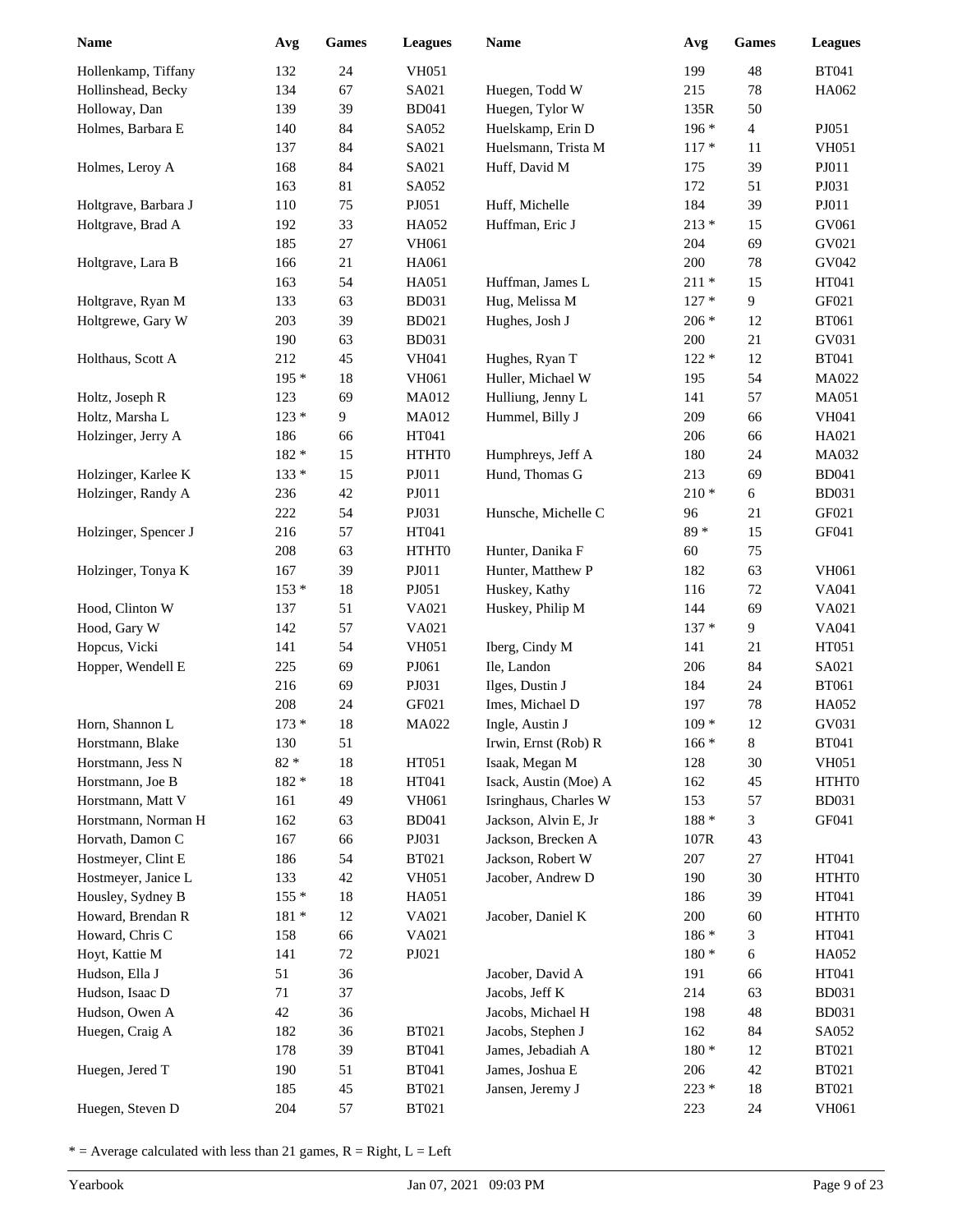| <b>Name</b>          | Avg     | Games  | <b>Leagues</b> | <b>Name</b>            | Avg     | <b>Games</b> | <b>Leagues</b> |
|----------------------|---------|--------|----------------|------------------------|---------|--------------|----------------|
|                      | 220     | 21     | <b>BT061</b>   | Kampwerth, Kenyon      | 104     | 60           |                |
|                      | 218     | 27     | HT041          | Kampwerth, Maisie A    | $125*$  | 6            | <b>VH051</b>   |
|                      | 213     | 21     | <b>VH041</b>   | Kampwerth, Marvin N    | 174     | 36           | <b>BT061</b>   |
| Jansen, Kristi B     | $121 *$ | 6      | PJ021          | Kantner, Dustin J      | 171     | 51           | <b>VH061</b>   |
| Jansen, Terri R      | 130     | 54     | <b>VH051</b>   | Kapp, Doris J          | 164     | $72\,$       | HT051          |
| Jarvis, Steven R     | 232     | 66     | HA052          | Kapp, Kevin J          | $175*$  | 15           | HT041          |
| Jasper, Kyle N       | $165 *$ | 9      | MA022          | Karg, David R          | 203     | 21           | <b>BD031</b>   |
| Jenkins, Bradley M   | 207     | 69     | HT041          | Karg, Gary G           | 187     | 69           | <b>BD031</b>   |
| Jervis, Melissa R    | 130     | 45     | <b>VH051</b>   | Karnes, Keri L         | 189 *   | 3            | PJ021          |
| Jett, Bryan C        | $121 *$ | 12     | GF041          |                        | 183     | 60           | GF041          |
| Joellenbeck, Rick R  | 200     | 60     | <b>BD031</b>   | Karnowski, John A      | 176     | 39           | GV042          |
|                      | $169*$  | 3      | <b>BD021</b>   | Karrer, Seth           | 121     | 69           | PJ061          |
| Johannes, Donald O   | 157     | 84     | SA052          | Kaufman, Bernice A     | $135*$  | 6            | PJ051          |
|                      | 154     | 81     | SA021          | Kaufman, Dustin J      | 201     | 69           | PJ021          |
| Johns, Larrin C      | 166     | 45     | HTHT0          |                        | 182     | 57           | PJ061          |
| Johnson, Bill O      | 142     | 24     | GV042          | Kaufman, Sharon A      | 146     | 45           | PJ051          |
| Johnson, Craig E     | 198     | 30     | HA031          | Keck, Stacey A         | $153*$  | 12           | PJ021          |
|                      | 197     | $30\,$ | HA021          | Kehrer, Brian          | 165     | 45           | <b>VH061</b>   |
| Johnson, Greg A      | 166     | 66     | GV031          | Kell, David A          | 180     | $78\,$       | SA021          |
| Johnson, Jason T     | $210 *$ | 6      | <b>BD041</b>   |                        | 179     | 75           | SA041          |
|                      | 196     | 42     | HA021          | Keller, Toby A         | 199     | 45           | HT041          |
| Johnson, Jeff        | 124     | 42     | <b>MA012</b>   | Kelley, John R         | 212     | $80\,$       | SA041          |
| Johnson, Jeffry J    | 210     | 81     | VH061          |                        | 210     | 84           | SA021          |
|                      | 208     | 39     | <b>BT021</b>   | Kennedy, Ashley D      | 130     | 21           | <b>VH051</b>   |
|                      | 205     | 21     | <b>BD021</b>   | Kennedy, Cheryl A      | 156     | 24           | <b>VH051</b>   |
|                      | 204     | 81     | <b>VH041</b>   | Kennett, Dennis M      | 149     | 57           | HA021          |
| Johnson, Moe J       | 152     | 50     | SA051          |                        | 146     | 63           | HA031          |
| Johnson, Roxanna     | 130     | 57     | <b>BD061</b>   | Kenny, Tim L           | 191     | 63           | GV031          |
| Johnson, Tina M      | $127*$  | 3      | MA021          | Kessler, Shari L       | 163     | 69           | <b>MA051</b>   |
|                      | 126     | 57     | <b>BD061</b>   | Kiefer, Joseph F       | 201     | 45           | HA031          |
| Johnson, Victoria M  | 181     | 66     | <b>VH051</b>   | Killion, Brad A        | 168     | 75           | <b>BT041</b>   |
|                      | $164 *$ | 3      | <b>VH041</b>   | King, Peggy J          | 116     | 54           | HT051          |
| Johnston, Gary K, Jr | 170     | 27     | MA022          | Klass, James E         | 191     | 36           | <b>BD021</b>   |
| Jones, Andrew T      | 188     | 27     | MA032          | Klaus, Lisa M          | 178     | 81           | PJ051          |
| Jones, Macy R        | 120     | 78     |                | Klaus, Mary Pat        | 148     | 72           | PJ051          |
| Jones, Michelle      | 139     | 81     | HA051          | Klaus, Maurice J       | 189     | 69           | HTHT0          |
|                      | 137     | 54     | HA061          |                        | $170*$  | 3            | HT041          |
| Jones, Nick D        | 111     | $30\,$ | <b>BT041</b>   | Kleiboeker, Annette M  | 142     | 36           | <b>VH051</b>   |
| Jones, Sarah J       | 155     | 75     | HA041          | Kleiboeker, James A    | 206     | 78           | VH041          |
| Jourdan, Rusty D     | 182     | $78\,$ | SA041          | Kleiboeker, Judith A   | 133     | 51           | SA051          |
| Jung, Abby T         | 133     | 42     | MA012          | Klein, Angela          | 126     | 39           | MA021          |
| Jung, Nick J         | $183 *$ | 9      | MA022          | Klein, Chad N          | 144     | 60           | HTHT0          |
|                      | 165     | 69     | MA012          | Klein, Heather N       | 144     | 36           | MA021          |
| Kabat, Shawn E       | 196 *   | 6      | MA022          | Klein, Jason S         | 214     | 57           | MA022          |
| Kaiser, Jeffrey P    | 203     | 39     | VH061          | Klein, Kurt D          | 186     | $30\,$       | <b>BD041</b>   |
| Kalmer, Calvin J     | 185 *   | 15     |                | Klein, Michael R       | 198     | 72           | MA022          |
| Kalmer, Garry H      | 142     | 48     | <b>BT041</b>   | Klenke, Abigail M      | 200     | 24           | <b>VH051</b>   |
| Kalmer, Jerome H     | $141 *$ | 15     | <b>BD041</b>   |                        | 182 *   | 12           | VH061          |
| Kalous, Jed M        | 132     | 42     | GV031          | Klenke, Blake A        | $188 *$ | 6            | VH041          |
| Kalous, Larry        | 156     | 64     | GV031          |                        | $185*$  | 6            | <b>VH061</b>   |
| Kampwerth, Adam      | 106     | $60\,$ |                |                        | 175     | 24           | <b>BT021</b>   |
| Kampwerth, Chris E   | 122     | 78     | HA051          | Kless, Joan E          | 126     | 63           | SA021          |
| Kampwerth, Donna J   | 155     | 81     | PJ051          | Klingelhoefer, Grant G | 163     | 57           | <b>MA012</b>   |
| Kampwerth, Kelly M   | 150     | 45     | <b>VH051</b>   | Klitzing, Cheryl L     | 143     | 81           | HA041          |
| Kampwerth, Kent M    | 190     | 63     | HT041          | Kloos, Sharon D        | 140     | 27           | HA061          |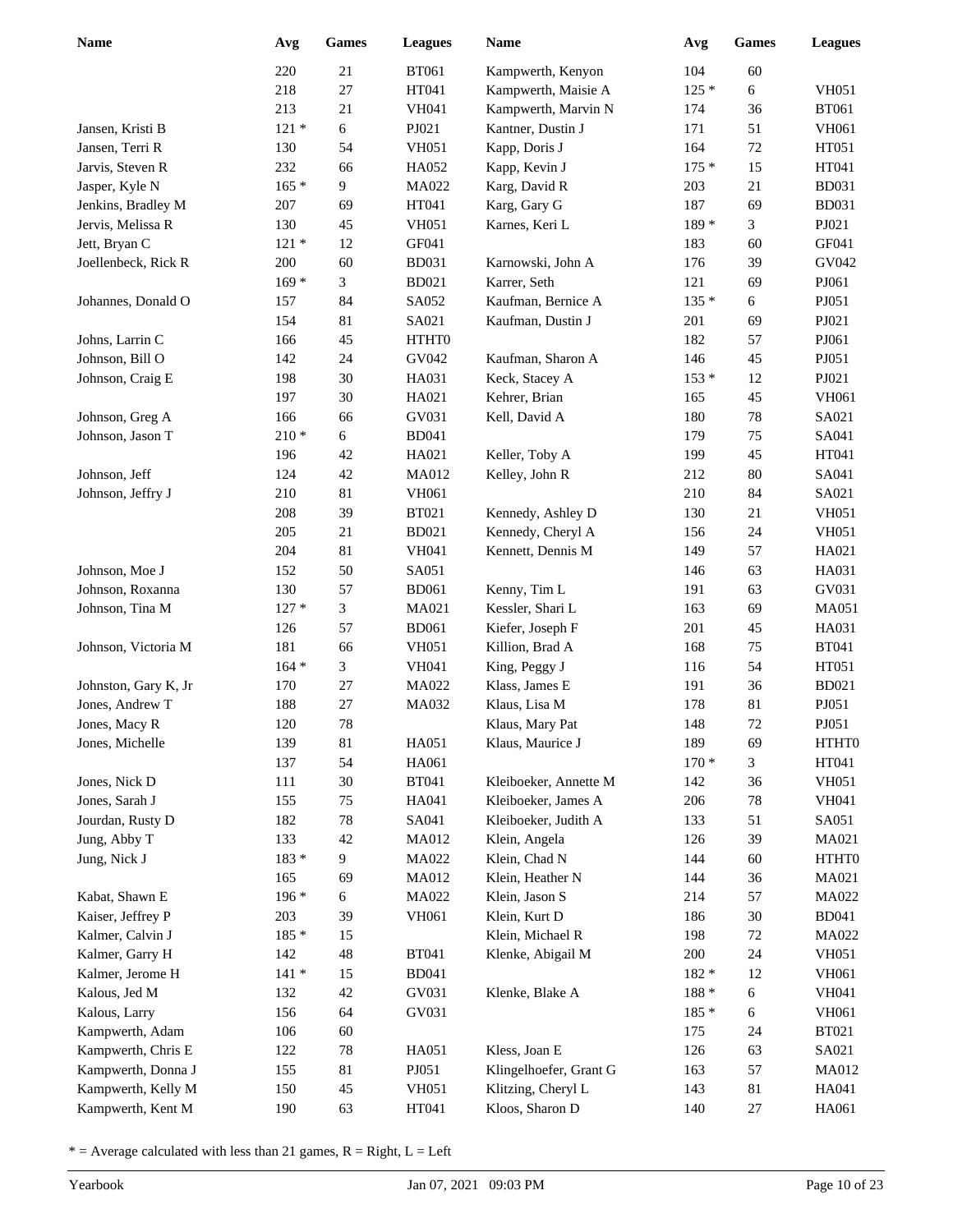| <b>Name</b>                      | Avg        | Games    | <b>Leagues</b> | Name                   | Avg        | <b>Games</b> | <b>Leagues</b> |
|----------------------------------|------------|----------|----------------|------------------------|------------|--------------|----------------|
| Klopmeyer, Derek                 | $119*$     | 3        | MA032          |                        | $218 *$    | 6            | PJ061          |
| Klopmeyer, Jack A                | 173        | 54       | MA032          | Korte, Penny E         | 163        | 39           | PJ011          |
| Klopmeyer, John P                | 169        | $70\,$   | <b>MA032</b>   | Kozuszek, Terry A      | 170        | 45           | <b>BT041</b>   |
| Klosterman, Chris K              | 159        | 52       | HT041          | Kramper, Neil A        | 132        | 54           | <b>BD031</b>   |
| Klostermann, Collin R            | 215        | 66       | HT041          | Kraus, Robert L        | 131        | 24           | <b>BD031</b>   |
| Kluthe, Adam W                   | 196        | 75       | SA021          | Kreher, Deanna L       | 165        | $72\,$       | <b>VH051</b>   |
| Knackstedt, Laura A              | 165        | 75       | PJ051          | Kreher, Jim G          | 194        | 66           | SA021          |
| Knebel, Brent A                  | 184 *      | 18       | GF041          | Kreher, Patrick        | 190        | 66           | <b>VH061</b>   |
| Knebel, Christopher S            | 172        | $78\,$   | VA021          | Kreke, Alex S          | 149R       | 51           |                |
| Knebel, Doug L                   | 147        | 39       | VA021          | Kreke, Brian           | $167 *$    | 12           | <b>BT041</b>   |
| Knebel, Samuel G                 | 180        | 81       | VA021          |                        | 163        | 51           | <b>BT021</b>   |
| Knebel, Will D                   | 180 *      | 12       | VA021          | Kreke, Cole            | 79R        | 39           |                |
| Knerrer, Dustin C                | 186        | 57       | VA021          | Kreke, Zach D          | 206        | 30           | <b>VH041</b>   |
| Knipping, Courtney R             | 182        | 67       | SA061          |                        | 198        | 84           | VH061          |
| Knipping, David A                | 188        | 72       | SA061          | Kretschmer, Colleen M  | 184 *      | 18           | <b>VH051</b>   |
| Knobeloch, Keith L               | 185        | 24       | <b>BT041</b>   | Krome, Brad K          | 194        | 66           | HT041          |
|                                  | 182        | 36       | <b>BT021</b>   | Krueger, Austin J      | 144        | 21           | <b>MA022</b>   |
| Knox, Jack R                     | 163        | $72\,$   | SA041          | Kruep, Bruce A         | $204 *$    | 15           | <b>VH061</b>   |
|                                  | 159        | $72\,$   | SA021          |                        | 198        | 36           | <b>VH041</b>   |
| Koch, Andrew J                   | 211        | 69       | PJ061          | Kruep, Eric M          | 201        | 24           | <b>VH061</b>   |
|                                  | 208        | 33       | PJ031          |                        | 201        | 69           | HT041          |
| Koch, Kevin                      | 117        | 54       | <b>BD031</b>   | Kruep, Iantha R        | 156        | 57           | <b>VH051</b>   |
| Koeller, Mary A                  | 141        | 60       | MA021          | Kruep, Michael D       | $206 *$    | 9            | HA062          |
| Kohlbrecher, Cory G              | 189        | 75       | HA021          |                        | 194        | $78\,$       | HA052          |
| Kohlbrecher, Steve M             | 179        | 48       | <b>VH061</b>   | Kruger, Kadon          | 92R        | $28\,$       |                |
| Kohnen, Ryan                     | 165        | 51       | <b>VH061</b>   | Krydynski, Phil        | 173        | 60           | PJ031          |
| Kollmann, Ben M                  | 174        | 45       | HA052          | Kuba, Craig            | $230 *$    | $\epsilon$   | GF021          |
|                                  | 158        | 48       | HA021          | Kulesza, Gena M        | 120        | 33           | VA051          |
| Kollmann, Charles S              | 192        | 33       | HA062          | Kunkel, Charles J      | 221        | 75           | <b>BD041</b>   |
|                                  | 185        | 54       | HA021          | Kunz, Jacob F          | 91         | 31           |                |
| Kollmann, Mark A                 | 203        | 69       | HA021          | Kunz, Keith W          | 203        | 75           | <b>BD041</b>   |
| Kolweier, Bryce L                | 145        | 60       | <b>BD031</b>   | Kunz, Kevin M          | 202        | 45           | HA031          |
| Kolweier, Levi J                 | 185 *      | 18       | <b>BT041</b>   |                        | 200        | 33           | <b>BD041</b>   |
|                                  | 184        | 27       | <b>BD021</b>   | Kunz, Tina M           | 135        | 72           | PJ051          |
|                                  | $165*$     | 3        | <b>BD041</b>   | Kuper, Mason G         | $191*$     | 9            | <b>BT061</b>   |
| Kolweier, Raymond F              | 157        | 63       | <b>BT041</b>   | Kynion, Carol A        | 150        | 57           | HT051          |
| Koontz, David A                  | 198        | 75       | VH061          | Lach, Ella Kay         | 55         | 48           |                |
| Koontz, James R                  | 161        | 51       | GV021          | Lach, Logan J          | 105        | 69           |                |
| Kordick, Jennifer M              | 108        | 42       | MA012          | Ladner, Brittany S     | 152        | 21           | VA021          |
| Kordick, Tom E<br>Korte, Blake L | 127<br>127 | 66<br>48 | MA012<br>PJ061 |                        | 142<br>137 | 69<br>$78\,$ | VA061<br>VA021 |
| Korte, Chris P                   | 177        | 48       | <b>VH061</b>   | Ladner, Kyle I         | 137        | 84           | VA061          |
| Korte, Collin J                  | 242        | $60\,$   | PJ061          | Lake, Austen           | $128 *$    | 3            | HA052          |
|                                  | 230        | 78       | PJ031          | Lallish, Niki R        | 107        | 75           | HT051          |
|                                  | 221        | 21       | VH061          | Lallish, Ricky L       | $166*$     | 3            | GV021          |
|                                  | 221        | 42       | HT041          | Lambert, Derrick R, Jr | 212        | 84           | PJ061          |
| Korte, Dana M                    | 145        | 54       | <b>BD051</b>   | Lambert, Derrick R, Sr | $210 *$    | 9            | HT041          |
| Korte, Darrin P                  | 218        | 39       | PJ011          |                        | 202        | 65           | PJ061          |
|                                  | 211        | 54       | PJ031          | Lambert, Rebecca A     | 113        | 72           | VA031          |
| Korte, James (Nick) N            | 181        | 33       | HA062          | Lambert, Ryan E        | 118R       | $78\,$       |                |
| Korte, Kaitlin R                 | $126*$     | 3        | GF041          | Lammers, Lonnie J      | $141 *$    | $20\,$       | <b>BT061</b>   |
| Korte, Mary Jane D               | 142        | 48       | HA061          | Lampe, Dale G          | 197        | 66           | HA021          |
| Korte, Nicholas K                | 242        | 78       | PJ031          | Lanctot, David P       | 200        | 69           | HA021          |
|                                  | 231 *      | 3        | HT041          | Lang, Richard          | 159        | 72           | <b>BD031</b>   |
|                                  | 222        | 72       | HA062          | Lange, Kay J           | 144        | $60\,$       | PJ011          |
|                                  |            |          |                |                        |            |              |                |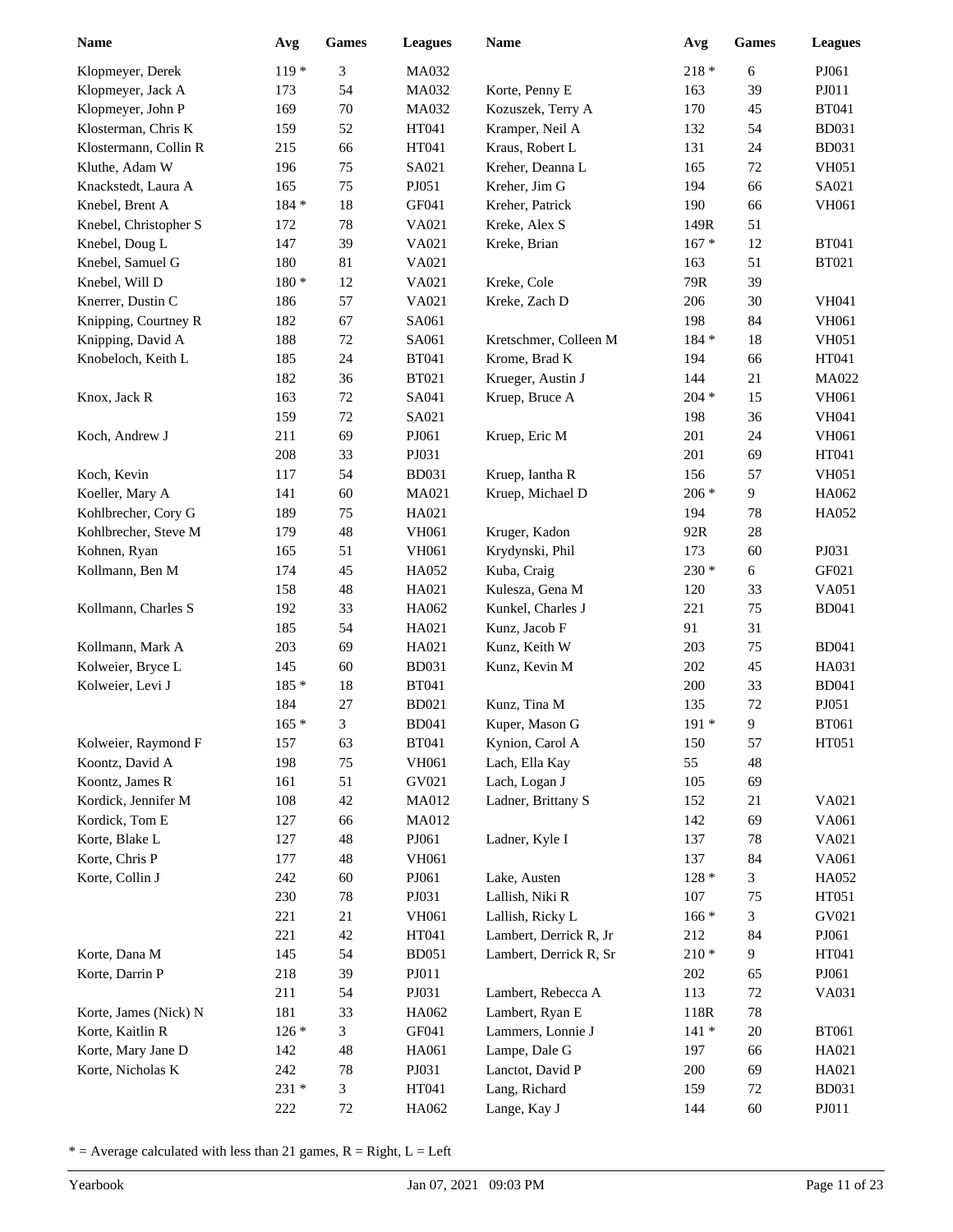| <b>Name</b>           | Avg     | <b>Games</b> | <b>Leagues</b> | <b>Name</b>               | Avg     | <b>Games</b> | <b>Leagues</b> |
|-----------------------|---------|--------------|----------------|---------------------------|---------|--------------|----------------|
| Lange, Richard A      | 168     | 63           | PJ011          | Loepker, Blain K          | 208     | 27           | <b>BT061</b>   |
| Lange, Robert L       | 179     | $78\,$       | MA022          | Loepker, Jerry L          | 201     | 21           | <b>BT041</b>   |
| Langendorf, Andrew P  | 210     | 48           | PJ031          |                           | 200     | 48           | <b>BT021</b>   |
| Langendorf, Matthew S | 222     | 75           | PJ031          | Loesche, James E          | 200     | 63           | <b>BD041</b>   |
| Langendorf, Nathan L  | 176     | 48           | PJ031          | Loesche, John T           | $218 *$ | 12           | <b>BD041</b>   |
| Langendorf, Seth T    | 198     | 33           | PJ031          | Loftin, Haili             | $119*$  | 15           | MA012          |
| Langendorf, Tony Q    | 200     | 48           | PJ031          | Lohman, Drew              | $163 *$ | 9            | <b>BD031</b>   |
| Langenhorst, Keith V  | 232     | 60           | PJ031          | Lohman, Heather L         | $145 *$ | 3            | <b>BD051</b>   |
|                       | 231     | 33           | VH061          | Lohman, Neil C            | 181     | 36           | HA021          |
|                       | 220 *   | 3            | HT041          | Long, Desirae L           | 106     | 42           | VA031          |
| Langenhorst, Leon B   | 185     | 57           | HT041          | Long, Heather R           | 136     | 57           | VA021          |
|                       | 180     | 30           | <b>VH061</b>   |                           | 136     | 83           | VA061          |
|                       | 179     | 21           | PJ031          | Long, Phillip S           | 188     | 78           | VA021          |
| Lappe, Aaron M        | 206     | 39           | <b>VH061</b>   |                           | 188     | 84           | VA061          |
|                       | 205     | 45           | HT041          | Lovall, Charles D         | $187 *$ | 9            | VA061          |
| Lappe, Carla A        | 142     | 57           | <b>BD051</b>   |                           | 172     | 75           | VA021          |
| Lappe, Chad E         | $203 *$ | 9            | PJ061          | Lovall, Debbie D          | 160     | $72\,$       | VA061          |
|                       | 191     | 51           | HT041          |                           | 160     | 75           | VA041          |
| Lappe, Nic R          | 165     | 21           | HT041          |                           | 160     | 81           | VA031          |
| Larson, James B       | 68 *    | 9            |                |                           | 158     | 78           | VA051          |
| Lash, Loyd (Lynn) L   | 157     | 21           | VA061          | Lovall, Robert F          | 190     | 84           | VA061          |
| Latempt, Conner       | 84      | 30           |                |                           | 180     | 75           | VA021          |
| LaTempt, Kyle W       | 181     | 60           | GV031          | Lovall, William J         | 157     | $72\,$       | VA021          |
| LaTempt, Stephanie D  | $100*$  | $18\,$       | GV032          | Lowe, Cody M              | 206     | 21           | <b>VH041</b>   |
| Laux, Burnell J       | 153     | 66           | VH041          | Loy, Douglas K            | 180     | 36           | SA051          |
| Leary, Rhett D        | 136     | 21           | <b>BT061</b>   | Loyd, David W             | 151     | 48           | SA051          |
| Lehman, Benny         | 156     | 39           |                | Loyd, Donald E, Jr        | 153     | 39           | SA051          |
| Leitschuh, Bradley J  | 199     | 48           | HTHT0          | Loyd, Tina R              | 96 *    | 3            | <b>BD061</b>   |
| Leitschuh, Devon J    | 154     | 39           | GF041          | Loyet, Jeremy T           | 228 *   | 15           | HT041          |
| Leitschuh, Diane R    | $122 *$ | 3            | GV032          | Loyet, Victoria R         | 97      | 60           | GF041          |
| Leitschuh, Trevor L   | 190     | 48           | PJ061          | Luebbers, Jessica A       | 148     | 27           | <b>VH051</b>   |
|                       | 187 *   | 9            | ${\bf P}J021$  | Luitjohan, Darrell G      | 186     | 54           | PJ031          |
| LeMarr, James E       | 173     | 84           | SA021          |                           | $178 *$ | 6            | HT041          |
| Lemen, Dale K         | 186     | 36           | HT041          | Luitjohan, Denise J       | 137     | 48           | <b>VH051</b>   |
| Lengermann, Jared M   | 191     | 51           | PJ031          | Luitjohan, Kathy M        | 127     | 57           | HT051          |
| Lengermann, Mike      | 201     | 51           | PJ031          | Luitjohan, Ken J          | 173     | 45           | PJ031          |
| Lentz, Wendy L        | 128     | 24           | HT051          | Luksetich, Karen          | 146     | 24           | <b>VH051</b>   |
| Lewis, David M        | 165     | 84           | SA052          | Lurkins, Kaitlyn          | 105R    | 36           |                |
| Lile, Michael         | 141     | 66           | GV031          | Lurkins, Sophia A         | 112R    | 51           |                |
| Lilley, Paul J        | 179     | 75           | SA021          | Lurkins, William (Carl) C | 148     | 66           | GV021          |
| Lindsay, Jacob R      | 209     | 33           | VH061          | Lutz, Gary Dean           | 223     | 66           | VH061          |
|                       | 197     | 27           | VH041          |                           | 218     | 66           | <b>BD021</b>   |
|                       | $175*$  | 15           | HA062          | Lynch, Sarah L            | $100 *$ | 6            | <b>BD061</b>   |
| Lindsey, Sandy L      | 160     | 75           | SA021          | Lyons, Carrie L           | 126     | 75           | GV061          |
| Lingley, Cody         | 48 *    | $10\,$       |                |                           | 125     | 57           | GV032          |
| Linkey, Rodney J      | 204     | $77 \,$      | PJ061          | Lyons, Chet W             | 173     | 72           | SA041          |
| Linnertz, Ami T       | 97      | 39           | MA021          | Lyons, Donna T            | 115     | $30\,$       | HT051          |
| Linsky, Angela        | 120     | 51           | <b>VH051</b>   | Mahle, Sylvia J           | $110*$  | 12           | SA051          |
| Lirios, Waleska       | 102     | 48           | GV061          | Maine, Michael A          | 199     | 48           | GF031          |
|                       | 97      | 56           | GV032          | Maine, Vanessa R          | 144     | 26           | PJ051          |
| Liske, Eli Z          | $108 *$ | 6            | <b>BD031</b>   |                           | $131 *$ | 15           | GF031          |
| Litteken, Andy M      | 132R    | $30\,$       |                | Mallmann, Ashley M        | 189     | 42           | <b>VH051</b>   |
| Litteken, Deb A       | 122     | 45           | <b>VH051</b>   | Malone, Chris M           | 184     | 27           | HA062          |
| Litteken, Judith M    | 179     | 36           | <b>VH051</b>   | Mammenga, Brett M         | 219     | 78           | GF021          |
| Loddeke, Deb A        | 104     | 24           | <b>VH051</b>   |                           | 215     | 27           | PJ031          |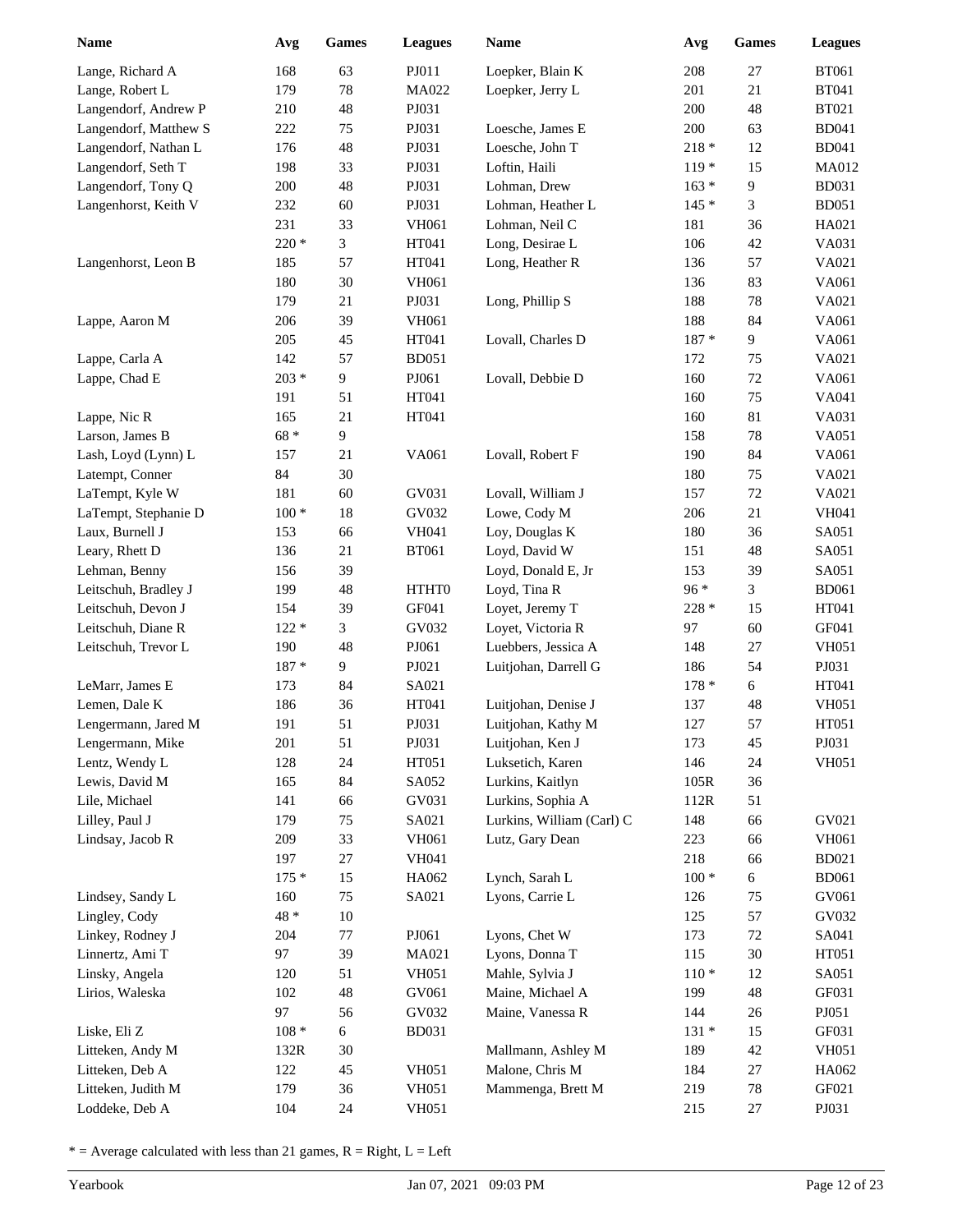| <b>Name</b>            | Avg        | <b>Games</b> | <b>Leagues</b> | <b>Name</b>               | Avg     | Games | <b>Leagues</b> |
|------------------------|------------|--------------|----------------|---------------------------|---------|-------|----------------|
| Mammenga, Michael D    | 209        | 69           | PJ031          | McKinnon, Ryan P          | $128 *$ | 12    | GF041          |
|                        | 208        | 75           | GF021          | Mclean, Maxwell B         | 64      | 30    |                |
| Manley, Aaron J        | 102R       | 78           |                | McMullen, Debra           | 143     | 84    | HA051          |
| Manley, Gary L         | 138        | 63           | VA021          |                           | 141     | 81    | HA041          |
| Manning, Jackie        | 120        | 36           | HT051          | McMullen, Margaret L      | $133*$  | 12    | HA051          |
| Manning, Kent A        | 150        | 27           | HT041          | Meece, William K          | $214 *$ | 9     | PJ031          |
| Manville, Amber        | 106        | 66           | PJ021          | Melosi, Ryan T            | 183     | 27    | PJ031          |
| Marburger, Michael M   | $181 *$    | 6            | PJ061          | Melton, Aaron A           | 203     | 63    | PJ061          |
| Marchello, Zach G      | 120        | 73           | GV042          |                           | 201     | 60    | HTHT0          |
| Markus, Aiden          | 72         | 30           |                |                           | 195     | 33    | HT041          |
| Maroon, Cari A         | 154        | 60           | PJ011          | Mense, Roy A              | 178     | 42    | MA022          |
|                        | 151        | 69           | GF031          | Mensing, Kevin G          | 192     | 54    | <b>VH041</b>   |
| Marquardt, William A   | 210        | 24           | GF041          | Mensing, Terry M          | 136     | 21    | <b>VH051</b>   |
| Marshall, Megan L      | 134R       | 42           |                | Mensing, Tracy J          | 114     | 30    | <b>VH051</b>   |
| Marshall, Molly A      | 206R       | 42           |                | Menz, Jeffrey J           | 200     | 69    | HT041          |
| Martens, Jack          | 164        | 24           | <b>HTHTO</b>   | Menz, Simon R             | 173     | 27    | HT041          |
| Marti, Don A           | 163        | 60           | GV042          |                           | $161 *$ | 6     | PJ061          |
| Marti, Joseph B        | 197        | 30           | GV042          | Merian, Raymond (Butch) H | 175     | 84    | <b>VH041</b>   |
| Marti, Wayne R         | 203        | 45           | PJ031          |                           | 174     | 81    | <b>VH061</b>   |
| Martin, Carter         | 102R       | 53           |                | Meritt, Jim R             | 143     | 81    | SA061          |
| Martin, Colton         | 136        | 54           |                |                           | 138     | 84    | SA052          |
| Martin, Jeffrey D      | 177        | 81           | SA021          | Merkle, Bryan A           | 218     | 57    | PJ061          |
| Martin, Patty K        | 127        | 78           | VA051          |                           | 212     | 60    | HT041          |
| Maschhoff, Amy         | $110 *$    | 17           | <b>VH051</b>   |                           | $204 *$ | 6     | <b>VH061</b>   |
| Masching, Emily R      | 189        | 51           | <b>VH051</b>   | Merkle, Carissa R         | 184R    | 51    |                |
| Mason, Joel T          | 175        | 66           | HTHT0          | Merkle, Haley A           | 134R    | 57    |                |
| Massey, Gina L         | 137        | 72           | VA031          | Merkle, Janae L           | 149     | 59    | HT051          |
| Matthews, Lillian A    | 100        | 9            |                | Meseke, Tyler P           | 165     | 71    | VA021          |
|                        | *R         |              |                | Mettler, Andrew A         | 187     | 51    | PJ031          |
| Maue, Brett R          | 216        | 81           | <b>VH061</b>   | Mettler, Jerritt R        | $111*$  | 9     | GF041          |
| Maue, Jackie M         | 170        | 24           | <b>VH051</b>   | Mettler, Jordan D         | 191     | 33    | GF041          |
| Maue, Mark D           | 163        | 39           | <b>BT061</b>   | Mettler, Katie M          | 173     | 54    | PJ051          |
| Maue, Ronald J         | 189        | 54           | <b>VH061</b>   | Mettler, Robin M          | 160     | 57    | GF041          |
| Mauer, Brandon J       | 150        | 48           | MA012          |                           | 159     | 78    | GF021          |
| May, Larry (Dale) D    | 153        | 87           | VA061          | Meyer, Braden S           | $135*$  | 18    | <b>MA022</b>   |
|                        | 149        | 81           | VA021          | Meyer, Douglas E          | 169     | 51    | SA051          |
| Mc Laughlin, Kenneth C | 196        | 51           | <b>BD041</b>   | Meyer, Kirk M             | 137     | 63    | PJ031          |
| McCasland, Lois M      | 130        | $60\,$       | GV032          | Meyer, Steve D            | 122     | 51    | SA051          |
| McCaslin, Danny L      | 151        | 48           | VA021          | Meyer, Terry D            | 193     | 69    | HT041          |
| McClain, Toby          | 76R        | 45           |                | Michael, Ronald L         | 186     | 45    | <b>BT061</b>   |
| McClain, Trystan       | 99R        | 27           |                | Michels, Jeff R           | 200     | 36    | <b>VH061</b>   |
| McClintock, Bradyn S   | 89         | 75           |                | Middeke, Helen L          | 107     | 65    | PJ051          |
| McCracken, Ava M       | 76 *R      | 9            |                | Middleton, Joseph D       | $183*$  | 3     | HTHT0          |
| McCracken, Beth A      | 147        | 38           | GV032          | Middleton, Kathy J        | 170     | 81    | SA041          |
| McCracken, Shane E     | 109        | 9            |                |                           | 166     | 81    | SA021          |
|                        | $*{\bf R}$ |              |                | Middleton, Mark D         | 168     | 63    | <b>MA012</b>   |
| McCray, Gerald L, Jr   | 146R       | 47           |                |                           | $155*$  | 9     | MA032          |
| McDonald, Bailey M     | 114R       | 38           |                | Middleton, Mike S         | $210 *$ | 9     | PJ061          |
| McDonald, Jessica J    | 106        | 36           | MA021          | Middleton, Robert L       | 207     | 66    | HT041          |
| McDonald, John G, Jr   | 167        | 72           | HA052          | Middleton, Shannon L      | $155*$  | 3     | <b>MA012</b>   |
| McDonald, Lachlan T    | 79R        | 22           |                | Miener, Carolyn S         | $146*$  | 15    | PJ051          |
| McDonald, Logan D      | 154R       | 43           |                | Miener, Lynn M            | 154     | 36    | PJ051          |
| McDowell, Emily M      | 113        | 57           | PJ051          | Mikulait, Leroy C         | 151     | 76    | HTHT0          |
|                        | 109        | 48           | GF031          | Milam, Amanda S           | 109     | 46    | VA051          |
| McDowell, Ryan K       | 144        | 47           | GF031          | Miles, John (Tony) A      | $200 *$ | 3     | PJ031          |
| McGill, Darlene M      | 162        | 69           | PJ051          |                           |         |       |                |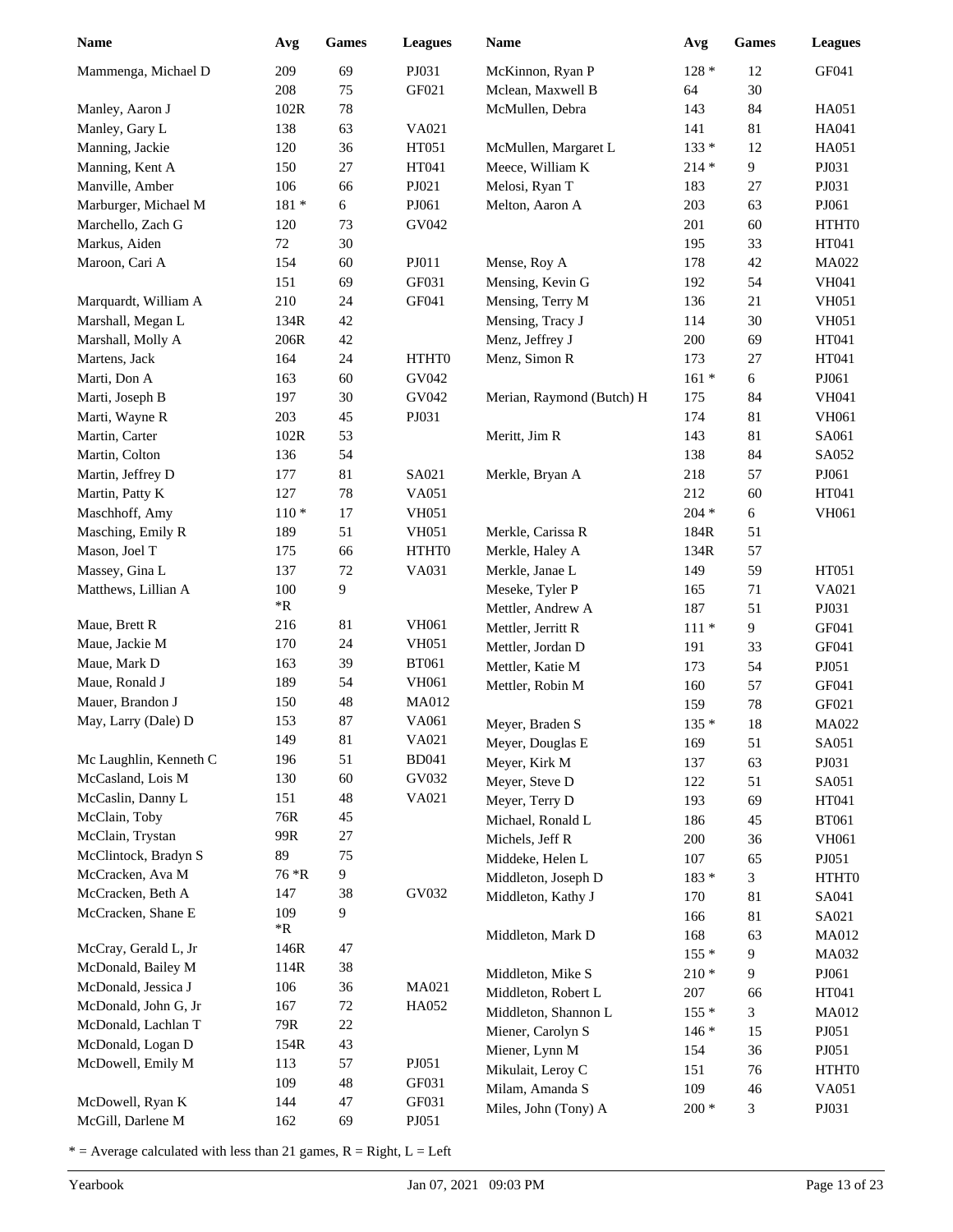| <b>Name</b>         | Avg     | <b>Games</b> | <b>Leagues</b> | <b>Name</b>             | Avg     | <b>Games</b> | <b>Leagues</b> |
|---------------------|---------|--------------|----------------|-------------------------|---------|--------------|----------------|
| Miller, Amya        | 103     | 12           |                | Mueller, Ronald L       | 179     | 72           | PJ031          |
|                     | *R      |              |                | Mueller, Spencer S      | 214     | $78\,$       | PJ031          |
| Miller, Brandon E   | 170     | 27           | PJ021          | Mueth, Darrell J        | 229     | 48           | <b>BD021</b>   |
| Miller, Brittany L  | 112     | 54           | PJ051          | Mueth, Scott A          | 216     | 81           | <b>VH061</b>   |
| Miller, Bryan H     | 136     | 69           | <b>MA012</b>   |                         | 214     | 54           | <b>BD021</b>   |
| Miller, Buffy       | $116*$  | 9            | VA061          |                         | 209     | 63           | <b>BD041</b>   |
| Miller, Dale E      | 169     | 72           | PJ031          | Mueth-Poettker, Linda M | 162     | 24           | PJ011          |
| Miller, Danielle E  | 167     | 51           | VA051          | Mulliniks, Roy H        | 155     | 75           | HTHT0          |
| Miller, Elizabeth L | 106     | 63           | VA051          | Munie, Brandon A        | 221     | 42           | PJ061          |
| Miller, Jessica L   | 117     | 36           | PJ051          |                         | 217     | 72           | PJ031          |
| Miller, Jo E        | 122     | $72\,$       | PJ051          |                         | $210*$  | $18\,$       | HT041          |
| Miller, Nichole L   | $169*$  | 6            | PJ021          | Munie, Larry R          | 212     | 33           | PJ031          |
|                     | 153     | 51           | PJ051          |                         | 209     | 54           | HT041          |
| Miller, Patrick C   | 141     | 21           | <b>BT061</b>   |                         | $196*$  | 12           | PJ061          |
| Miller, Rachel L    | 114     | 69           | <b>MA012</b>   | Munro, Ross A           | 217     | 66           | HA031          |
| Miller, Susan F     | 136     | 21           | VA051          | Murphy, Julie M         | 146     | 21           | HT051          |
| Miller, Tammy L     | 139     | 84           | VA051          | Murray, Tom L           | 185     | 66           | GV031          |
| Mineman, Michael C  | 235 *   | 6            | HA062          | Murray, Travis J        | 181     | 72           | GV031          |
|                     | 231     | 81           | HA052          | Myer, Lesley R          | 147     | 45           | PJ051          |
| Minor, Allan        | 186     | 36           | SA021          |                         | $143*$  | 15           | HT051          |
| Missey, Joseph M    | 196     | 75           | HT041          | Myer, Mackenzie P       | 164R    | 42           |                |
| Missey, Joshua A    | $168 *$ | 3            | PJ061          | Myers, Carol A          | 101     | 63           | SA052          |
| Missey, Joshua S    | 217     | 66           | <b>HTHTO</b>   | Myers, Tony W           | 161     | 75           | SA052          |
| Missey, Neela R     | 140     | 35           |                | Nash, Jaclyn N          | 152     | 36           | PJ051          |
| Mitchell, Grant G   | 190     | $72\,$       | GV031          | Nattier, Brittanie N    | 168     | $78\,$       | SA021          |
| Mitchell, Logan B   | 118     | 50           | HTHT0          |                         | 166     | 81           | SA041          |
| Moll, Joe           | 160     | 78           | SA041          | Nattier, Cathy M        | 142     | 81           | SA041          |
|                     | 158     | 84           | SA021          |                         | 142     | 84           | SA021          |
| Mollett, Curtis E   | 180     | 48           | GV021          | Nattier, Steve D        | 197     | 81           | SA041          |
| Monken, David       | 181     | 75           | HT041          |                         | 193     | 81           | SA021          |
| Monken, Michael A   | 199     | $72\,$       | <b>BT041</b>   | Naylor, Michael A       | 203     | 54           | HT041          |
|                     | 195     | $78\,$       | <b>BD021</b>   | Neal, Ashley M          | 117     | 33           | PJ051          |
| Monroe, Billy J     | 179     | $78\,$       | MA022          | Neeley, Aubree L        | 50      | 32           |                |
| Monroe, Eric T      | 226     | 48           | PJ021          | Neeley, Cassie M        | 156     | 30           | VA051          |
|                     | 219     | 45           | PJ031          | Neeley, Maggie L        | $90*$   | 12           | VA051          |
| Monroe, Robert D    | 180     | $72\,$       | MA022          | Neely, Amy E            | 108     | 48           | <b>BD051</b>   |
| Monroe, Teresa L    | 132     | 60           | PJ021          | Neely, Sherrie D        | 121     | 60           | <b>BD051</b>   |
| Moore, Terrance R   | 171     | 78           | HTHT0          | Neier, Daniel C         | 173     | 27           | PJ061          |
| Morgan, Clint E     | 206     | 78           | SA021          | Neier, David W          | $179*$  | $18\,$       | PJ061          |
| Morris, Chad A      | 199     | 66           | SA041          | Nelson, Lewis D         | 181     | 75           | GV021          |
|                     | 194     | 69           | SA021          |                         | 179     | 75           | GV042          |
| Morris, Roger L     | 168     | $77 \,$      | SA021          | Netemeyer, Tony         | 179     | 30           | <b>BT061</b>   |
| Morton, Troy M      | 235     | $72\,$       | GF021          | Newby, Daniel W         | 203     | 75           | PJ031          |
| Moss, Griffin A     | 98R     | $22\,$       |                | Nicklin, Daniel J       | 183     | 72           | <b>BD041</b>   |
| Moyer, Edgar R      | 206     | 57           | HA021          | Nicoson, Tim C          | $114 *$ | 15           | HT041          |
| Mueller, Amanda S   | $147 *$ | $\sqrt{6}$   | PJO11          | Niemeyer, Erica M       | 109     | $27\,$       | <b>VH051</b>   |
| Mueller, Daren L    | 166     | 32           | HA062          | Nimtz, Jacob P          | 208     | 66           | GV042          |
| Mueller, Don L      | 153     | 27           | HA062          | Noll, Adam J            | $230 *$ | 6            | VH061          |
| Mueller, Harold     | $165*$  | 12           | MA012          |                         | 216     | 66           | PJ021          |
| Mueller, Jennifer L | 112     | $30\,$       | MA051          |                         | 214     | 57           | PJ061          |
| Mueller, Karen A    | 149     | $78\,$       | HA041          |                         | 214     | 72           | PJ031          |
| Mueller, Kevin T    | $205 *$ | 3            | MA032          |                         | $204 *$ | 15           | HT041          |
|                     | $198*$  | 18           | MA022          | Noll, Alvin G           | 214     | 48           | PJ031          |
|                     | 184     | 39           | MA012          |                         | 213     | 75           | PJ021          |
| Mueller, Kyle E     | 182     | 57           | MA012          |                         | 211     | $60\,$       | PJ061          |
| Mueller, Natalie C  | 132 *   | 18           | <b>BD051</b>   |                         |         |              |                |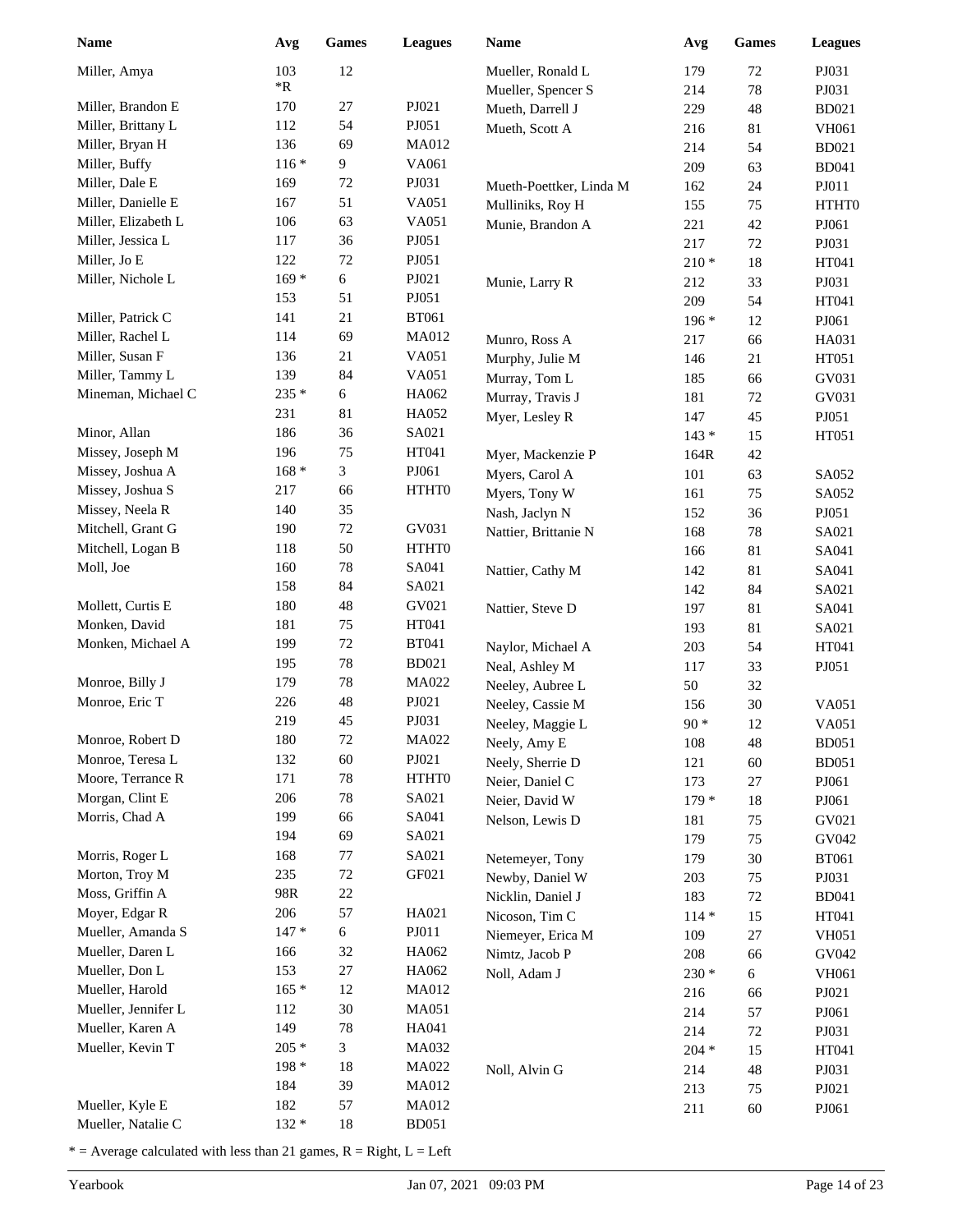| <b>Name</b>             | Avg        | <b>Games</b>   | <b>Leagues</b> | <b>Name</b>               | Avg     | <b>Games</b> | <b>Leagues</b> |
|-------------------------|------------|----------------|----------------|---------------------------|---------|--------------|----------------|
|                         | 185 *      | 9              | HT041          | Pendegraft, Don R, Jr     | 212     | $78\,$       | PJ061          |
| Noll, Cathy             | 128        | 58             | PJ021          |                           | 191     | 63           | <b>HA011</b>   |
| Norbury, Mark T         | 197        | 30             | HA062          | Pendegraft, Edward A      | $201 *$ | 12           | PJ061          |
|                         | 191        | 51             | HA021          |                           | 197     | 63           | <b>HA011</b>   |
| Nordhaus, Gary M        | 193        | 39             | <b>BT021</b>   | Pendegraft, Justin E      | $177*$  | 3            | PJ061          |
|                         | 186        | 57             | <b>BT061</b>   |                           | $170*$  | $18\,$       | HA062          |
| Nordmann, Tyler F       | 135        | $\overline{4}$ |                | Pennington, Carolyn L     | 134     | 45           | <b>VH051</b>   |
|                         | $*{\bf R}$ |                |                | Persing, Robert E         | 183     | 48           | <b>VH041</b>   |
| Norrenberns, Tim J      | 205        | 21             | <b>BT061</b>   | Peters, Magdalene D       | $105*$  | 18           | <b>VH051</b>   |
|                         | $200 *$    | 9              | <b>BT021</b>   | Peters, Steven M          | 149     | $72\,$       | VA021          |
|                         | 200        | 39             | <b>BT041</b>   | Peterson, Carl W          | 179     | 75           | HT041          |
| Norris, Donna J         | 103        | 24             | VA031          | Petrea, Kenneth (Tony) A  | 193     | 27           | <b>BT061</b>   |
| Nungesser, Brian E      | $181 *$    | 3              | PJ061          | Phelps, Doyel Keith       | 154     | 48           | SA051          |
| Nunn, Brock J           | 212        | 21             | <b>VH061</b>   | Phillips, Becky L         | 133     | 77           | SA021          |
|                         | 203        | 54             | HT041          | Phillips, Bradley S       | 211     | 21           | HA052          |
| Nunn, Carey L           | 196        | 36             | <b>VH051</b>   |                           | $205 *$ | 12           | <b>VH061</b>   |
|                         | 193        | 24             | <b>VH061</b>   |                           | $205 *$ | $18\,$       | GV031          |
| Nunn, Dan J             | 204        | 78             | HT041          | Phillips, Brenden         | 140R    | 51           |                |
|                         | 200        | $27\,$         | <b>VH061</b>   | Phillips, Hilda M         | 103     | 60           | VA041          |
| Oberlender, Melissa M   | 154        | 75             | PJ051          | Phillips, Keith E         | 184     | 83           | SA021          |
| Obermeier, Cameron J    | 122        | 39             | <b>BD031</b>   | Phillips, Merton (John) J | 169     | 75           | HT041          |
| Obermeier, Connor J     | 150        | 42             | <b>BD031</b>   | Pickens, Keith L          | 195     | 84           | <b>VH061</b>   |
| Obermeier, Tyler        | $120*$     | 15             | <b>BD031</b>   | Pieszchalski, Adam L      | 156     | 39           | <b>BT041</b>   |
| Ogden, Cynthia S        | 169        | 51             | HA061          | Pietroburgo, Mark T       | 138     | 27           | <b>MA012</b>   |
| Ogden, Kevin W, Sr      | 190        | 33             | HA062          | Pingsterhaus, Geri        | 113     | 30           | <b>VH051</b>   |
| Oglesby, Matt E         | 173        | $72\,$         | GV021          | Pisetta, Gavin            | $191*$  | 3            | GV042          |
| Olier, Aowyn            | 94R        | $28\,$         |                | Pitts, Shawn D            | 152     | 27           | SA051          |
| Orr, Evan               | 156R       | 45             |                | Pitts, William (Tanner)   | 115     | 24           | SA051          |
| Ortmann, Sharon K       | 156        | 75             | <b>VH051</b>   | Plahm, Dylan H            | 223     | 75           | SA041          |
| Oswald, Josh W          | 224 *      | $\overline{3}$ | HT041          |                           | 212     | 81           | SA021          |
| Ottenschnieder, Marilyn | 150        | 75             | <b>VH051</b>   | Poehling, Tracy J         | 203     | 78           | HT041          |
|                         | 141        | 21             | HA061          | Poettker, Bridgett L      | 166     | 39           | <b>VH051</b>   |
| Ottensmeier, Jordan R   | 201        | 24             | <b>BT061</b>   | Poettker, Gary C          | 197     | 54           | PJ031          |
| Pace, Dennis (Mike) M   | 192        | 60             | <b>BD031</b>   |                           | 194     | 33           | PJ011          |
| Page, Timothy O         | 154        | 72             | SA041          | Pollmann, Adam B          | 198     | 48           | <b>VH061</b>   |
| Pannier, Michael L      | 158        | $27\,$         | <b>BD061</b>   | Pommer, Derby L           | $52 *$  | $10\,$       |                |
| Paolotti, Tanner E      | 130        | 36             | PJ061          | Pontious, Ashlynn J       | $32 *$  | 8            |                |
| Paolucci, Sherri D      | 137        | 60             | SA021          | Porter, Carol A           | 158     | 69           | HT051          |
| Parker, Brooke H        | $64 *$     | 4              |                | Poston, Robie             | 126     | 33           | GF021          |
| Paslay, LaTisha L       | $156*$     | 3              | VA061          | Potthast, Dennis L        | 193     | 51           | GV042          |
|                         | 147        | 69             | VA051          |                           | 189     | 21           | GV021          |
| Pate, Jeremy J          | $178 *$    | 9              | <b>BT061</b>   | Potthast, Simon E         | $118 *$ | 15           | GF021          |
| Pattenaude, Shannon R   | 140        | 39             | GV032          | Powers, Carl D            | 177     | $30\,$       | <b>BT021</b>   |
| Patterson, Abygale L    | 108R       | 36             |                |                           | 171     | 39           | <b>BT041</b>   |
| Patterson, Nicholas G   | 114R       | 27             |                |                           | 168     | $27\,$       | <b>BT061</b>   |
| Paulding, Maggi K       | 135        | 69             | VA041          | Pracht, Dennis (Alex) A   | 186     | 59           | <b>BT061</b>   |
| Payne, Jamie L          | 184        | 33             | HA061          | Prater, Jonathan C        | 113     | 51           | GV021          |
| Payne, Justen L         | 186        | 51             | HA062          | Price, Erika              | 108     | 34           |                |
| Payne, Suzy B           | 148        | 33             | PJ051          | Profancik, Alan J, Jr     | 199     | 54           | SA021          |
| Peacock, Randall A      | 215        | 48             | HA062          | Proffitt, Brian R         | 231     | 36           | PJ021          |
| Pearson, Hayio R        | 67         | 34             |                |                           | $227 *$ | 3            | HTHT0          |
| Peddicord, Layton L     | 171        | 57             | GV021          |                           | 209     | 21           | HT041          |
| Pellock, Matt A         | 192        | 42             | HT041          | Proffitt, Dana L          | 204     | 75           | PJ021          |
| Pelot, Pamela S         | 112        | 39             | HT051          | Pruett, John W            | 192     | $60\,$       | PJ011          |
| Penberthy, Laura J      | 123        | 75             | PJ051          | Pruett, Laura D           | 170     | $60\,$       | PJ011          |
|                         | $114*$     | 6              | GF031          |                           |         |              |                |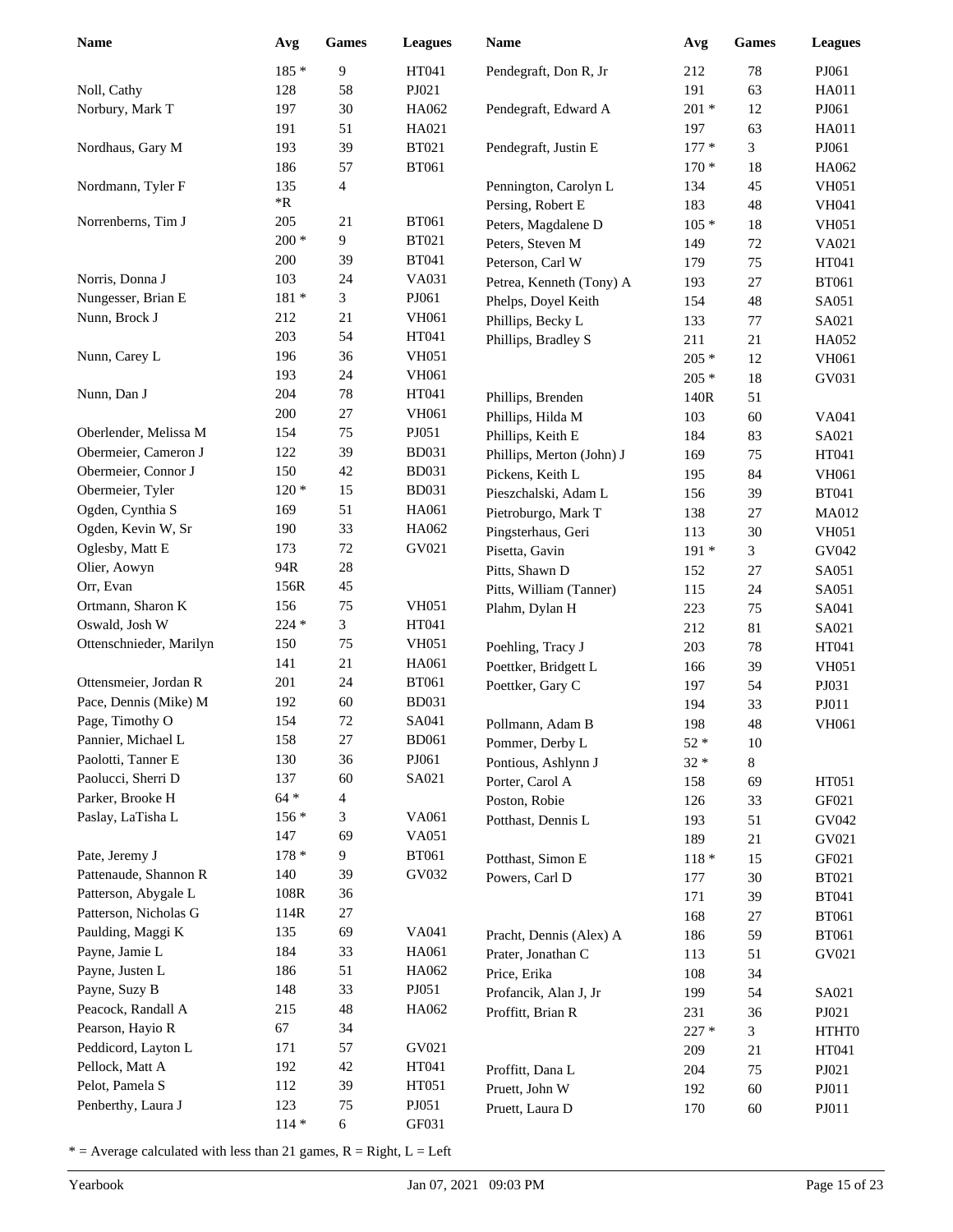| <b>Name</b>                            | Avg        | Games    | <b>Leagues</b>        | Name                                 | Avg        | <b>Games</b> | <b>Leagues</b> |
|----------------------------------------|------------|----------|-----------------------|--------------------------------------|------------|--------------|----------------|
| Pruett, Sylvia A                       | 139        | 75       | VA031                 | Reeves, Mark S                       | 187        | 67           | PJ061          |
| Prusa, Danny W                         | 190        | 30       | PJ031                 | Rehkemper, Alyssa J                  | 79R        | 54           |                |
| Pulcher, Kristi L                      | 100        | 21       | <b>BD051</b>          | Rehkemper, Dustin                    | 114        | 45           |                |
| Purdue, Dale Eugene                    | 166        | 57       | SA021                 | Rehkemper, Griffin                   | 77         | 35           |                |
| Quade, Katie                           | 122        | 57       | <b>VH051</b>          | Rehkemper, Jeff E                    | 206        | 57           | PJ011          |
| Rabenort, Jeff                         | 153        | 27       | <b>BD031</b>          |                                      | 183        | 40           | GV042          |
| Radcliffe, James B                     | 160        | 30       | PJ061                 | Rehkemper, Jennifer C                | $155*$     | $8\,$        | GV032          |
| Rakers, Darrin C                       | 211        | 21       | HA021                 |                                      | $153*$     | 12           | PJ011          |
| Rakers, David M                        | 183        | 39       | <b>BT061</b>          | Rehkemper, Norbert F                 | 144        | 81           | VH061          |
| Rakers, Deborah J                      | 127        | 53       | HA011                 | Reid, Charlie M                      | $205 *$    | 18           | GV042          |
|                                        | 125        | 48       | <b>VH051</b>          | Reinacher, Steven L                  | 170R       | 42           |                |
| Rakers, Gage                           | 94R        | 40       |                       | Reinacher, Todd A                    | 169        | 66           | GV021          |
| Rakers, Jameson T                      | 231 *      | 3        | PJ061                 | Reinhardt, Phillip R                 | 201        | 39           | HA021          |
|                                        | 227        | 36       | HA062                 | Rensing, Ashley N                    | 103        | $21\,$       | HA051          |
|                                        | 221        | 45       | HA052                 | Renth, Jason A                       | 205        | 64           | <b>BT041</b>   |
|                                        | $219*$     | 15       | HA021                 | Renth, Ryan B                        | 190        | 57           | <b>BT041</b>   |
|                                        | 218        | 39       | HA031                 | Renth, Stanley A                     | 178        | 42           | <b>BT041</b>   |
| Rakers, Jenny M                        | 162        | 33       | HA011                 | Renth, Thomas D                      | 179        | 60           | <b>BT041</b>   |
| Rakers, Jeremy A                       | 214        | 30       | <b>HA011</b>          | Reuss, Rich F                        | $155*$     | 12           | <b>BD031</b>   |
|                                        | 205        | 57       | HA021                 | Reynolds, Derek                      | 189        | 72           | HA021          |
| Rakers, Jeremy (Sac) A                 | 215        | $30\,$   | HA052                 | Reynolds, Greg J                     | 182        | $72\,$       | SA041          |
|                                        | 215        | 30       | HA021                 |                                      | $174*$     | 15           | SA051          |
|                                        | 215        | 51       | HA062                 | Richards, Dylan M                    | 169        | 81           | MA032          |
|                                        | 212        | 49       | HA031                 | Richardson, Aurora F                 | 166        | 3            |                |
| Rakers, Keith R                        | 221        | $78\,$   | <b>BD041</b>          |                                      | *R         |              |                |
| Rakers, Michael J                      | $208 *$    | 6        | <b>BD041</b>          | Richardson, Bernie L                 | 146        | 69           | SA061          |
| Rakers, Theresa S                      | $123 *$    | 18       | <b>VH051</b>          | Richardson, Marta L                  | 142        | 60           | <b>BD051</b>   |
| Ramsey, Brian T                        | $193*$     | 15       | HT041                 | Richardson, Robert A                 | 196        | 66           | VA041          |
| Randant, Dustin G                      | 179        | 48       | HT041                 |                                      | 192        | $80\,$       | VA021          |
| Rapien, Denise                         | 124        | 39       | HT051                 | Richardson, Ted E<br>Richey, Diana L | 149        | 81           | SA052          |
| Rapien, Mary                           | 123        | 24       | HT051                 |                                      | 177        | 66<br>51     | PJ051<br>VH061 |
| Ratermann, Alice M                     | 198        | 90       | <b>VH051</b>          | Richter, Bernard A                   | 203<br>202 | 63           | VH041          |
| Ratermann, Eileen L                    | 121        | 57       | <b>VH051</b>          | Richter, Brianna L                   | 129        | 42           | MA012          |
| Ratermann, Jaclyn                      | 192        | 60       | <b>VH051</b>          | Richter, Kyle E                      | 182        | 81           | MA032          |
| Ratermann, John H, II                  | 194        | 33       | <b>BT061</b>          |                                      | 179        | 66           | MA012          |
| Ratermann, Sarah                       | 145        | 51       | <b>VH051</b>          | Richter, Scott J                     | 225        | 72           | <b>VH041</b>   |
| Reagan, Ray (Odie)                     | 169        | 75       | SA052                 |                                      | 216        | 24           | VH061          |
|                                        | 164        | $78\,$   | SA021                 |                                      | $204 *$    | 6            | HA021          |
| Reckling, Colton S<br>Reckling, Zane R | 184<br>186 | 58<br>21 | <b>BT021</b><br>HA052 | Ricke, Julie                         | 172        | 45           | GF021          |
|                                        | 181        | 75       | <b>BT021</b>          | Ricke, Kevin P                       | 223        | 54           | PJ031          |
| Redfern, Austin                        | 123        | 51       | GV031                 |                                      | 219        | 63           | GF021          |
| Reding, Chad M                         | 216        | 75       | PJ021                 |                                      | 214        | 54           | PJ061          |
|                                        | 211        | 75       | PJ031                 |                                      | $187 *$    | 6            | HA052          |
|                                        | $205 *$    | 9        | PJ061                 |                                      | $180 *$    | 3            | HT041          |
| Redmond, Brendan J                     | 215        | 54       | PJ031                 | Rickert, Bonnie L                    | 108        | 63           | MA051          |
| Redmond, Kyle J                        | 216        | 75       | PJ031                 | Rickhoff, Brent K                    | 202        | 21           | <b>BT021</b>   |
| Redvay, Tim A                          | $168 *$    | 15       | HA052                 |                                      | $188 *$    | 3            | <b>BT061</b>   |
|                                        | $160*$     | 6        | PJ061                 | Rickhoff, Mark G                     | 197        | 36           | <b>BT021</b>   |
| Reed, Blair D                          | 140        | 51       | <b>BD061</b>          | Rickhoff, Riley J                    | 172        | 60           | <b>BT061</b>   |
| Reed, Brenda M                         | $112 *$    | 3        | <b>BD061</b>          |                                      | 169        | 21           | <b>BT021</b>   |
| Reed, Neely T                          | 155        | 38       | SA051                 | Rickord, Kailey M                    | $137 *$    | 18           | VA051          |
| Reeves, Aaron L                        | 178        | 72       | SA061                 |                                      | 132        | 81           | VA031          |
| Reeves, Brandon K                      | 206        | 72       | PJ061                 | Riddle, Chase R                      | $154*$     | 15           | PJ031          |
| Reeves, Brittany R                     | 104        | $60\,$   | MA021                 | Riechmann, Daryl R                   | $179*$     | $\sqrt{6}$   | HT041          |
|                                        |            |          |                       | Riechmann, Kirk A                    | 171        | $27\,$       | <b>BD031</b>   |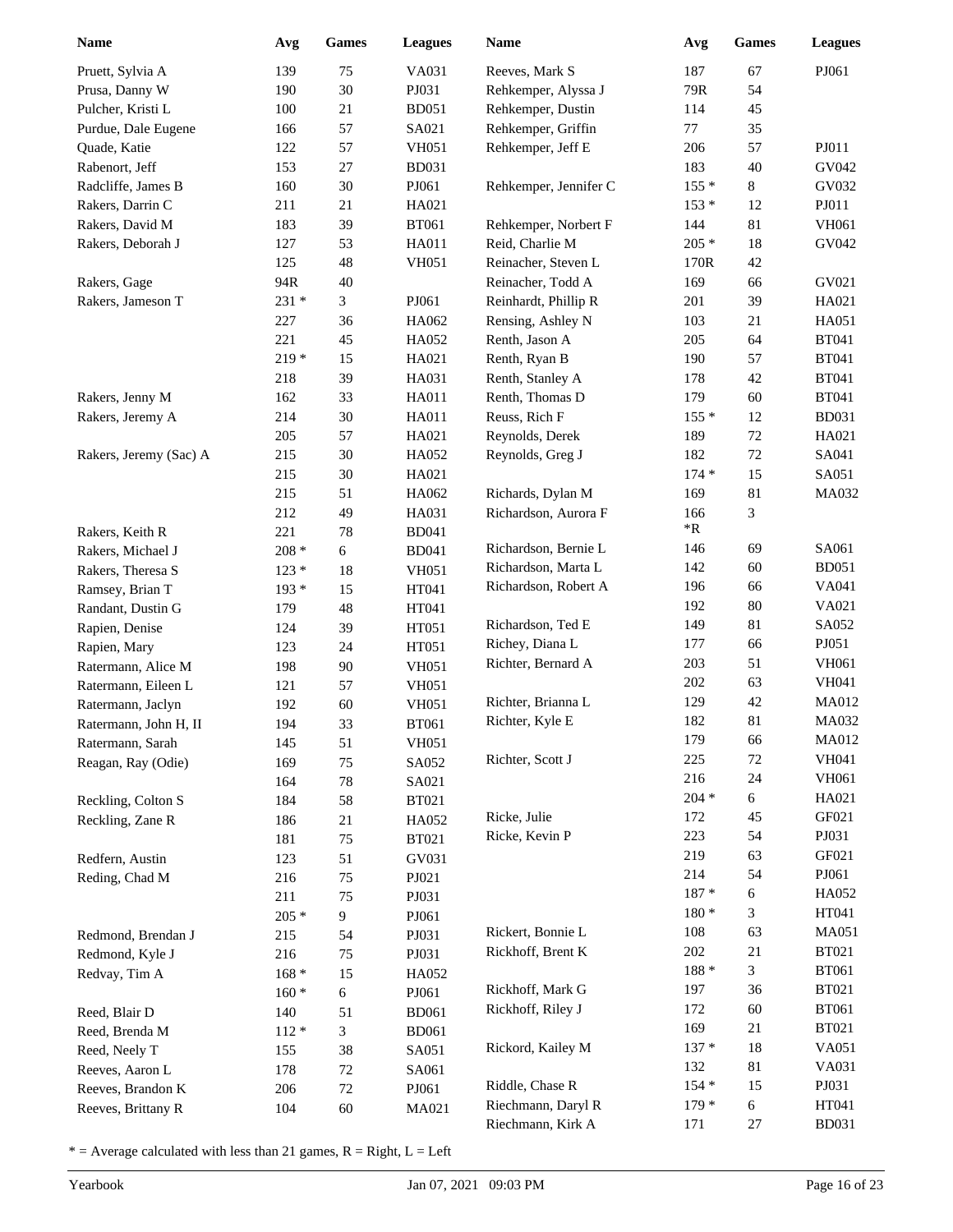| <b>Name</b>                         | Avg           | <b>Games</b> | <b>Leagues</b> | <b>Name</b>           | Avg        | <b>Games</b>   | <b>Leagues</b> |
|-------------------------------------|---------------|--------------|----------------|-----------------------|------------|----------------|----------------|
| Riechmann, Logan T                  | 152           | 21           | MA022          | Rothenbach, Rich K    | 201        | 75             | <b>VH061</b>   |
| Riegel, Tanya                       | 92            | 60           | <b>BD061</b>   | Rouggly, David W      | 178        | 54             | PJ031          |
| Rieke, Nancy A                      | 158           | $27\,$       | GF031          |                       | 175        | 50             | PJ011          |
|                                     | 136           | 63           | HT051          | Rouggly, Jody R       | 100L       | 51             | PJ051          |
| Rieke, Tyler T                      | 197R          | 39           |                | Roustio, Samantha     | 94 *       | 14             | PJ051          |
| Riggins, Scott M                    | 169           | 45           | GV031          | Rowcliff, Francis A   | 143        | 36             | SA051          |
| Riggs, Cherie M                     | 126           | 36           | HT051          | Rufer, Gary L         | 177        | 54             | HTHT0          |
| Ringler, Maren J                    | 34            | $28\,$       |                | Rutz, Clara R         | 171        | 81             | PJ051          |
| Rinne, Brian D                      | 214           | 45           | <b>BT041</b>   | Rutz, Kayla R         | 183        | 18             |                |
|                                     | 201           | 33           | <b>VH061</b>   |                       | $*{\bf R}$ |                |                |
| Rinne, Keith A                      | 238 *         | 3            | HA021          | Rutz, Kris A          | 122        | 36             | GF021          |
|                                     | $208 *$       | 3            | <b>VH061</b>   | Rutz, Timothy L       | 224        | 66             | PJ061          |
|                                     | 204           | 54           | HA062          |                       | 206        | 57             | HT041          |
|                                     | 201           | 60           | HA031          | Sagovac, James J      | 177        | 84             | PJ061          |
| Rinnert, Steve D                    | 192           | 42           | GF041          | Salapatek, Lawrence J | 188        | 84             | SA021          |
|                                     | 191           | 54           | GF021          | Sallee, Corey M       | 105        | 66             | PJ021          |
| Ripperda, Allyson M                 | 163           | 57           | PJ051          | Salsman, Pamela J     | 116        | 78             | <b>MA051</b>   |
| Ripperda, Daniel L                  | 206           | 24           | PJ061          | Sanders, Daisy        | 86         | 30             | MA021          |
|                                     | 204           | 36           | HT041          | Sandifer, Matt        | 122        | 48             | GV031          |
| Ripperda, James B                   | 165           | 33           | <b>BT021</b>   | Sandiford, Kim R      | 140        | 75             | VA031          |
| Ripperda, Kyle M                    | 208           | 57           | PJ021          | Santel, Dan D, Jr     | 191        | 57             | <b>BD041</b>   |
|                                     | $206 *$       | 9            | PJ031          |                       | 190        | 54             | <b>BD021</b>   |
| Rittis, Nathaniel R                 | 160           | 63           | VA021          |                       | $175*$     | $\epsilon$     | <b>BD031</b>   |
| Rittis, Samantha R                  | 139R          | 30           |                |                       | $172*$     | 3              | VH061          |
| Roach, Aaron A                      | 169           | 66           | PJ011          | Santel, Lauren E      | 128        | $72\,$         | <b>MA051</b>   |
| Roach, Austin D                     | 174R          | 42           |                | Sauls, Andrew K       | 197        | 48             | GF031          |
| Roach, Cynthia A                    | 124           | 63           | GV032          | Sauls, Jesse          | $125*$     | 6              | PJ061          |
| Roach, Jamie L                      | 137           | 66           | PJ011          | Schaal, Ryan G        | 179        | 75             | HTHT0          |
| Roach, Katie L                      | 105           | 63           | GV032          | Schaefer, Brandye L   | $87 *$     | 18             | <b>VH051</b>   |
| Roady, Christopher M                | 218           | 63           | <b>VH041</b>   | Schaefer, Evelyn E    | 154        | 48             | HA051          |
| Robards, Kelley D                   | 138           | 60           | PJ021          | Schaefer, Heath M     | 183        | 57             | <b>VH041</b>   |
| Robards, Thomas M                   | 216           | 66           | PJ021          | Schaefer, Lee R       | 151        | $78\,$         | <b>VH041</b>   |
| Robben, Jeanette A                  | $134 *$       | 18           | HA051          | Schaefer, Seth A      | 202        | 81             | VH041          |
| Robert, Gary W                      | 193           | 27           | <b>BT061</b>   | Schaefer, Thomas J    | 179        | $72\,$         | MA032          |
| Roberts, Bryan T                    | 117           | 72           | GV031          | Schatz, Dianna J      | 44         | 38             |                |
| Robke, Craig A                      | 191           | 27           | VH061          | Schatz, Meggin E      | 139        | $30\,$<br>51   | HA061          |
| Roehrig, Allie                      | 184           | 69           | MA012          | Schiefer, Matthew W   | 130        |                | HA051          |
|                                     | 183           | 24           | MA022          |                       | $132 *$    | 18             | HA062          |
| Roehrig, Rob                        | 175           | 30           | MA022          | Schilling, Denise L   | 112<br>111 | 75<br>75       | VA061<br>VA021 |
|                                     | 170           | 57           | MA012          | Schisler, Ashley L    | 142        | 45             | GV032          |
| Rogers, Ashley N                    | 73            | 36           | GV032          | Schlemer, Mark        | 182        | 69             | PJ031          |
| Rogers, Billy J                     | 142           | 81           | SA052          | Schlesinger, Tim L    | $129*$     | 3              | MA032          |
| Rogier, Amy S                       | $147 *$       | 6            | PJ051          | Schmidgall, Jordan J  | 184        | 29             | PJ021          |
|                                     | 142           | 48           | HT051          | Schmidgall, Rita R    | 223        | $72\,$         | PJ021          |
| Rohe, Michelle A                    | 147           | 42           | HA051          | Schmidt, Austin A     | 168        | 45             | HTHT0          |
| Rohr, Nick R                        | 186           | 27           | MA022          | Schmidt, Brian N      | 210        | 66             | PJ031          |
| Rommerskerchen, David M, Jr         | 187<br>$169*$ | 54<br>12     | PJ011<br>GF031 | Schmidt, Chris G      | $196*$     | 3              | HA052          |
| Rommerskirchen, Konner A            |               | 57           |                | Schmidt, Garrett R    | 174        | 39             | HT041          |
|                                     | 121R          |              |                | Schmidt, Ronald H     | 197        | $72\,$         | HT041          |
| Rommerskirchen, Sue<br>Roney, Roger | 154<br>192    | 69<br>51     | HT051<br>HT041 | Schmitt, Dane L       | 183        | 81             | VA021          |
| Rongey, Brian P                     | 176           | 54           | MA012          | Schmitt, Gerald A     | 211        | $46\,$         | PJ011          |
| Ross, Kennedy G                     | 68            | 39           |                |                       | 209        | 63             | PJ031          |
| Ross, Reagan A                      | 49            | 38           |                | Schmitt, James H      | 190        | 75             | PJ031          |
| Roth, Rachel L                      | 123           | 42           | SA052          | Schmitt, James R      | $142 *$    | $\mathfrak{Z}$ | PJ061          |
|                                     |               |              |                | Schmitt, Judy A       | 177        | 75             | PJ021          |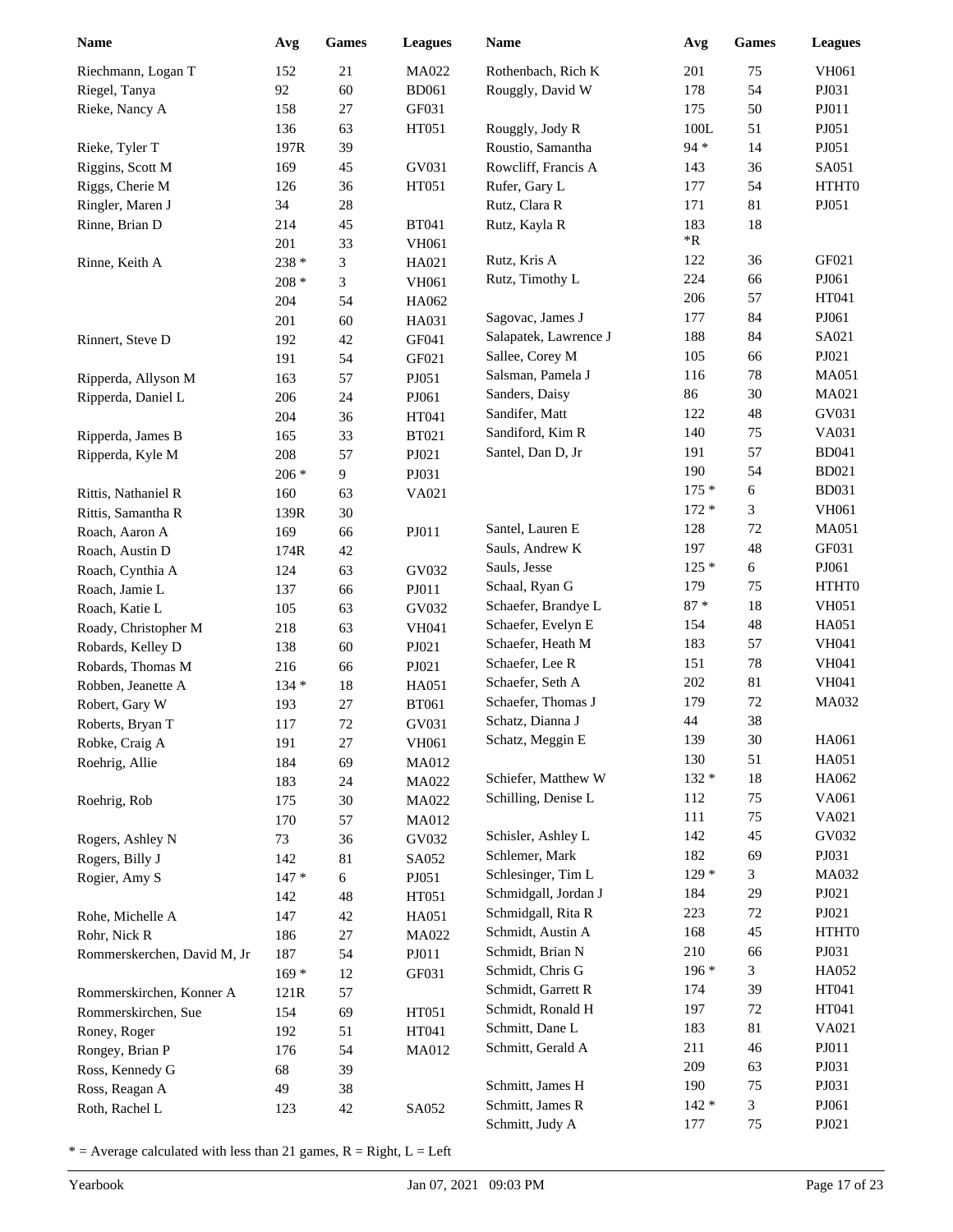| <b>Name</b>                           | Avg                | <b>Games</b>   | <b>Leagues</b>        | Name               | Avg            | <b>Games</b> | <b>Leagues</b> |
|---------------------------------------|--------------------|----------------|-----------------------|--------------------|----------------|--------------|----------------|
|                                       | 172                | 75             | PJ051                 | Shaw, Trevor D     | 157            | 69           | GV042          |
| Schmitt, Rebecca A                    | 151                | 81             | HA041                 | Shirley, Jason L   | 185            | 42           | HA021          |
| Schmitt, Scott A                      | 245 *              | 3              | PJ021                 | Shirley, Lynn M    | 140R           | 28           |                |
|                                       | 222                | 66             | PJ031                 | Shirley, Mason W   | $88\mathrm{R}$ | 40           |                |
| Schneck, Tony G                       | 176                | 63             | HT041                 |                    | $82\mathrm{R}$ | 30           |                |
| Schneider, Pamela                     | $143*$             | 18             | PJ051                 | Shirley, Steven R  | $40\,$         | 34           |                |
| Schoenherr, Ronald A                  | 194                | 60             | <b>BD031</b>          |                    | 37             | 38           |                |
| Schomaker, Connor                     | 178                | 15             |                       | Showers, Juanita   | 119            | 51           | GF021          |
|                                       | $\,{}^*\mathrm{R}$ |                |                       | Shubert, Joshua A  | 128            | 33           | HA062          |
| Schomaker, James J                    | 188                | 72             | <b>BT041</b>          | Shults, Troy       | 202            | 72           | SA041          |
| Schott, Marlee L                      | 114                | 33             |                       |                    | 194            | 81           | SA052          |
| Schrempp, Danny L                     | 176                | 51             | <b>MA032</b>          | Shuppert, Marcie M | 155            | 69           | PJ021          |
| Schrempp, Patrica A                   | 153                | 21             | MA021                 |                    | 148            | 69           | PJ051          |
| Schroeder, Barb                       | 151                | 39             | <b>VH051</b>          | Siebert, Benson T  | 73             | 48           |                |
| Schroeder, Braden M                   | 174                | 27             | <b>BT021</b>          | Sigrist, Dylan C   | 191            | 66           | SA061          |
|                                       | 170                | 33             | <b>BT061</b>          | Sigrist, Jason B   | 163            | 66           | SA061          |
| Schrumpf, Justin D                    | 169                | 51             | GF041                 | Simmonds, Jake     | 66             | 40           |                |
| Schrumpf, Pam S                       | 189                | 24             | PJ051                 | Simmonds, Kyle D   | 59             | 28           |                |
|                                       | 181                | 27             | PJ011                 | Simmons, Daniel L  | 199            | 69           | HT041          |
| Schrumpf, Ronald W                    | 144                | 54             | PJ011                 | Simmons, Dennis H  | $222 *$        | 12           | PJ061          |
| Schuchmann, Christina K               | 110                | 78             | VA031                 |                    | 202            | 78           | HT041          |
| Schukar, Quentin N                    | 169                | 78             | <b>HTHTO</b>          | Simmons, Zach W    | 125            | 33           | PJ061          |
| Schulte, Germaine M                   | 156                | 60             | HA051                 | Sinclair, Adam D   | 196            | 24           | <b>BD061</b>   |
| Schulte, Hunter J                     | 168                | 54             | <b>BT061</b>          |                    | 188            | 51           | MA032          |
|                                       | $164 *$            | 15             | <b>BT021</b>          | Sinclair, Seth H   | $163 *$        | 15           | <b>MA032</b>   |
| Schulte, Joseph E                     | 188                | 51             | <b>BT021</b>          |                    | $148*$         | 9            | <b>BD061</b>   |
| Schulte, Tracy                        | 149                | 51             | <b>VH051</b>          | Sindel, Daniel L   | 195            | 75           | MA022          |
| Schumacher, Grant                     | 110                | 36             | GF041                 |                    | 192            | 75           | MA032          |
| Schumacher, Nicholas L                | $170*$             | $18\,$         | <b>VH061</b>          | Sinkey, Kathleen D | 132            | 54           | <b>BD051</b>   |
| Schumacher, Timothy J                 | 186 *              | 18             | <b>VH061</b>          | Sinkler, Lois L    | 121            | 57           | <b>BD051</b>   |
| Scott, Thomas G                       | 194                | 45             | HT041                 | Sinnett, Jeff J    | 166            | 75           | GV021          |
| Seabaugh, Kyle J                      | 100                | 78             |                       | Sitton, Tiffany E  | 106            | 37           | GV032          |
| Seabaugh, Lexi C                      | 115                | 69             |                       | Slatton, Chris A   | 179            | 45           | GV021          |
| Sefton, Karen K                       | 140                | 24             | VA051                 | Slatton, Ken E     | 180            | 47           | GV021          |
|                                       | 139                | 81             | VA031                 | Slatton, Traci M   | 59             | 72           | GV032          |
| Segelhorst, John F                    | 172                | $27\,$         | <b>BD031</b>          | Smallwood, Amy M   | 110            | 42           | <b>MA051</b>   |
| Segelhorst, Joseph M                  | 198                | 33             | <b>BD031</b>          | Smith, Aiden M     | 54R            | 69           |                |
| Seiffert, John B                      | 152<br>148         | 42             | SA051                 | Smith, Chris T     | 195            | $78\,$       | SA021          |
|                                       |                    | $81\,$         | SA021<br><b>BT061</b> | Smith, Collin L    | 227            | 33           | SA021          |
| Seiffert, Kenneth J<br>Selle, Jason M | 182<br>172         | 54<br>33       | <b>BT061</b>          |                    | $222\,$        | 74           | SA052          |
| Sewell, Peggy                         | 112                | 63             | GV032                 |                    | 214            | 36           | SA041          |
| Sexton, Brandi S                      | 175                | $81\,$         | GV061                 | Smith, David J, Jr | 193            | 54           | HA021          |
|                                       | 171                | $72\,$         | GV032                 | Smith, David J, Sr | 177            | 51           | HA021          |
| Sexton, Chad E                        | 196L               | 69             | GV061                 | Smith, Dillon T    | 189 *          | 18           | <b>BT061</b>   |
|                                       | 194                | 63             | GV042                 | Smith, Ellianna B  | 88R            | 52           |                |
|                                       | 166                | 9              | GV061                 | Smith, Kyle J      | 185            | 39           | <b>VH061</b>   |
|                                       | $*{\bf R}$         |                |                       |                    | $176*$         | 12           | HA021          |
| Sexton, Ty A                          | 201                | 72             | GV042                 | Smith, Michael W   | 186            | 84           | SA061          |
|                                       | $195*$             | $\overline{9}$ | GV021                 | Smith, Mikael J    | 102            | 78           |                |
|                                       | 184                | $27\,$         | GV061                 | Smith, Robert N    | $211*$         | 15           | VH041          |
| Shafer, Charles L                     | 192                | 48             | SA021                 |                    | 203            | 72           | HA021          |
| Sharp, Brandon                        | 108                | 66             | PJO11                 |                    | 201            | 54           | HA052          |
| Sharp, Kendra M                       | 131R               | 63             |                       | Smith, Todd        | 197            | 75           | SA021          |
| Shaw, Christopher E                   | 189 *              | 18             | GV042                 |                    | 190            | $72\,$<br>37 | SA041          |
| Shaw, Marshal W                       | 194                | 45             | HA052                 | Smith, Tori        | 109            |              |                |
|                                       |                    |                |                       |                    |                |              |                |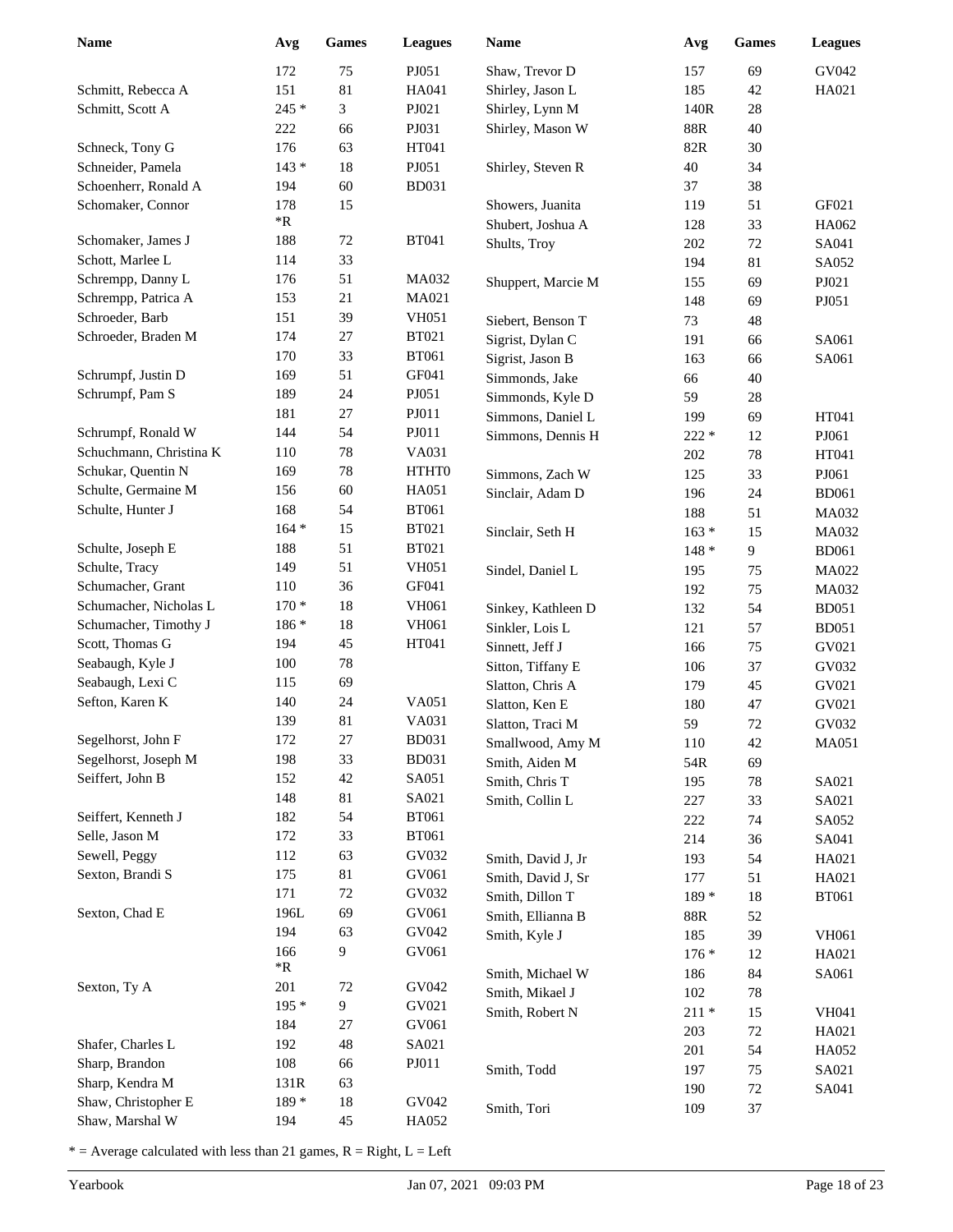| <b>Name</b>             | Avg     | <b>Games</b> | <b>Leagues</b> | <b>Name</b>               | Avg     | <b>Games</b>   | <b>Leagues</b> |
|-------------------------|---------|--------------|----------------|---------------------------|---------|----------------|----------------|
| Smith, Vera L           | 155     | $78\,$       | SA021          | Stempel, Hoyt T           | 46      | 30             |                |
|                         | 152     | $80\,$       | SA041          | Stephens, Owen A          | 137     | 36             |                |
| Snider, Rusty R         | 166     | 69           | VA061          | Stephens, Sophia A        | 86      | 48             |                |
|                         | 157     | 66           | VA021          | Stern, Ted W              | 162     | 51             | <b>BT041</b>   |
| Snider, Teagann         | $73 *$  | $18\,$       |                | Stevens, Taylor J         | $168 *$ | 3              | MA032          |
| Snider, Trapper L       | 144     | 81           | VA061          | Stewart, Catherine A      | $137 *$ | $\overline{9}$ | HT051          |
|                         | 139     | 54           | VA021          | Stewart, Jennifer A       | 144     | 78             | PJ051          |
| Snitka, John J          | $209 *$ | 12           | GV061          | Stewart, Travis E         | 141     | 81             | VA021          |
|                         | 197     | 69           | GV042          | Stieb, Zack A             | $162 *$ | 12             | HTHT0          |
| Snow, Rodney D          | 172     | 81           | VA061          | Stille, Shane T           | 199     | 30             | GF031          |
| Snow, Sherri L          | 115     | 57           | <b>BD051</b>   |                           | $184 *$ | 9              | HT041          |
| Snow, Skylor            | $125*$  | 3            | GV031          | Stine, Alan W             | $209 *$ | 12             | VH061          |
| Soden, Alyson M         | 196     | 66           | PJ051          |                           | 200     | 36             | <b>VH041</b>   |
| Soden, Michael A        | 234     | 48           | PJ061          | Stine, Tyler J            | 215     | 21             | <b>BD021</b>   |
|                         | $216*$  | 6            | PJ031          |                           | 213     | 81             | <b>VH041</b>   |
|                         | $209 *$ | 18           | HT041          |                           | 212     | 84             | <b>VH061</b>   |
| Sonsoucie, Jeffrey S    | 197 *   | 3            | PJ061          |                           | $196*$  | 3              | HA021          |
| Sopiars, Aleksandr D    | $175*$  | 6            | <b>BT021</b>   | Stockamp, Lisa            | 147     | 24             | GV032          |
| Sopiars, Joseph D       | 216     | 39           | HA052          | Stoecklin, Jon (Trevor) T | 187     | 63             | GV042          |
|                         | 209     | 45           | HA021          | Stoecklin, Ky E           | 209     | 39             | GV061          |
| Spaeth, Jeremy J        | 203     | 69           | HA062          |                           | 200     | 75             | GV042          |
| Spainhour, T Allen      | 153     | 63           | GV021          |                           | 198     | 24             | GV021          |
| Spence, Janette         | 155     | 27           | VA021          | Stokes, Kobi R            | 196R    | 30             |                |
|                         | 154     | $78\,$       | VA031          | Stonecypher, Taylor D     | 93      | 27             | <b>VH051</b>   |
| Spencer, Garrett T      | 222     | 48           | PJ061          | Stout, Marty              | 181     | 54             | PJ011          |
|                         | 206     | 36           | HT041          | Stout, Tracy L            | 184     | 42             | PJ011          |
|                         | $205 *$ | 3            | PJ031          | Strackeljahn, Jacob       | 130     | 63             | PJ061          |
|                         | $204 *$ | 17           | <b>BD021</b>   | Strake, Jason R           | 168     | 60             | GV031          |
| Sperry, Amy             | 144     | 45           | <b>VH051</b>   | Strasen, Carl E           | 177     | 27             | GF041          |
| Spinner, Stephen A      | 161     | 42           | SA051          | Stricker, Roger G         | 209     | 57             | <b>BD021</b>   |
| Spirek, Bridgette K     | 168     | 30           | <b>VH051</b>   |                           | 207     | 72             | <b>BD031</b>   |
| Spirek, Larry J, Sr     | 169     | 81           | <b>VH061</b>   | Strieker, Brittany C      | 155     | 24             | <b>VH051</b>   |
| Spirek, Lawrence J, Jr  | 221     | 66           | <b>VH061</b>   | Strode, Jon R, Sr         | 213     | 48             | PJ061          |
| Spitze, Daniel S        | 188     | 75           | HT041          | Stroder, Douglas          | 148     | 36             | PJ061          |
| Spratt, Elyse E         | 63R     | 28           |                | Stroh, Rob J              | 175     | 45             | HA021          |
| Spratt, Tucker W        | 116R    | 24           |                | Strom, Robert D           | $206 *$ | 6              | PJ061          |
| Squibb, Patricia C      | 115     | 75           | SA021          | Strotheide, Kenny M       | 171     | $30\,$         | VH061          |
| Stacey, Pamela          | 120     | 42           | MA012          | Strotheide, Seth A        | 189     | 75             | GV021          |
| Stacey, Timothy A       | 138     | 45           | MA012          | Stukenberg, June A        | 120     | 84             | <b>VH051</b>   |
| Stagner, Dana M         | 128     | 54           | HT051          | Stumphy, Patricia         | $140*$  | 6              | VA041          |
| Stahlhut, Brian K       | 230     | $78\,$       | PJ031          | Sudholt, Nettie M         | 116     | 51             | HA051          |
| Stanfel, Michelle M     | 107     | 33           | MA012          | Sugg, Jaiden              | 91      | 57             |                |
| Stanley, James (Jes) E  | 155     | 45           | <b>BT041</b>   | Sugg, Mary J              | 123     | 45             | GV032          |
| Stefanisin, Alicia L    | $135*$  | 15           | GV032          | Sugg, Trey                | 86      | 40             |                |
| Stefanisin, Keith M     | 170     | 39           | <b>BT061</b>   | Summann, Glen L           | 184 *   | 9              | VA061          |
| Stefanisin, Kenzi       | 150R    | $22\,$       |                |                           | 182     | 78             | VA021          |
| Stefanisin, Ramzi       | 119R    | 60           |                | Sumner, Robert A          | 115     | 24             | VA021          |
| Stein, Brittney         | $179*$  | 11           | PJ051          | Sussenbach, Jordyn N      | 203     | 66             | GF041          |
| Stein, Caleb W          | 50      | $40\,$       |                |                           | 193     | 75             | GV061          |
| Stein, Cooper A         | 73      | 38           |                | Sussenbach, Larry D       | 208     | 24             | HTHT0          |
| Stein, Sara J           | 146     | 72           | PJ051          |                           | 207     | 72             | GF041          |
| Steinbruegge, Charles R | 215     | $42\,$       | PJ031          |                           | 199     | 69             | GV061          |
| Steinbruegge, Janette I | 139     | 72           | PJ051          | Sutton, Thomas J          | 183     | 81             | VA021          |
| Steinkamp, Arnold H     | 165     | 24           | <b>BT061</b>   | Suydam, Aaron             | 94R     | 24             |                |
|                         | $160 *$ | 15           | <b>BT041</b>   | Suydam, Gregg R           | 213     | 69             | HA062          |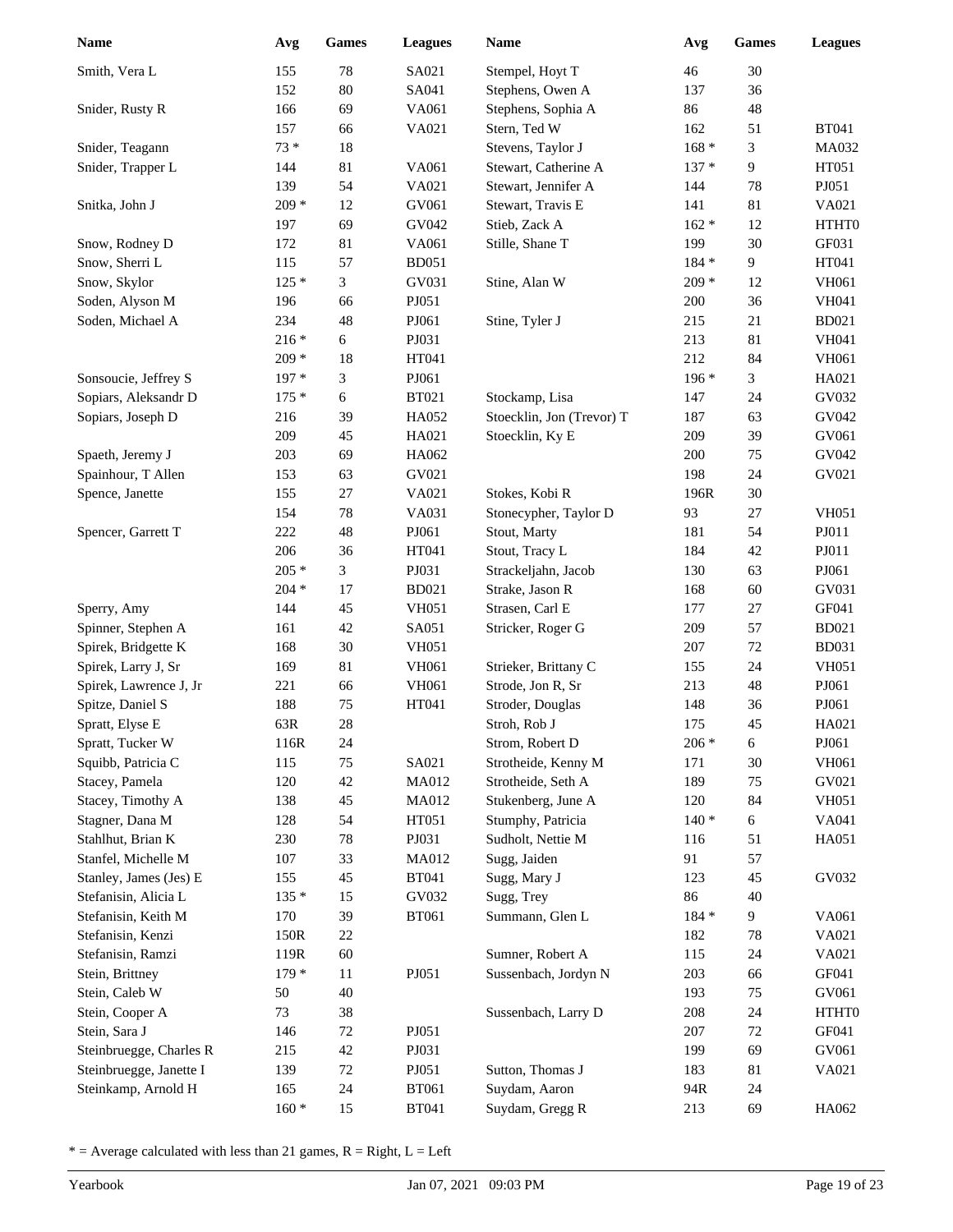| Name                  | Avg            | Games          | <b>Leagues</b>        | Name                   | Avg           | <b>Games</b>   | <b>Leagues</b> |
|-----------------------|----------------|----------------|-----------------------|------------------------|---------------|----------------|----------------|
| Suydam, Jacob M       | 108R           | 32             |                       | Tolliver, Jeff R       | 190           | 62             | SA021          |
| Suzuki, Brooklyn      | 180R           | $21\,$         |                       | Tolliver, Joseph M     | 200           | 84             | SA021          |
| Suzuki, Jeremy J      | 200            | 51             | GV042                 |                        | 199           | 75             | SA041          |
| Talbott, Harold       | 177            | $72\,$         | GV031                 | Tolliver, Marla K      | 159           | 66             | SA041          |
| Tally, Emma G         | 56             | 32             |                       |                        | 159           | 67             | SA021          |
| Tatman, Michael R     | 183            | 75             | SA052                 | Tomaschke, Beth A      | 101           | 45             | GV032          |
| Tawjareon, Chariya    | 142            | 57             | SA021                 | Tonnies, Gary G        | 205           | 42             | <b>BT041</b>   |
| Taylor, Coleen R      | 148            | 45             | <b>VH051</b>          | Tonnies, Michael H     | 179           | 24             | <b>BT021</b>   |
| Taylor, Debbie R      | 98 *           | 6              | VA051                 |                        | $176*$        | 18             | <b>BT041</b>   |
| Taylor, John E        | 172            | 69             | GV031                 | Torbeck, Marcia A      | 154           | 81             | VA031          |
| Taylor, Natasha M     | $77*$          | 3              | VA031                 |                        | 153           | 81             | VA051          |
| Teague, Jon R         | 145            | 49             | <b>BD061</b>          |                        | 149           | 78             | VA041          |
| Tebbe, Ron J          | 175            | 63             | HTHT0                 | Torbeck, Tyler L       | 182           | 45             | SA061          |
| Tebeau, Donna K       | $141 *$        | 3              | MA021                 | Townzen, John D        | 139           | 66             | GV031          |
| Tegenkamp, Travis A   | 195            | 51             | <b>BT061</b>          | Trame, Collin E        | $199*$        | 3              | <b>BT021</b>   |
| Telger, Loann         | 95             | 24             | VA031                 |                        | 192           | 21             | <b>BT061</b>   |
| Tennyson, Robert H    | 158            | 78             | SA061                 | Trame, Floyd G         | 204           | 45             | <b>BT061</b>   |
| Therrian, Amy M       | $104 *$        | 18             | <b>VH051</b>          |                        | $199*$        | 18             | <b>BT021</b>   |
| Thiems, Justin D      | 109            | 27             | PJ061                 |                        | $181*$        | 6              | <b>BT041</b>   |
| Thoele, Kevin J       | 199            | 36             | <b>BD041</b>          | Trame, Linda S         | 145           | 81             | HA041          |
| Thoele, Matt A        | $163 *$        | 9              | HA052                 | Travous, Cathy A       | 151           | 36             | MA021          |
| Thole, Karen V        | 172            | 45             | PJ051                 | Trentman, Margaret A   | 130           | $72\,$         | MA021          |
|                       | 152            | 27             | HA061                 | Trible, Jim E          | 119           | 63             | VA021          |
| Thole, Kevin J        | 193            | 66             | PJ061                 | Trobaugh, Denny A      | $185*$        | 18             | HT041          |
|                       | 192            | 75             | PJ031                 | Troxell, Brock D       | $163 *$       | $\overline{9}$ | HT041          |
|                       | $180 *$        | 15             | HT041                 | Troxell, Scott V       | 208           | 69             | HT041          |
| Thole, Matthew M      | 203            | 51             | PJ061                 | Trunnell, Benjamin R   | $211*$        | 15             | <b>VH041</b>   |
|                       | 187 *          | 6              | HT041                 |                        | 206           | 63             | HA021          |
| Thole, Ron J          | 181 *          | 3              | HT041                 | Tuetken, Shea          | 187 *         | 6              | VA021          |
| Thole, Sage E         | 147R           | 39             |                       | Tune, Sarah N          | 182           | 75             | <b>VH051</b>   |
| Thomas, Blake A       | 151            | 60             | HTHT0                 |                        | $178*$        | 15             | VH061          |
| Thomas, Lynn          | $132 *$        | 12             | <b>VH051</b>          | Turley, Douglas J      | 190           | 75             | GV042          |
| Thornton, Mike A      | 174            | 45             | PJ031                 | Turley, Kent Sam       | 182 *         | 3              | GF021          |
| Timmermann, Cole      | $118 *$        | 15             | <b>BT061</b>          |                        | 177           | 75             | GV021          |
| Timmermann, Darlene   | 134            | 33             | <b>VH051</b>          |                        | 172           | 78             | GV042          |
| Timmermann, Gena A    | 116            | 39             | <b>VH051</b>          | Turley, Robert (Rob) M | 207           | 63             | GV042          |
| Timmermann, Jason M   | $222 *$        | 15             | HT041                 | Tyra, Mark E           | 204<br>$190*$ | 75             | <b>BD041</b>   |
| Timmermann, Jayce M   | $214 *$<br>207 | 6<br>$81\,$    | <b>BT041</b><br>VH061 | Uhe, Leon A            |               | 3<br>78        | VH061<br>HT041 |
| Timmermann, Nick R    | 135            | 36             | VH061                 | Uhe, Vernon H          | 136<br>179    | 78             | HT041          |
| Tischhauser, Carla L  | 146            | 36             | GV032                 | Uhl, Wendy L           | $139*$        | 15             | MA012          |
| Tischhauser, Ronald L | $146*$         | 12             | GV042                 | Ulmer, Benjamin T      | 64            | 34             |                |
| Todd, Stan C          | $127 *$        | $\overline{9}$ | <b>BT061</b>          | Ulmer, Rachel E        | 91            | 60             | GV032          |
| Toennies, Alex        | 135            | $30\,$         | <b>BT021</b>          | Ulmer, Ramona A        | 122           | 60             | GV032          |
| Toennies, Angie M     | 152            | 42             | <b>VH051</b>          | Unterbrink, Julie      | 105           | 45             | <b>VH051</b>   |
| Toennies, Craig B     | 173            | 78             | <b>BD021</b>          | Uselman, Brandie R     | 174           | 81             | SA021          |
|                       | 171            | 72             | <b>BT041</b>          | Uy, Bernard C          | 178           | 45             | SA051          |
| Toennies, Curt M      | 206            | $72\,$         | <b>BT041</b>          |                        | 174           | 75             | SA021          |
|                       | 198            | 75             | <b>BD021</b>          | Van Natta, Andrew J    | 219           | 21             | <b>BT041</b>   |
| Toennies, Jodi J      | 134            | 33             | <b>BD051</b>          | VanHoutin, John E      | 198           | 63             | SA021          |
| Toennies, Marilyn F   | $144*$         | 18             | <b>VH051</b>          | VanOstran, Ryan        | 144           | 72             | GV031          |
| Toennies, Marvin T    | 170            | 36             | <b>BT041</b>          | Vasquez, Jana L        | 134           | 33             | MA012          |
| Tolbert, Kylie M      | 101R           | 32             |                       | Vaughn, Jason          | $148 *$       | 18             | GF041          |
| Toler, Blake F        | 183            | $72\,$         | SA021                 | Vaughn, Judith D       | $130*$        | 12             | VA041          |
|                       | 169            | 79             | SA052                 |                        | 127           | $78\,$         | VA051          |
|                       |                |                |                       |                        |               |                |                |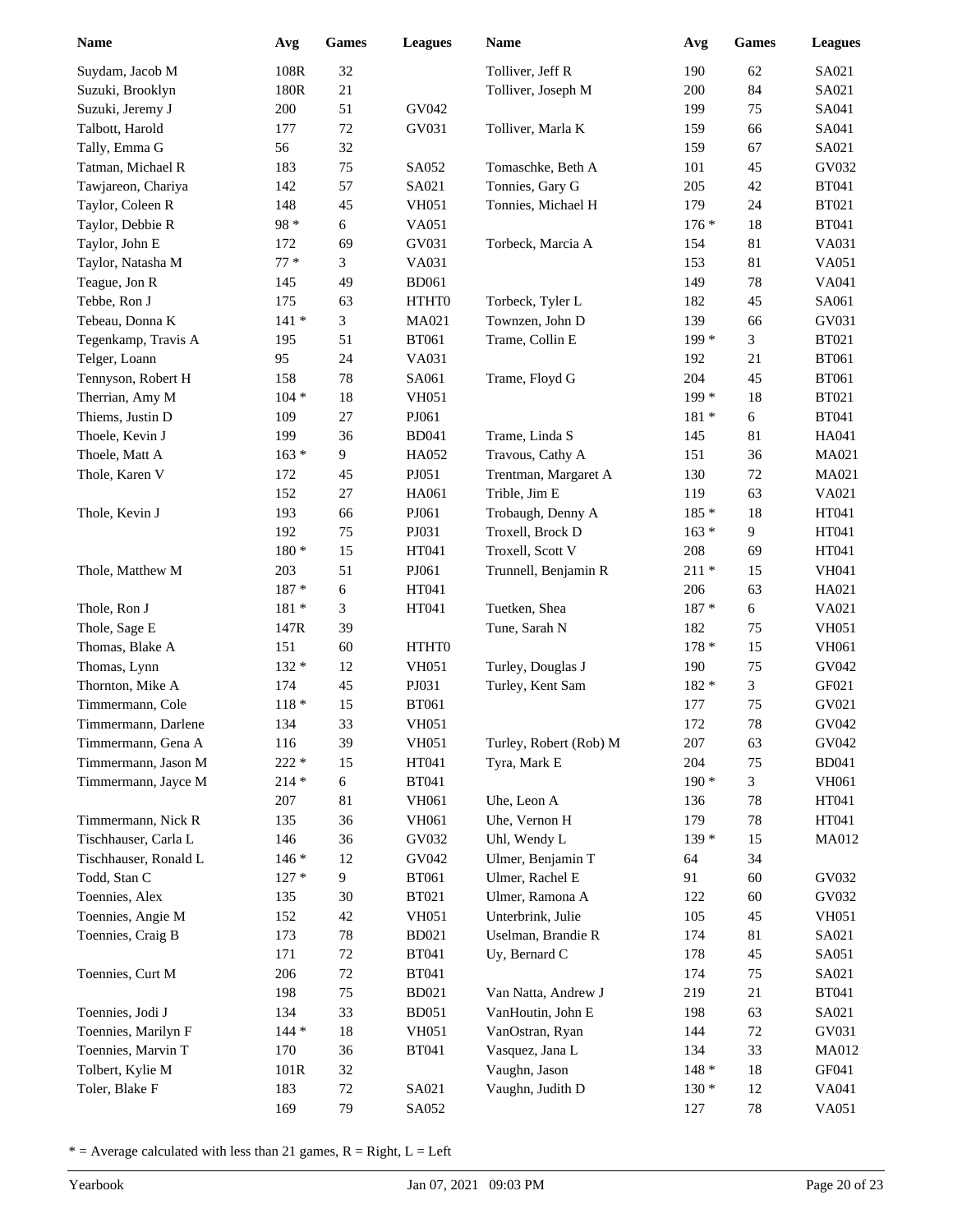| Name                 | Avg     | <b>Games</b>   | <b>Leagues</b> | Name                   | Avg     | <b>Games</b> | <b>Leagues</b> |
|----------------------|---------|----------------|----------------|------------------------|---------|--------------|----------------|
|                      | $121 *$ | 6              | VA031          | Warden, Sue E          | 149     | $72\,$       | VA031          |
| Vaughn, Sonny L      | 120     | 60             | VA021          | Warfield, Robert E, Jr | 199     | 57           | GF031          |
| Veizer, David M      | $174*$  | 12             | HT041          |                        | 196 *   | 3            | PJ061          |
| Venable, Brody E     | 175     | 69             | SA041          | Warfield, Robin D      | 139     | 59           | HT051          |
| Ventimiglia, Cody J  | 204     | $72\,$         | PJ021          | Warnecke, Michael L    | $181 *$ | 6            | HT041          |
|                      | 196     | 51             | PJ061          |                        | $180 *$ | 6            | GF041          |
| Ventimiglia, Kelsea  | 105     | 69             | PJ021          |                        | 179     | 30           | PJ031          |
| Verstegen, John G    | 175     | $27\,$         | <b>VH041</b>   | Warner, Debra L        | 124     | 71           | VA051          |
| Vetter, Gavin M      | 122     | 48             |                |                        | $121 *$ | 9            | VA061          |
| Voegele, Cody M      | $208 *$ | 9              | GF041          | Warner, Isabel M       | 131R    | 74           |                |
| Vogel, Jeff G        | 194     | 57             | <b>BT041</b>   | Warner, Jason J        | 180     | $72\,$       | VA021          |
| Vogelbacher, Alex    | 194 *   | 18             | HT041          | Warner, Richard G      | 155     | 51           | VA061          |
| Vogelbacher, Brad A  | $219*$  | 12             | PJ031          |                        | 151     | 63           | VA021          |
|                      | $213 *$ | 9              | PJ061          | Washburn, Bryan L      | $145*$  | 6            | VA061          |
|                      | 197     | $78\,$         | HT041          | Wasmuth, Brenden J     | 186     | 21           | HT041          |
| Vohlken, Jeanette L  | 120     | $78\,$         | GV061          |                        | $178 *$ | 3            | HTHT0          |
| Vohlken, Ken A       | 173     | $72\,$         | GV031          |                        | $152 *$ | 3            | GF021          |
| Voigt, Margy L       | 163     | 51             | PJ011          | Wasmuth, Judy A        | 127     | 36           | VA041          |
|                      | 153     | 65             | PJ051          |                        | 120     | 60           | <b>VA051</b>   |
| Vollmer, Joanne M    | 154     | $78\,$         | <b>MA051</b>   | Wasser, Mark G         | 147     | 69           | PJ031          |
| Von Bokel, James B   | 192     | 42             | <b>BD021</b>   | Watts, Lawrence W      | $179*$  | 12           | VA021          |
|                      | 187     | 72             | <b>BD041</b>   | Webb, Charlie H        | 202     | $78\,$       | <b>BD021</b>   |
|                      | 182     | $72\,$         | <b>VH061</b>   | Weber, Dylan M         | 152     | 51           | <b>BD061</b>   |
| Voss, Ashley N       | $105 *$ | 15             | GF031          | Weeke, Jeremy          | $125*$  | 6            | <b>BD031</b>   |
| Voss, Bernadette     | 146     | $72\,$         | HT051          | Weh, Camden M          | 39      | 36           |                |
| Voss, Jason M        | $135*$  | 15             | GF031          | Wehrle, Joseph B       | $115*$  | 15           | GV031          |
| Voss, Jeffrey P      | 219     | $78\,$         | GF021          | Weiler, Linda L        | 177     | 72           | GF041          |
| Voss, Judy A         | 164     | 42             | <b>VH051</b>   | Weis, Timothy P        | 191     | 51           | GV021          |
| Voss, Kelly M        | 139     | 30             | <b>VH051</b>   | Weis, Tyler G          | 133     | 63           | PJ061          |
| Voss, Raymond J      | 220     | 78             | HTHT0          | Welker, Leslie S       | 170     | 66           | MA021          |
|                      | 215     | $78\,$         | HT041          | Wellen, Adam A         | 144     | 30           | HA062          |
| Voss, Travis A       | 187     | 24             | HT041          | Wellen, Eli C          | 80      | 35           |                |
|                      | 184 *   | 15             | <b>HTHTO</b>   | Wellen, Joan M         | 144     | 81           | HA041          |
| Voyles, Kenny D      | $131 *$ | $18\,$         | GV031          | Wellen, Paulette       | 146     | 75           | HA051          |
| Vrell, Joshua R      | 185     | 30             | HA052          | Wellen, Vickie         | 121     | 42           | <b>BD051</b>   |
| Wachtel, Thomas R    | 165     | 66             | <b>BD061</b>   | Wells, Elena J         | 92      | 21           | GV032          |
| Walker, Camden       | 110R    | $44\,$         |                | Wells, Rick T          | 166     | 69           | VA021          |
| Walker, Clayton M    | 184     | 63             | GV031          | Welz, Evan N           | $188 *$ | 18           | HTHT0          |
|                      | $172 *$ | 3              | GV042          | Welz, Griffin          | 159     | 33           | HTHT0          |
| Walker, Colten J     | 77R     | 24             |                |                        | $153*$  | 3            | HT041          |
| Walker, Eric A       | 181     | 66             | GV031          | Wernle, Eliza J        | 60      | 37           |                |
| Walker, Michelle L   | 147     | 24             | GV061          | Wernle, Jorja M        | 93      | 38           |                |
|                      | 147     | 65             | GV032          | Wernle, Matt D         | 151     | 54           | GV042          |
| Wallace, Alan R      | 141     | 81             | SA021          | Wernle, Michael V      | 150     | 54           | GV042          |
| Wallace, Christine M | 140     | 63             | PJ011          | Wernle, Myla           | 60      | 36           |                |
|                      | 132     | 51             | PJ051          | Wesling, Richard J     | 176     | 30           | SA041          |
| Walter, Glen T       | $201 *$ | $\overline{9}$ | HT041          | West, Dwight F         | 161     | 36           | SA041          |
|                      | 199     | 21             | PJ031          |                        | 160     | 24           | SA021          |
| Walter, Gregory S    | 199     | 60             | PJ011          | Westbrook, Randy M     | 201R    | 54           | SA021          |
|                      | 192     | 66             | PJ061          |                        | 196R    | 51           | SA041          |
| Walter, Terri L      | 145     | 61             | PJ011          |                        | 147L    | $27\,$       | SA041          |
| Walters, Olivia L    | 108     | 66             | MA012          |                        | 142L    | $25\,$       | SA021          |
| Ward, James H        | 181     | $87\,$         | VA061          | Westendorf, Megan M    | 119     | 75           | VA051          |
| Ward, Kimberly A     | 144     | $78\,$         | VA061          | Whalen, Thomas A, Jr   | 148     | 72           | GV021          |
| Ward, Lance A        | 165     | $81\,$         | VA061          | Wheeler, Kevin J       | 174     | 24           | <b>BT021</b>   |
|                      |         |                |                |                        |         |              |                |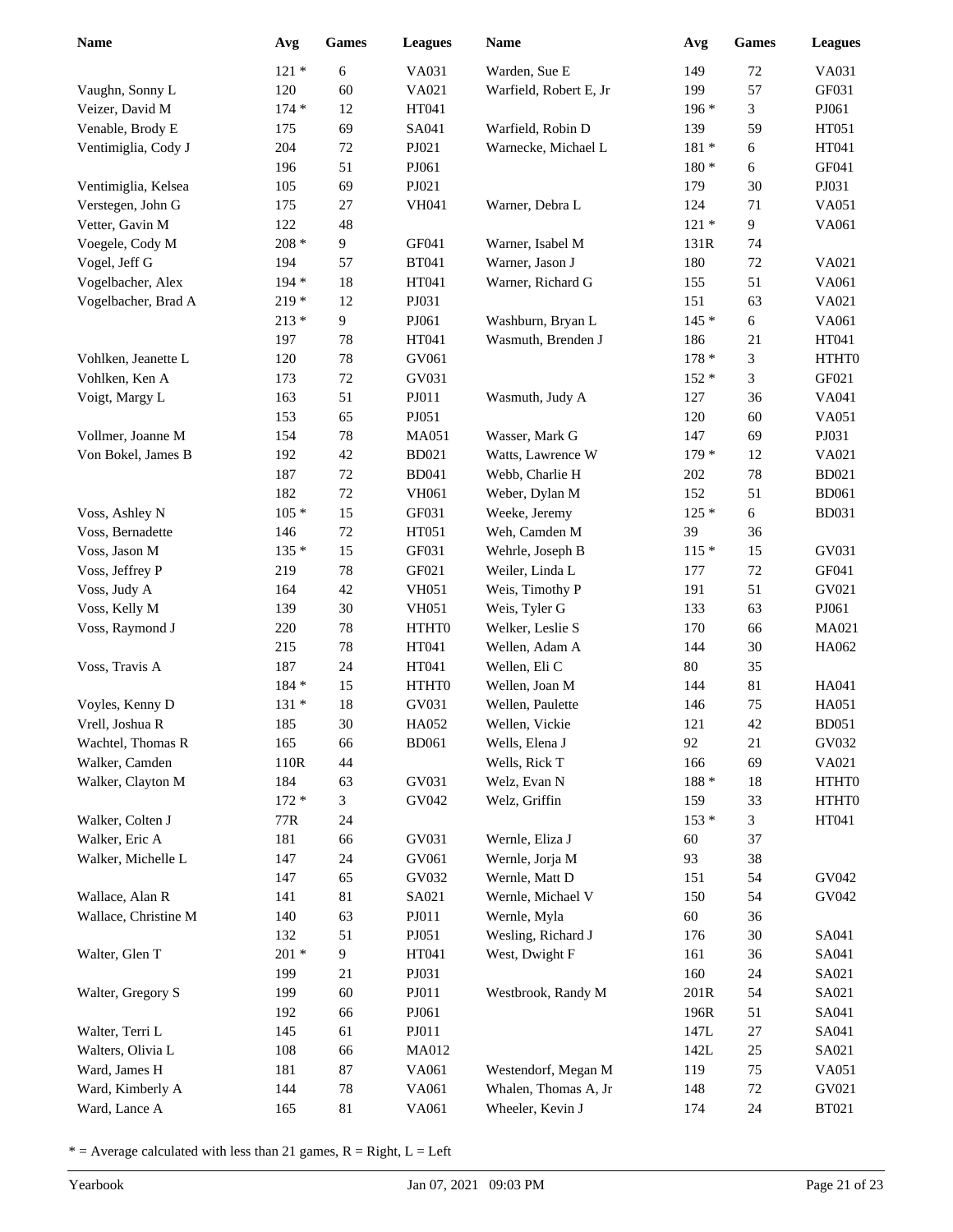| Name                    | Avg     | <b>Games</b> | <b>Leagues</b> | <b>Name</b>                | Avg     | <b>Games</b> | <b>Leagues</b> |
|-------------------------|---------|--------------|----------------|----------------------------|---------|--------------|----------------|
| Whitaker, Cheryl L      | 140     | 24           | PJ051          | Winter, Shawn J            | 224     | 75           | PJ031          |
| White, Colter R         | 129     | 75           |                | Winterbottom, Bryan        | 229 *   | 3            | <b>VH061</b>   |
| White, Jerell M         | 144     | 57           | GV031          |                            | 217     | 33           | <b>BT021</b>   |
| Whitmore, Lori          | 217     | 45           | GF031          | Wirz, Ryan D               | 231     | 60           | PJ061          |
|                         | 201     | $25\,$       | HT051          |                            | 227     | 69           | HT041          |
| Whitten, William L      | 173     | 60           | MA032          | Wise, Andrew J             | 184     | 66           | HTHT0          |
| Wibben, Flavia A        | 146     | 84           | SA021          | Wise, Ruth A               | 124     | 60           | GV032          |
| Wiegmann, Jessica M     | $108 *$ | 9            | PJ051          | Withers, Alex              | $60 *$  | 9            | GF041          |
| Wiesmeyer, Troy D       | 175     | 39           | HTHT0          | Wiwczaroski, Christopher J | 179     | 60           | MA012          |
| Wilderman, Grant        | 118R    | 23           |                | Wobbe, Larry M             | 223     | 30           | <b>BD021</b>   |
| Wilhelm, Doug J         | 182     | $72\,$       | MA032          |                            | 217     | 54           | <b>VH061</b>   |
| Wilke, Clayton R        | 239 *   | 9            | PJ061          |                            | 217     | 60           | <b>VH041</b>   |
|                         | 237     | 39           | PJ031          | Wolf, Nathan A             | $134 *$ | 18           | MA012          |
| Wilke, Daniel D         | 191     | 54           | <b>BD031</b>   | Wolters, Marilyn           | 134     | 45           | PJ051          |
|                         | 184     | 54           | <b>BD021</b>   | Wombacher, Ashley N        | 120     | 50           | MA021          |
| Wilke, David A          | 144     | 66           | <b>BD031</b>   | Wombacher, Courtney A      | $187 *$ | 15           | MA032          |
| Wilke, Kurt D           | 167     | 54           | <b>BD031</b>   |                            | $177*$  | 3            | MA022          |
| Wilken, Barbara A       | 123     | 51           | <b>BD051</b>   | Wombacher, Dean R          | 186     | $26\,$       | MA022          |
| Wilken, Mark A          | 208     | $\sqrt{48}$  | <b>BT061</b>   | Wombacher, Derrick R       | 192     | 81           | MA032          |
|                         | 207     | 33           | <b>VH041</b>   | Wood, Mikol B              | 173     | 48           | HA061          |
|                         | 205     | 48           | <b>BT021</b>   |                            | 171     | 66           | HA051          |
| Wilkey, Randy J, Jr     | $204 *$ | 6            | <b>BT041</b>   | Woods, Pam C               | 183     | 39           | <b>BD021</b>   |
|                         | $171*$  | 3            | VH061          | Woolbright, John D         | 188     | 57           | SA021          |
| Wilkins, Brian L        | 156     | $21\,$       | SA061          | Worlds, Anthony J          | 160     | 51           | SA061          |
| Williams, Clay A        | 128     | 33           | GV042          | Wreath, Zach R             | 176     | 67           | <b>BT041</b>   |
| Williams, Curtis J      | 155     | 66           | <b>BT021</b>   | Wright, Charles M          | 179     | 81           | MA032          |
| Williams, Kerry         | 148     | 65           | GV031          |                            | $176*$  | 3            | MA022          |
| Williamson, Randy L     | 180     | 30           | HT041          | Wright, Christopher D      | 171     | 87           | VA061          |
| Willmann, Bentley       | 91R     | 40           |                |                            | 168     | 81           | VA021          |
| Willmann, Kenneth L, Jr | 201     | $78\,$       | PJ061          | Wright, David W            | 155     | 84           | VA061          |
| Willmann, Lisa A        | $117 *$ | 12           | HT051          |                            | 153     | 81           | VA021          |
| Willmann, Nathan L      | 219     | 75           | PJ061          | Wright, Derek S            | 157     | 69           | VA021          |
| Willmann, Ruby          | 48      | 40           |                | Wright, Eric T             | 126     | 30           | GV031          |
| Willms, Dodge D         | 120R    | 63           |                | Wright, Johnathan S        | 152     | 81           | VA021          |
| Wilson, Sandra L        | 134     | 81           | SA021          |                            | 143     | 75           | VA061          |
|                         | 132     | $74\,$       | SA041          | Wright, Ty G               | 145     | 63           | VA021          |
| Wilson, Todd A          | 139     | 45           | SA051          | Wright, Vivian S           | $122 *$ | 15           | VA021          |
| Winkeler, Alan M        | 208     | $24\,$       | <b>BT061</b>   |                            | 121     | $72\,$       | VA031          |
| Winkeler, Brad F        | 197     | $21\,$       | <b>BT061</b>   |                            | 115     | 81           | VA061          |
| Winkeler, Dennis B      | 211     | 39           | <b>BT061</b>   | Wuebbels, Andrew M         | 173     | 33           | <b>BT021</b>   |
|                         | $180*$  | 3            | <b>BT021</b>   | Wuebbels, Evelyn           | 146     | 54           | <b>VH051</b>   |
| Winkeler, Josh R        | 152     | 24           | <b>BT061</b>   | Wuebbels, Jacob            | 115R    | $30\,$       |                |
| Winkeler, Kyle          | 196     | 51           | HA052          | Wysocki, Amy L             | 119     | 42           | MA012          |
|                         | 195     | 39           | <b>BT021</b>   | Yates, Pam                 | 163     | 72           | VA041          |
| Winkeler, Luke G        | $149*$  | 18           | <b>BT061</b>   |                            | 160     | 87           | VA061          |
| Winkeler, Ryan A        | 218     | 39           | <b>BT021</b>   |                            | 159     | 78           | VA031          |
|                         | 218     | $42\,$       | VH041          |                            | 158     | 66           | VA051          |
|                         | 215     | 84           | <b>VH061</b>   | Yehling, Zachary R         | 150     | 60           | <b>BD031</b>   |
| Winkeler, Scott A       | 189     | 27           | <b>BT061</b>   | Young, James A             | 210     | 63           | <b>VH061</b>   |
| Winkeler, Steve P       | 189 *   | 12           | <b>BT041</b>   |                            | 202     | 78           | <b>BD041</b>   |
| Winkler, Charity L      | 183     | $30\,$       | HA061          | Young, Tyler M             | 217     | 72           | GF041          |
|                         | 178     | 84           | HA051          |                            | 206     | 39           | GV061          |
| Winkler, Daniel E       | 198     | 45           | <b>BT061</b>   |                            | 201     | 81           | VA021          |
| Winkler, Debbie J       | $103 *$ | $18\,$       | HA051          | Yount, Albert M            | $185 *$ | 6            | GF041          |
| Winning, Melinda L      | $147*$  | 9            | HT051          | Yount, Alex E              | 174     | 36           | GF041          |